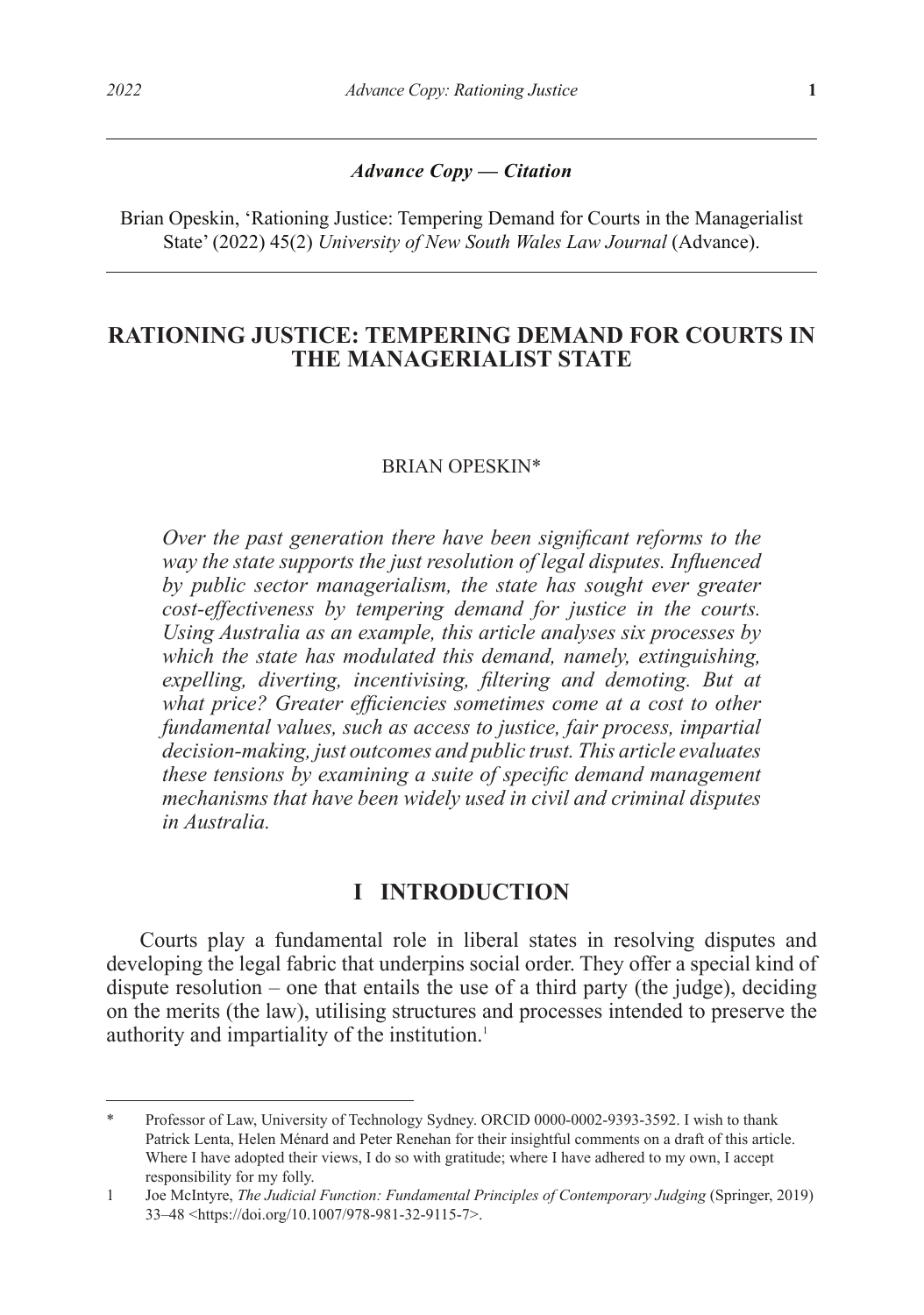Unsurprisingly, judicial process takes time, and with that comes expense for the disputants and the state. For the parties, there are the privately borne costs of legal advice, disbursements, time, and adverse rulings. For the state, there are the publicly borne costs of judicial remuneration, court staff, court houses, libraries and communication technologies. The public and private costs are inflated by the glacial pace of many court proceedings – a pace partially dictated by the commitment to procedural fairness and by the need for reasoned decision-making as an accountability mechanism under the rule of law.

Commencing earlier, but with quickening tempo since the 1990s, many countries have sought greater effectiveness in the delivery of public services, including in the justice sector.2 One motivation for reform has been to promote access to justice by removing geographic, economic, social and cultural impediments to meeting legal needs. Good laws are of little value if the legal system does not provide a useful method for enforcing them.<sup>3</sup> Another motivation has been fiscal: governments face insatiable demand for finite public resources and are driven to ever greater costeffectiveness as they seek new ways to keep the wheels of justice turning faster, with less friction, and at lower cost. Managerialism, privatising, outsourcing and downsizing have become familiar themes in public sector management discourse.

A recent expression of this movement in the Australian justice sector is the controversial decision to merge the Family Court with the Federal Circuit Court in service to the goal of improving the judicial resolution of family law disputes.<sup>4</sup> The Attorney-General's Department claimed that the reforms will '[improve] the efficiency of the family law system, reducing the backlog of matters before the family law courts, and driving faster, cheaper and more consistent dispute resolution'.<sup>5</sup> The Attorney-General also stated in Parliament that the measure will 'assist families to have their matters dealt with quickly, efficiently, cheaply and as safely as possible'.<sup>6</sup> These aspirations are reflected in the objects of the new Act, one of which is 'to ensure that justice is delivered by federal courts effectively and efficiently'.<sup>7</sup> Structural reforms such as these are analysed further below, but they are one of many mechanisms used by governments today to advance the goal of cost-effectiveness in dispute resolution.

This study has two aims. The first is to examine the processes by which the state has sought greater cost-effectiveness in the justice system by tempering demand for adjudication in the courts.<sup>8</sup> Courts often regard themselves as the

<sup>2</sup> Donald F Kettl, 'The Global Revolution in Public Management: Driving Themes, Missing Links' (1997) 16(3) *Journal of Policy Analysis and Management* 446 <https://doi.org/10.1002/(SICI)1520- 6688(199722)16:3<446::AID-PAM5>3.0.CO;2-H>.

<sup>3</sup> Frederick Wilmot-Smith, *Equal Justice: Fair Legal Systems in an Unfair World* (Harvard University Press, 2019) <https://doi.org/10.4159/9780674243729>.

<sup>4</sup> *Federal Circuit and Family Court of Australia Act 2021* (Cth).

<sup>5</sup> 'Structural Reform of the Federal Courts', *Attorney-General's Department* (Web Page) <https://www. ag.gov.au/legal-system/courts/structural-reform-federal-courts>.

<sup>6</sup> Commonwealth, *Parliamentary Debates*, House of Representatives, 5 December 2019, 7054 (Christian Porter, Attorney-General).

<sup>7</sup> *Federal Circuit and Family Court of Australia Act 2021* (Cth) s 5.

<sup>8</sup> Cost-effectiveness measures how well resource inputs (land, labour, capital) are converted into *outcomes* for individuals and the community. This is distinguishable from the concept of technical efficiency,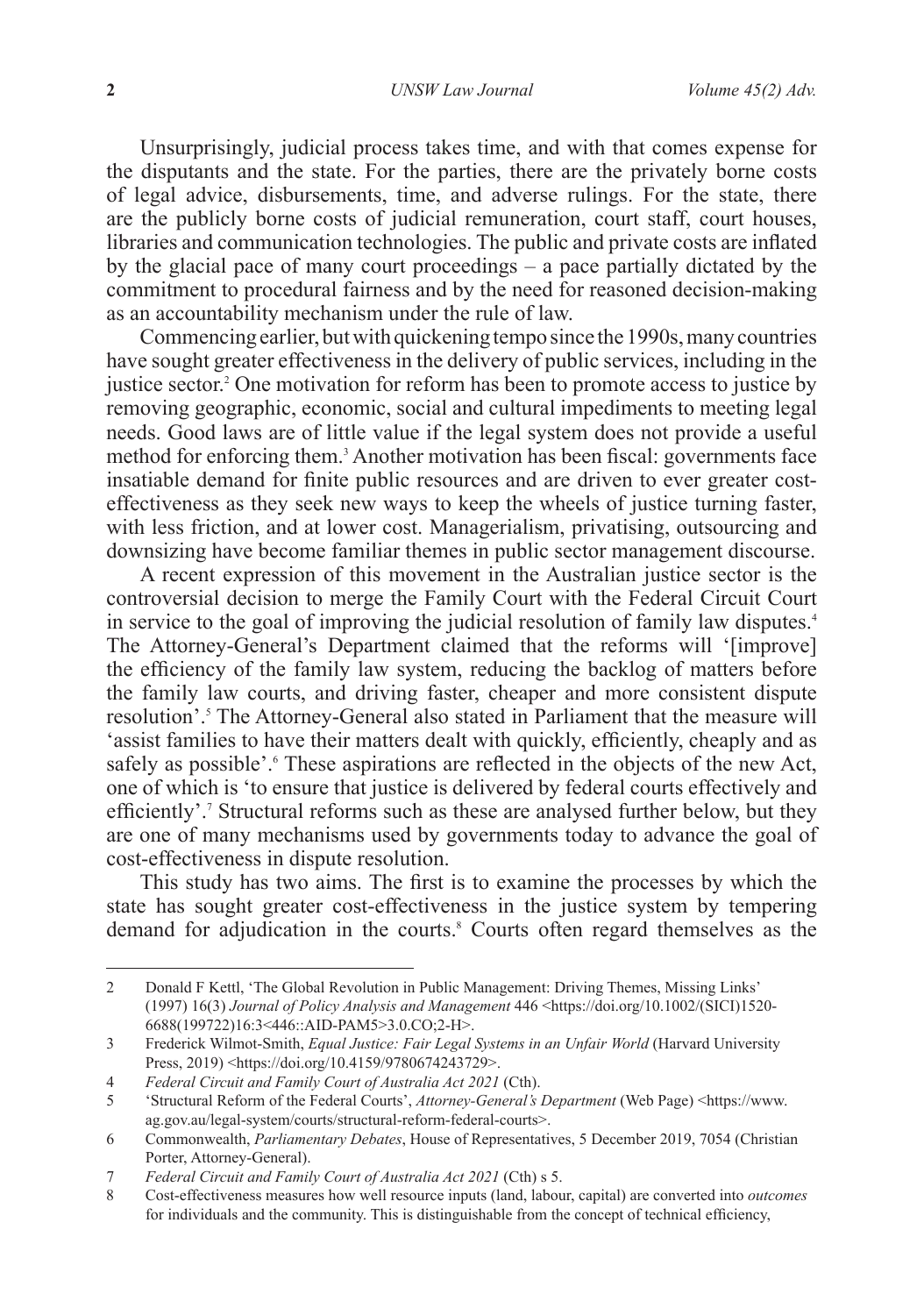'central suppliers of justice', yet they are not the sole means of resolving disputes in society.9 If an overarching objective of the justice sector is to 'contribute to a safe and secure community and promote a law-abiding way of life',<sup>10</sup> courts can be seen as one formal element in a complex system that allows a degree of substitution between component parts. Over the past generation, the relative position of the courts within the justice sector has been eroded as other mechanisms for resolving disputes have been created or enhanced. This study presents a typology of the state's economising processes and illustrates them through practical case studies.

The second aim is to evaluate these economising processes by reference to the fundamental values that underpin the justice system. An evaluation is needed because action that advances one state objective (eg, cost-effectiveness) sometimes exacts a price in terms of other objectives. However, the tensions and tradeoffs are specific to the problem at hand. The evaluation helps to identify where managerialism in the justice sector may be inimical to the public good because it fails to find an appropriate balance.

When analysing the state's economising processes, this article refers to the conduct of all governmental organs through which the state exerts its authority – executive, legislative and judicial. The executive performs a central role in initiating policy in response to (and sometimes in the face of) advice given by government departments and independent advisory bodies. The implementation of these policies usually requires legislative action, of which many examples are canvassed below. The judicial branch has also been a significant player in the process of tempering demand for the courts. In one sense, this is so because the shortcomings of the judicial system – too slow, too expensive, too unresponsive – may encourage disputants to 'vote with their feet' by seeking alternative ways to resolve disputes. More positively, courts have encouraged this movement through a variety of means, including rules of court made under delegated legislative power (eg, allocating litigation costs), the exercise of judicial discretions (eg, granting or refusing leave to appeal) and substantive decisions (eg, supporting active case management).<sup>11</sup> This is not to suggest that courts regularly seek to shed their core functions of dispute resolution, but they are participants in a complex economising process designed to streamline the delivery of justice.

The central themes are examined through the lens of the Australian judicial system, but the phenomena discussed here share common ground with other legal systems in the common law tradition. This can be seen, for instance, in the contemporaneity of major inquiries into civil justice in Australia, Canada, New Zealand, the United Kingdom and the United States ('US') from the late 1990s,

which measures how well inputs are converted into service *outputs*: Productivity Commission, *Report on Government Services 2021* (Report, 2 February 2021) pt A s 1.

<sup>9</sup> Susannah Sage-Jacobson, 'The Ongoing Search for a Demand-Side Analysis of Civil Justice in Australia' in Australasian Institute of Judicial Administration (ed), *Australian Courts: Serving Democracy and Its Publics* (2013) 49, 53.

<sup>10</sup> *Report on Government Services 2021* (n 8) pt C.

<sup>11</sup> *Aon Risk Services Australia Ltd v Australian National University* (2009) 239 CLR 175. See discussion in Part V(E) of this article.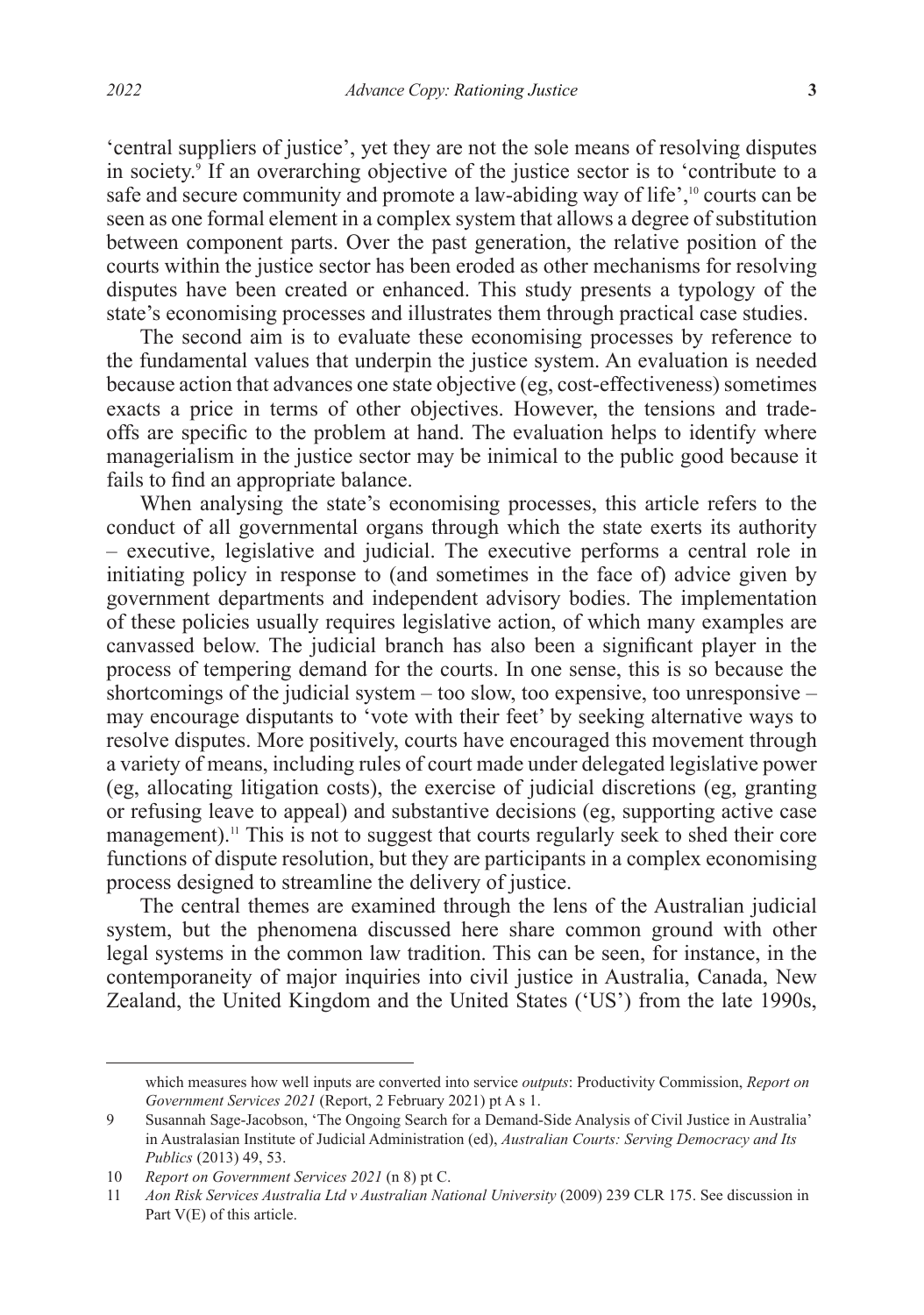and in the similarity of many of their reforms.12 There is a need for comparative research on these questions, but it is not possible to address them within the confines of this article.

Within Australia, this study does not purport to be an exhaustive examination of the federal, state and territorial components of the judicial system. Rather, it draws on representative case studies to illustrate broader concepts. The examples are taken from different Australian jurisdictions, and from the civil and criminal sides of the justice system, to underscore the point that the state's economising goals are ubiquitous, even if the mechanisms for realising them are varied. Moreover, to better understand the *integrated* nature of the justice sector as a 'system', this study consciously pursues breadth of coverage, even if this comes at a cost to the depth of treatment of individual elements.

While this study focuses on the processes for tempering demand for the courts, there is a parallel question of supply, which has been considered elsewhere.<sup>13</sup> Governments manage judicial labour through new judgeships, appointing acting judges on short-term commissions, raising mandatory retirement ages, increasing the use of allied personnel to free judicial officers from minor routine work, and enhancing judicial productivity so that more output can be achieved with the same input.14 These strategies are vital to the efficient functioning of the courts, but they are not canvassed here.

This article is organised as follows. Part II substantiates the claim that there has been a turn away from Australian courts over the past generation, which is evident in government expenditure on the courts and in case lodgements in the courts. Part III presents a typology of the processes by which the state has encouraged this movement, which are presented under six rubrics: *extinguishing*, *expelling*, *diverting*, *incentivising*, *filtering* and *demoting*. Part IV identifies the fundamental values that are implicated in these processes, including access to justice, fairness of process, impartiality of decision-making, just outcomes and public trust in the administration of justice. The core of the study is situated in Part  $V$ , which explains the economising processes and illustrates them with case studies in civil and criminal disputes. Part VI concludes by acknowledging the importance of costeffectiveness in any functional system of dispute resolution while advocating for due weight to be given to other fundamental values when they collide.

<sup>12</sup> Trevor CW Farrow, *Civil Justice*, *Privatization*, *and Democracy* (University of Toronto Press, 2014) 77–117 <https://doi.org/10.3138/9781442663640>.

<sup>13</sup> Shari Seidman Diamond and Jessica Bina, 'Puzzles about Supply-Side Explanations for Vanishing Trials: A New Look at Fundamentals' (2004) 1(3) *Journal of Empirical Legal Studies* 637 <https://doi.org/10. 1111/j.1740-1461.2004.00018.x>; Brian Opeskin, 'The Supply of Judicial Labour: Optimising a Scarce Resource in Australia' (2017) 7(4) *Oñati Socio-Legal Series* 847 ('The Supply of Judicial Labour'). See also Don Weatherburn and Jacqueline Fitzgerald, 'Trial Court Delay and the NSW District Criminal Court' (2015) 184 *Crime and Justice Bulletin* 1, 3, 7, discussing the impact of court sitting hours on delays in criminal trials.

<sup>14</sup> See Opeskin, 'The Supply of Judicial Labour' (n 13) 850–1.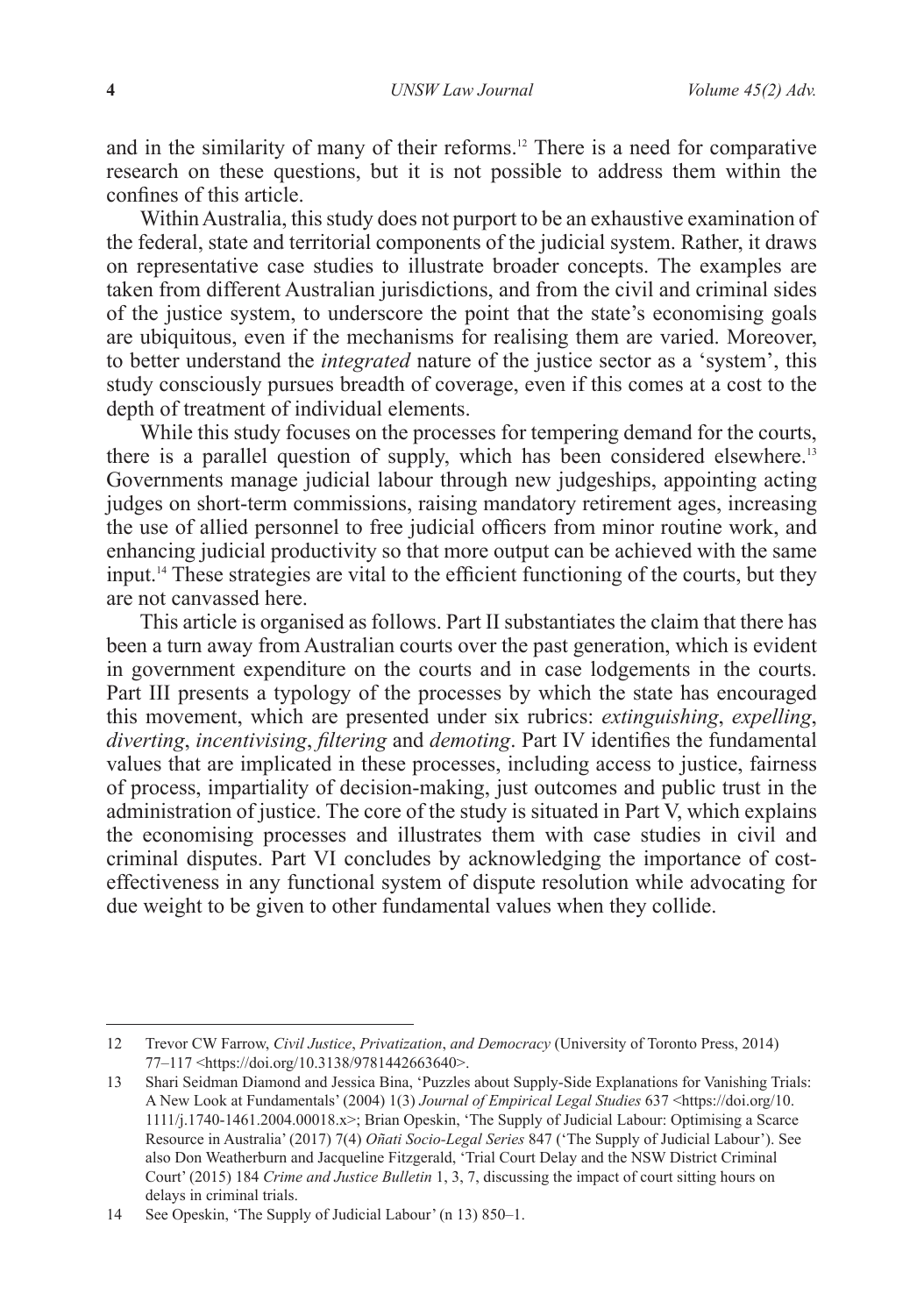# **II THE TURN FROM THE COURTS**

There has been a turn away from Australian courts over the past generation. It is evident in civil and criminal matters but is most pronounced in the former. This phenomenon has also been experienced in other common law countries. In the US, Galanter was an early observer of the precipitous decline in the number of trials – federal and state, civil and criminal, jury and bench<sup>15</sup> – and the same has been noted in Canada in specific sectors.<sup>16</sup> In England, Genn has remarked on the long-term 'decline, and now virtual extinction of trials in the civil courts and with it public determination of the merits of civil disputes'.17 The Australian evidence is similar, as can be seen in two corroborating sources of data, namely, government expenditure on the courts and case lodgements in the courts.

### **A Government Expenditure on the Courts**

Since 1995, the Productivity Commission has collected data on the effectiveness and efficiency of government-funded social services. Its annual *Report on Government Services* ('*RGS*') contains statistics on recurrent government expenditure on Australian courts across all jurisdictions and levels of the court hierarchy. In real terms (in 2019–20 dollars), government expenditure on courts rose from \$1.4 billion in 1994–95 to \$2.2 billion in 2019–20; an increase of 56% over 26 years.18 Nearly all that growth occurred during the first half of that period, followed by stagnation over the succeeding 10 years and a small uptick in the most recent years. This is shown in Figure 1 (solid line), in which comparison is made between several indices, using 1994–95 as the base year. The change in government expenditure on courts is in line with population growth of 42% over the same period (dotted line), such that per capita expenditure on courts has barely shifted over a generation. This would be unremarkable but for the fact that real government expenditure on *all sectors* rose by 129% over the same period (dashed line). This signals a significant retreat in expenditure on the courts *relative* to all areas of government activity (of which the largest components have been welfare, health, education and defence).

<sup>15</sup> Marc Galanter, 'The Vanishing Trial: An Examination of Trials and Related Matters in Federal and State Courts' (2004) 1(3) *Journal of Empirical Legal Studies* 459 <https://doi.org/10.1111 /j.1740-1461.2004.00014.x>; Marc Galanter, 'A World without Trials?' [2006] (1) *Journal of Dispute Resolution* 7.

<sup>16</sup> Chief Justice Beverley McLachlin, 'Judging the "Vanishing Trial" in the Construction Industry' (2011) 2(2) *Faulkner Law Review* 315.

<sup>17</sup> Dame Hazel Genn, 'Why the Privatisation of Civil Justice Is a Rule of Law Issue' (FA Mann Lecture, 19 November 2012) 1 ('Privatisation of Civil Justice').

<sup>18</sup> The data used here are recurrent government expenditure on courts (including payroll tax), net of income generated by court fees and fines, converted to constant 2020 dollars using the General Government Final Consumption Expenditure ('GGFCE') chain price deflator: see below n 19 for data sources.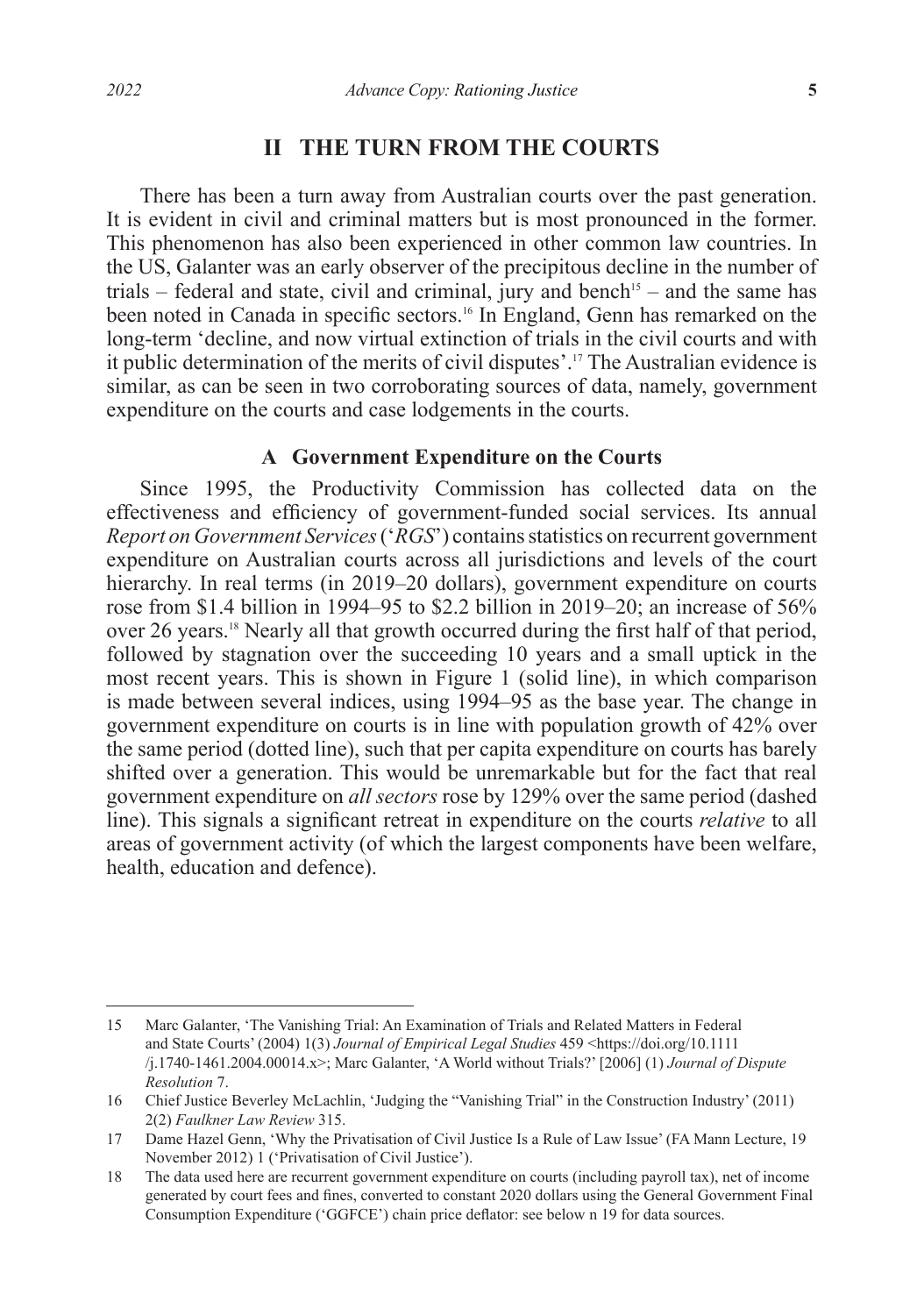

Figure 1: Real government expenditure and population, Australia, 1994–95 to 2019–2019

A more nuanced understanding can be obtained by disaggregating government expenditure on courts into civil and criminal components. Figure 2 shows that real expenditure is characterised by two distinct periods. From 1994–95 to 2006–07, both civil expenditure (dashed line) and criminal expenditure (dotted line) rose, the former at a much faster rate. However, from 2006–07 to 2016–17, there was an absolute decline in real government expenditure on civil courts (followed by a recent uptick), while real expenditure on criminal courts has continued to rise at a similar rate to the earlier period. The stagnation in real expenditure on all courts (solid line) for the decade 2006–07 to 2016–17 is the net effect of these countervailing forces. Genn's observation about the decline of civil justice in the United Kingdom thus has its counterpart in Australia.<sup>20</sup>

<sup>19</sup> Data obtained from: Australian Bureau of Statistics, *National, State and Territory Population, Sep 2020* (Catalogue No 3101.0, 18 March 2021); Australian Bureau of Statistics, *Australian National Accounts: National Income, Expenditure and Product, Dec 2020* (Catalogue No 5206.0, 3 March 2021); *Report on Government Services 2021* (n 8) pt C and cognate years.

<sup>20</sup> Genn, 'Privatisation of Civil Justice' (n 17).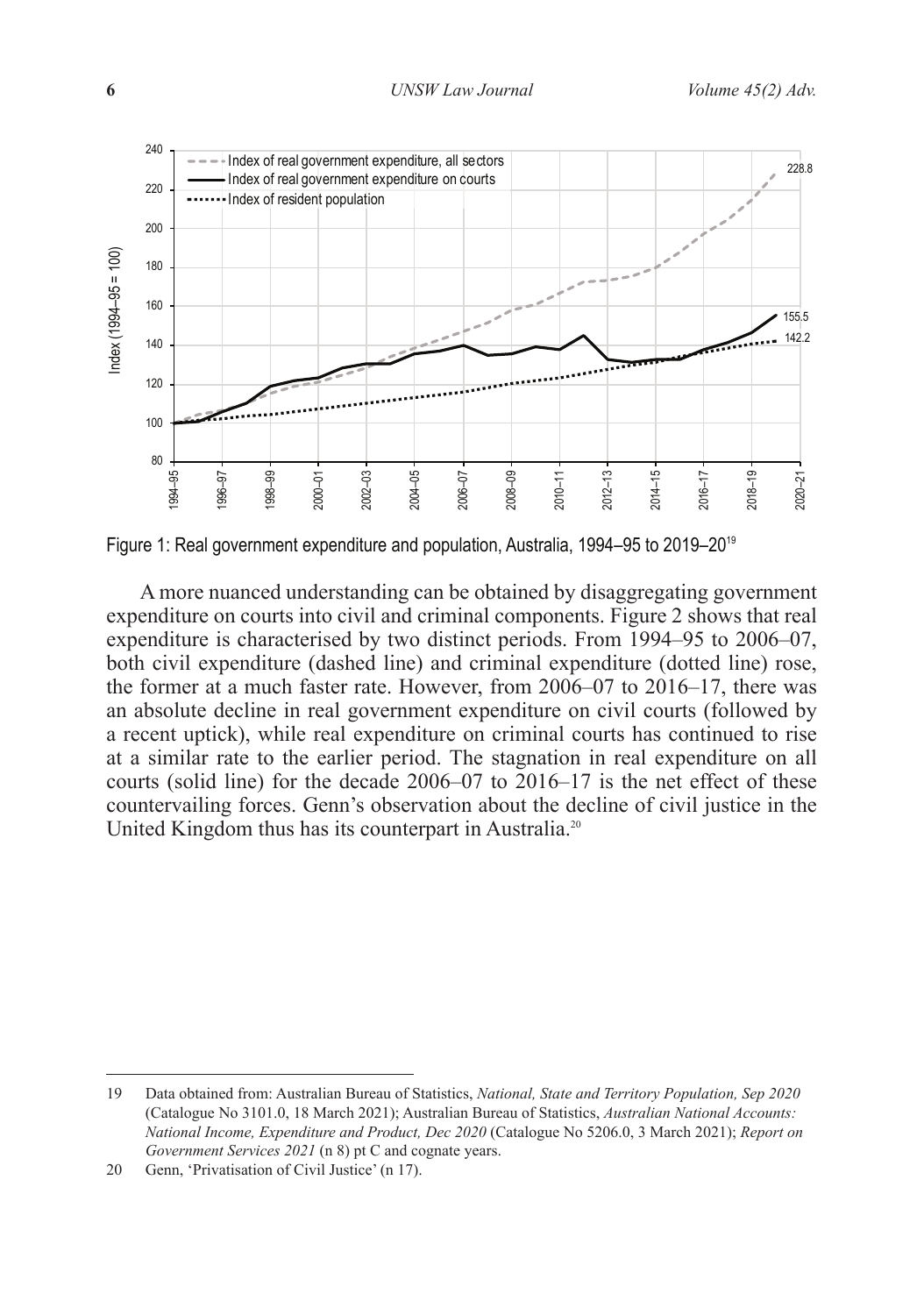

Figure 2: Real government expenditure on civil and criminal courts, Australia, 1994–95 to 2019–20<sup>21</sup>

## **B Declining Lodgements in the Courts**

A supplementary means of evaluating demand for adjudication is to examine the number of matters commenced in Australian courts. Some small-scale studies have done this for individual courts, $2<sup>2</sup>$  but it is more instructive to take a national perspective using annual data on court 'lodgements' published by the Productivity Commission.23 This may be viewed as a proxy for court demand, although it adopts a court-centric view of what constitutes a legal 'case' in circumstances where sociologists, economists, anthropologists, and political scientists have differing conceptions about the relevant unit of analysis.24

Figure 3 charts the number of civil and criminal lodgements, using indices in which 1999–2000 is the base year.<sup>25</sup> In that year, there were  $1.76$  million lodgements (53% civil and 47% criminal). By 2019–20 this had *fallen* to 1.42 million lodgements (46% civil and 54% criminal) – a reduction of some 335,000

<sup>21</sup> Data obtained from *Report on Government Services 2021* (n 8) pt C and cognate years.

<sup>22</sup> David Spencer, 'The Decline of the Trial in Australia' (2011) 30(2) *Arbitrator and Mediator* 1, examining the District Court of New South Wales, 1990–2009.

<sup>23</sup> *Report on Government Services 2021* (n 8) pt C s 7 tables 7A.1, 7A.2 and cognate years.

<sup>24</sup> Patrick Peel, 'Renewing the Longitudinal Study of Trial Courts' (2017) 38(3) *Justice System Journal* 290 <https://doi.org/10.1080/0098261X.2017.1306816>; Sage-Jacobson (n 9); Lynn Mather, 'What Is a "Case"?' (2021) 11 *Oñati Socio-Legal Series* 354, 359 <https://doi.org/10.35295/osls.iisl/0000-0000- 0000-1149>.

<sup>25</sup> This base differs from the one used above for government expenditure to remove the distorting effect of *RGS*' former practice of including electronic fines as lodgements in the magistrates' courts. See below n 26 for data sources.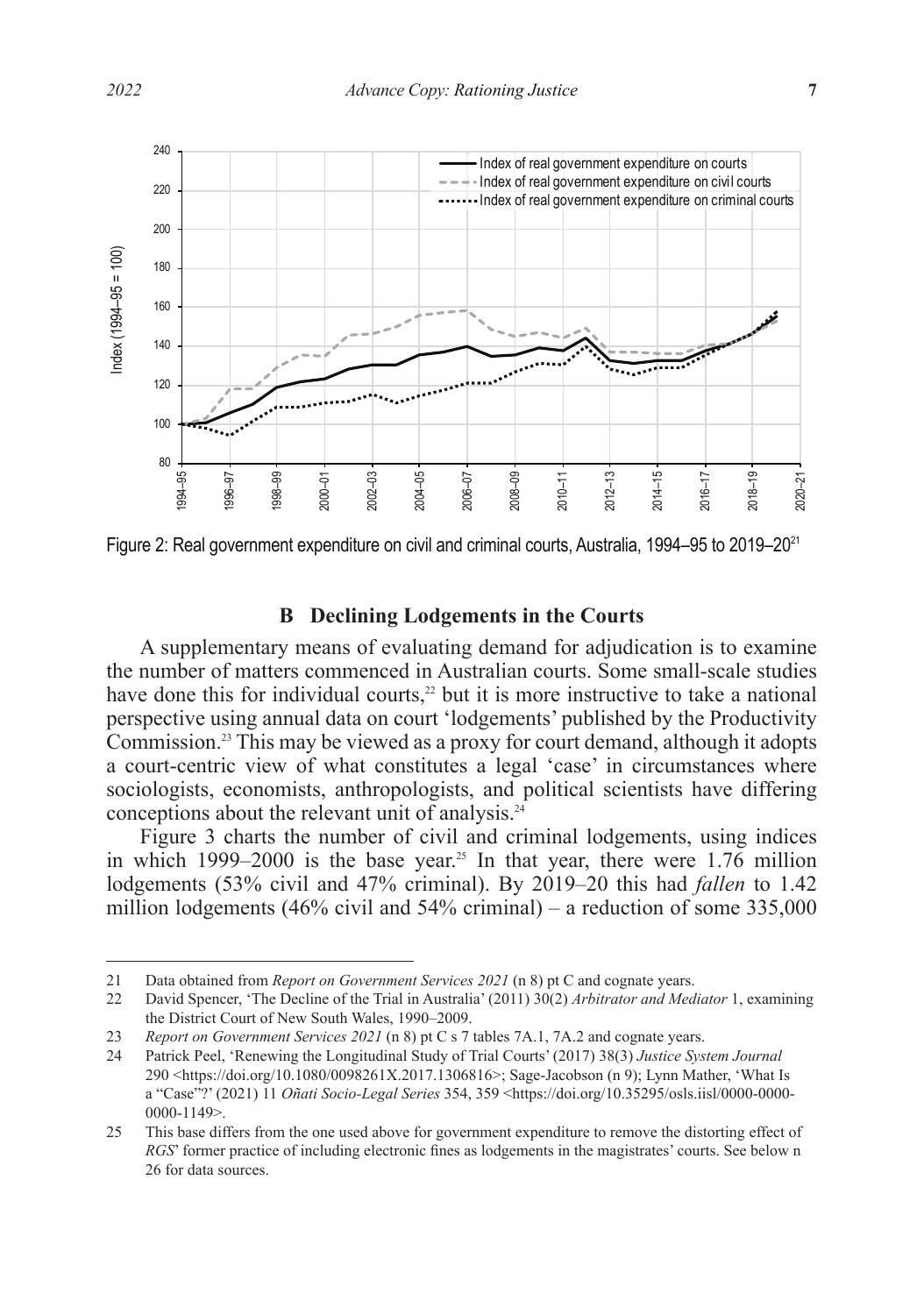cases annually. The number of criminal lodgements (dotted line) shows cyclical fluctuations, but the overall trend is one of stability – in 2019–20 there were just 7% fewer lodgements than 20 years earlier. By contrast, the decline in civil lodgements (dashed line) has been strong and persistent, with a 30% reduction over the same 20-year period.



Figure 3: Court lodgements and population, Australia, 1999–2000 to 2019–2026

These changes have taken place against the backdrop of a population that has been rising steadily (solid line). Population growth affects the volume and patterns of human activity in a community. It is self-evident that a jurisdiction of 1,000,000 people will experience a greater volume of crime than one of 100,000, all else being equal, simply because it has ten times the number of potential offenders and victims.27 The same is true of civil disputes because additional population engenders more commerce, more relationships and more interactions with the potential for disputation. These size effects have repercussions for the judicial system. One would expect them to be manifested in greater demand for adjudication as population grows over time, such that demand per capita remains roughly stable. The fact that this is not the case highlights the dramatic decline in demand. In criminal matters, the 7% fall in lodgements, set against the 34% increase in population, has resulted in a 31% decline in lodgements per capita. In civil matters, the 30% fall in lodgements, set against the 34% increase in population, has resulted in a 47%

<sup>26</sup> Data obtained from: Australian Bureau of Statistics, *National, State and Territory Population, Sep 2020* (Catalogue No 3101.0, 18 March 2021); *Report on Government Services 2021* (n 8) pt C s 7 and cognate years.

<sup>27</sup> Mitchell B Chamlin and John K Cochran, 'An Excursus on the Population Size–Crime Relationship' (2004) 5(2) *Western Criminology Review* 119, 119.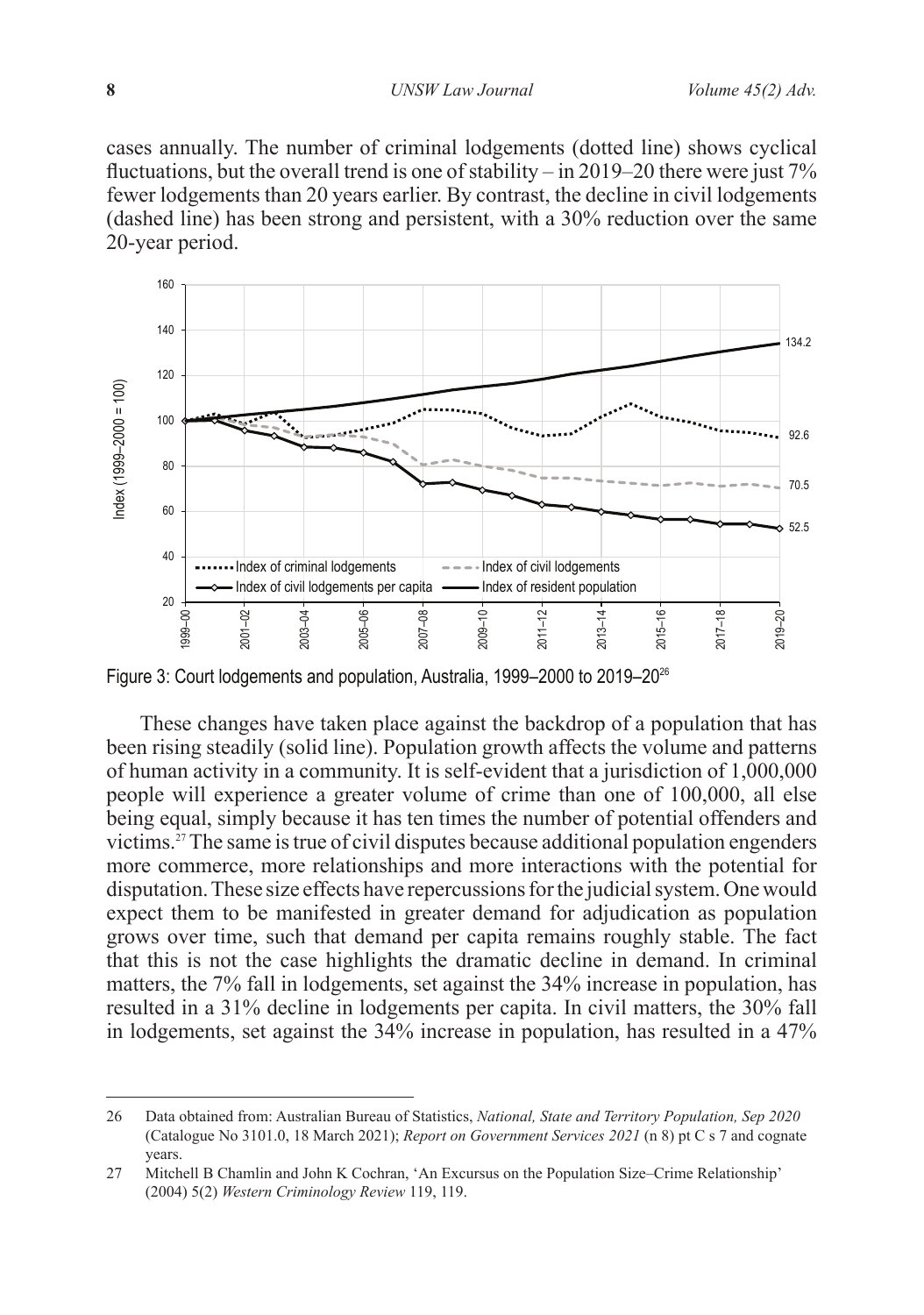decline in lodgements per capita. The latter point is illustrated in Figure 3 by the index of civil lodgements per capita (solid line with marker).

In summary, there has been a precipitous decline in civil matters commenced in Australian courts over the past 20 years, both in absolute terms and per capita, while in criminal matters demand has been steady in absolute terms but has still declined significantly per capita. For reasons that will be interrogated below, Australian courts today do not play the same empirical role they did a generation ago.

## **III SIX PROCESSES FOR TEMPERING DEMAND**

The turn from the courts has not been the product of chance. It is principally the result of concerted action by the state to make justice more cost-effective by confining courts to a narrower adjudicatory domain, while providing alternative pathways to quell disputes. These measures have been adopted sporadically over time and space, but hindsight allows them to be drawn together as a purposeful 'solution' that puts a price on justice, often at a cost to other system values.

Six processes by which the state curbs demand for the courts are as follows:

- 1. *Extinguishing* existing rights or duties are abrogated so that no legal dispute can arise between individuals, or between individuals and the state.
- 2. *Expelling* legal disputes are shunted from the state-sponsored system of civil or criminal justice, for resolution in the private sphere.
- 3. *Diverting* legal disputes are retained within the state's justice system but rechannelled for resolution by processes that lie beyond the courts.
- 4. *Incentivising* rewards and punishments are used to influence the behaviour of disputants in deciding what use to make of the state's judicial system.
- 5. *Filtering* legal disputes are screened so that 'unmeritorious' disputes do not reach the courts at all, or do not progress further in the courts than is necessary.
- 6. *Demoting* legal disputes are resolved by the courts but are pushed down to the lowest and most economical tier at which they can be satisfactorily adjudicated.

Schematic representations of these pressure points for state intervention are shown in Figure 4 for civil matters and Figure 5 for criminal matters. Human activity gives rise to disputes (some legal, some non-legal), which percolate through various channels according to the restrictions placed in their path. The *judicial* system is represented by the rightmost of three panels, sitting within the larger system of civil or criminal justice. Some disputes never reach the judicial system because legal rights or obligations are extinguished, or redirected to the private sphere, or channelled to parts of the justice system beyond the courts. Matters that can be resolved by the courts are also subject to restrictions. The modulating processes are marked in the diagram at the point at which they impinge on the operation of the system.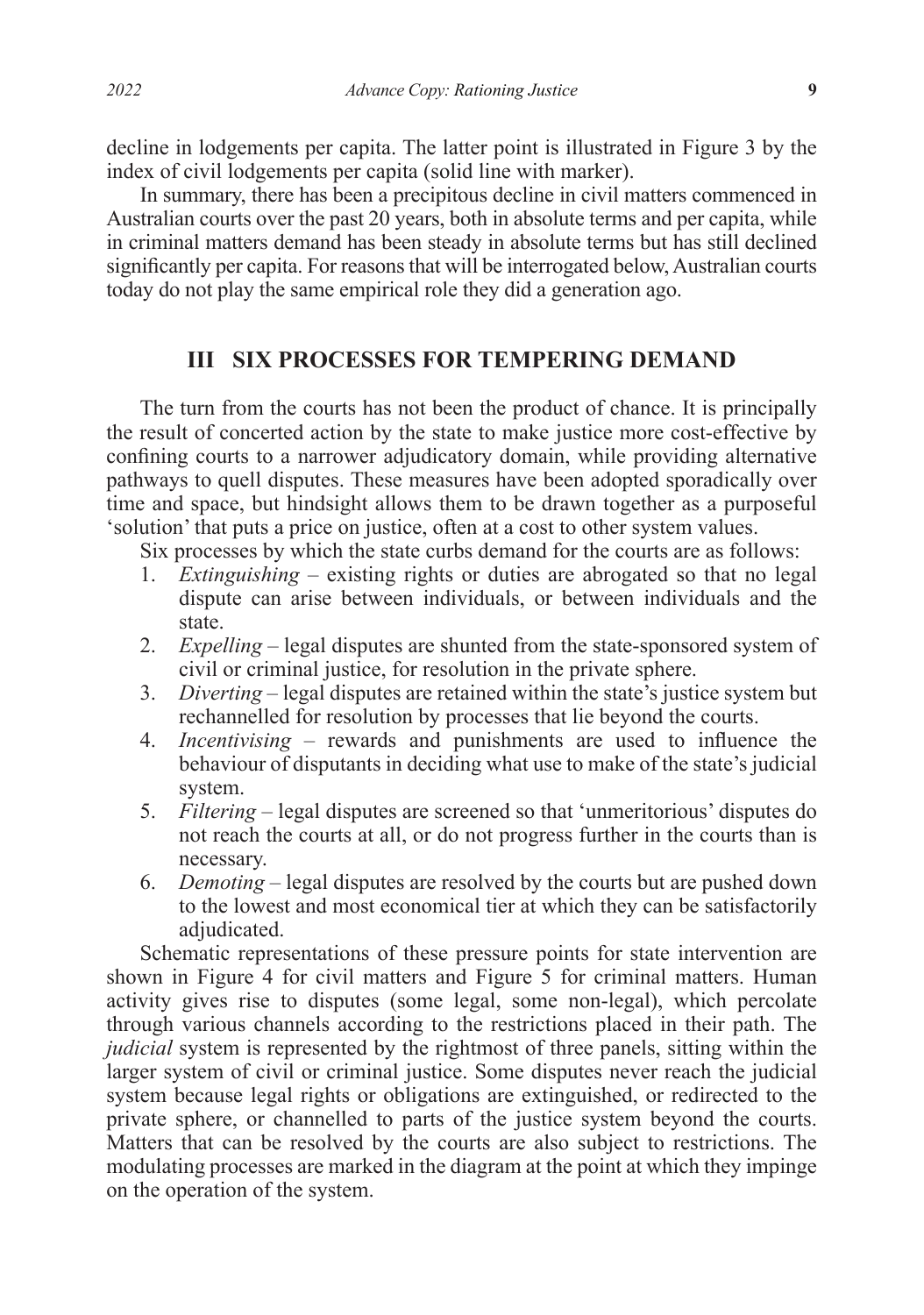

Figure 4: Tempering processes in civil matters<sup>28</sup>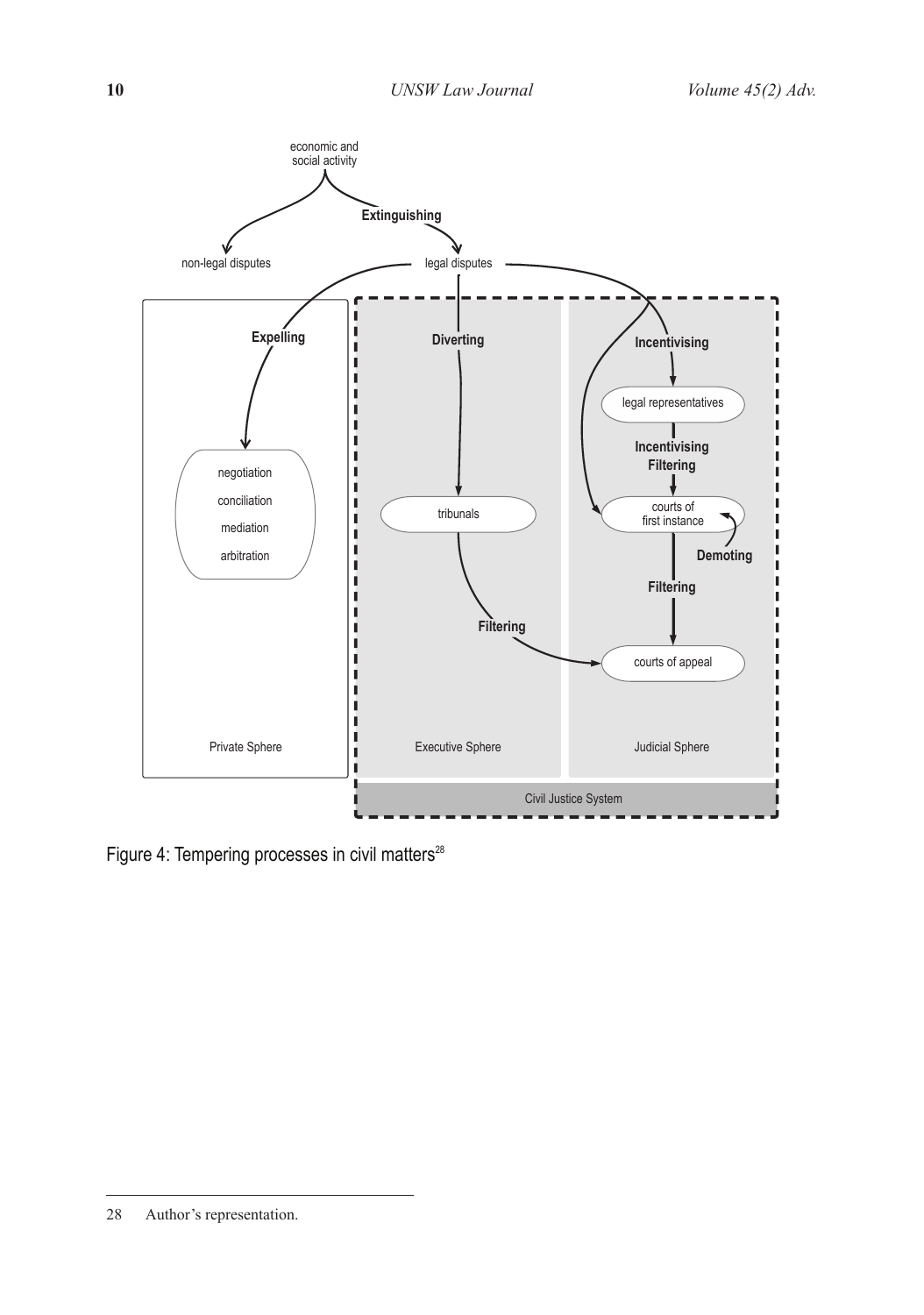

Figure 5: Tempering processes in criminal matters<sup>29</sup>

# **IV FUNDAMENTAL VALUES OF THE JUSTICE SYSTEM**

The goal of cost-effectiveness, to which the economising processes are directed, is not the sole, nor arguably the most important, value of a system of justice. Pursuing this goal may generate tensions with other important values. These cannot be entirely avoided, but a mature legal system seeks an appropriate accommodation between competing values when they clash.

Understanding the interrelationship between fundamental values requires a distinction to be drawn between rules, principles and values, which is best explained by example. In Australia, there is a constitutional *rule* that no judge may serve in federal judicial office beyond the age of 70 years.<sup>30</sup> Other jurisdictions have

<sup>29</sup> Author's representation.

<sup>30</sup> *Australian Constitution* s 72.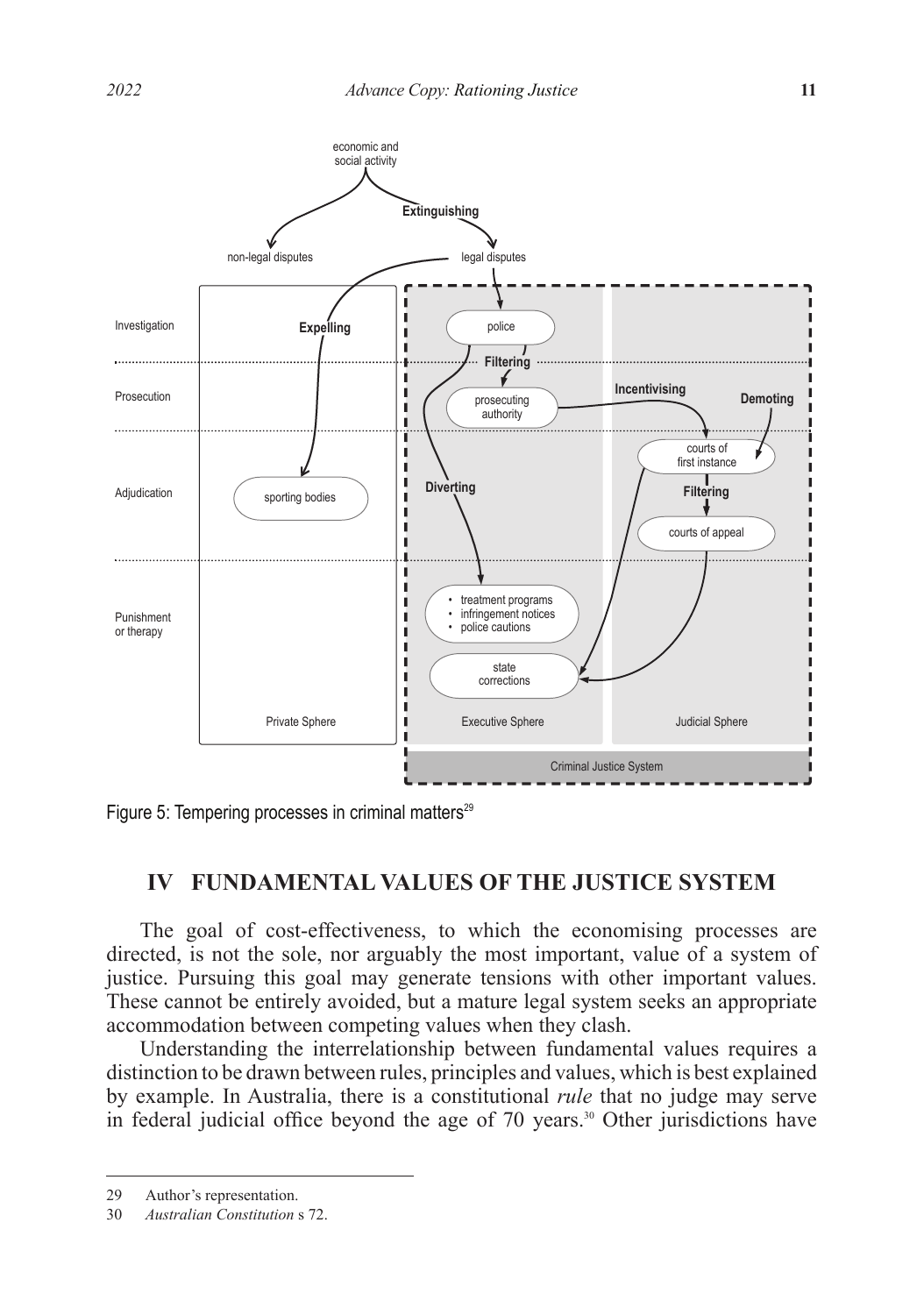different rules on that topic – in the Northern Territory the age limit is  $72$  years, and in New South Wales and Tasmania it is 75 years.<sup>31</sup> Despite the differences, these rules all stand in service to a higher *principle*, namely, that judges should be subject to mandatory retirement at a fixed age to avoid the costs of overstaying, such as mental decrepitude in office.<sup>32</sup> Yet that goal might also be achieved by different institutional arrangements, such as judicial terms of fixed duration (eg, the 12-year non-renewable term of judges of the German Constitutional Court).<sup>33</sup> If we abstract to a higher plane, the principle of mandatory retirement at a fixed age (like the alternative of fixed terms) stands in service to the higher *value* of quality decision-making that delivers just outcomes to the parties according to law. The distinction between rules, principles and values associated with judicial tenure is not merely about their degree of detail, but about identifying the ultimate justifications that specific rules are designed to serve. $34$ 

The *values* that underpin the justice system have been extensively discussed, especially in the context of civil justice. Despite differences in nomenclature and classification, there is substantial accord about some elements and discord about others. Some of the key conceptual contributions to the debate have been canvassed by Olijnyk and do not need repetition here.<sup>35</sup> In the context of civil matters, Andrews has identified four cornerstones of the civil justice system, which he lists as access to justice, fairness of process, speed and effectiveness, and just outcomes, with each value harbouring a cluster of lower-order tenets.<sup>36</sup> Shetreet has proposed a five-point typology, which overlaps with Andrews' list in many respects but differs in others.<sup>37</sup> Shetreet's values comprise fairness of the adjudication process, efficiency of the justice system, access to justice, public confidence in the courts and independence of the judiciary.

In finding common ground between these accounts (and with some modifications of language), this article proceeds on the basis that a system of justice should strive to respect the following values:

<sup>31</sup> See *Judicial Officers Act 1986* (NSW) s 44; *Supreme Court Act 1979* (NT) s 38; *Supreme Court Act 1887* (Tas) s 6A(1).

<sup>32</sup> Brian Opeskin, 'Models of Judicial Tenure: Reconsidering Life Limits, Age Limits and Term Limits for Judges' (2015) 35(4) *Oxford Journal of Legal Studies* 627 <https://doi.org/10.1093/ojls/gqu029>.

<sup>33</sup> *Bundesverfassungsgerichtsgesetz* [Federal Constitutional Court Act] (Germany) 12 March 1951, FLG I, 1951, 243, § 4.

<sup>34</sup> Frederick Schauer, *Thinking Like a Lawyer: A New Introduction to Legal Reasoning* (Harvard University Press, 2009) 13–35.

<sup>35</sup> Anna Olijnyk, *Justice and Efficiency in Mega-Litigation* (Hart, 2019) 51–73 <https://doi. org/10.5040/9781509910922>.

<sup>36</sup> Neil Andrews, 'Fundamental Principles of Civil Procedure: Order Out of Chaos' in XE Kramer and CH van Rhee (eds), *Civil Litigation in a Globalising World* (TMC Asser Press, 2012) 19 <https://doi. org/10.1007/978-90-6704-817-0\_2>.

<sup>37</sup> Shimon Shetreet, 'Fundamental Values of the Justice System' (2012) 23(1) *European Business Law Review* 61 <https://doi.org/10.2139/ssrn.1837486>.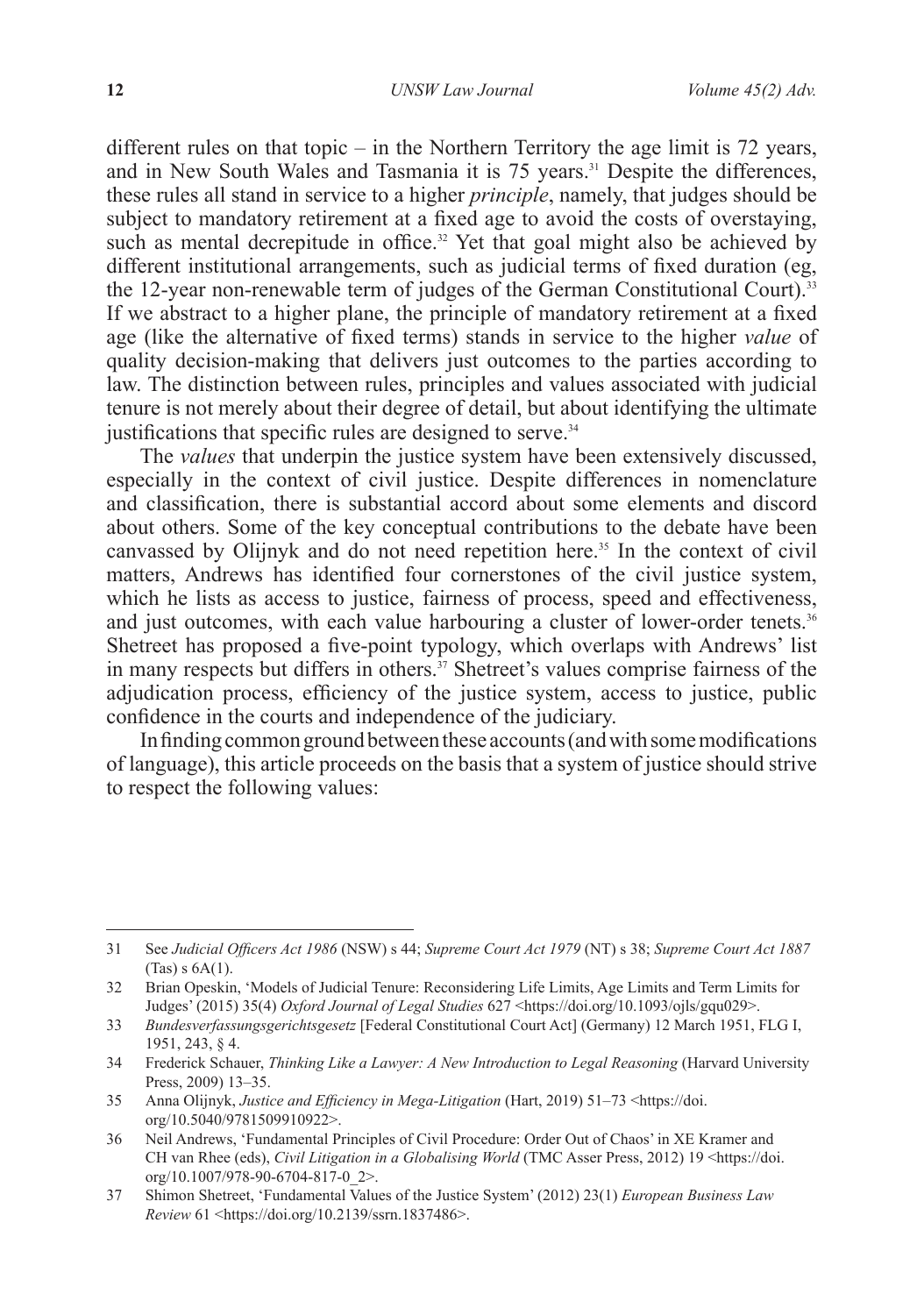- 1. *Access to justice* the extent to which persons are able to effectively understand their legal rights, protect those rights, obtain an outcome, and have the result enforced.<sup>38</sup>
- 2. *Procedural fairness* processes and practices that give disputants a genuine voice, with respectful treatment, through institutions that demonstrate an ethic of care (reflecting research indicating that litigants consistently value fairness of process above fairness of outcome).<sup>39</sup>
- 3. *Impartiality* decision-making that treats all parties fairly and free from bias, prejudice or preference (to the extent humanly possible).<sup>40</sup>
- 4. *Just outcomes according to law* outcomes based on the merits of the case (rather than according to chance or might), where merit is assessed by legal standards.<sup>41</sup>
- 5. *Public trust in the administration of justice* made necessary because the efficacy of the courts (as the 'weakest' of the three branches of government) $42$  depends on the continuing acceptance of their authority by the community.<sup>43</sup>
- 6. *Cost-effectiveness* how well the justice system converts resource inputs into outcomes for individuals and the community.

The relationships between these values are complex. This article frequently raises the question whether there is an agonistic relationship between costeffectiveness and other system values. Similarly, Olijnyk has suggested, in the context of mega-litigation, that value tensions are inherent in large civil actions.<sup>44</sup> Giving parties A and B the fullest opportunity to present their case, without regard to the court resources that consumes, may well promote those parties' access to justice. However, it might also mean that litigants C and D face a longer wait for their day in court, while plaintiffs E and F may decide that court delays are now so great it is not worth litigating at all.<sup>45</sup> These frictions were pithily summarised in a South Australian case many years ago when King CJ remarked that 'a party is entitled to his day in court but not to someone else's day in court'.<sup>46</sup>

However, fundamental values of the justice system do not always work in opposition to each other – sometimes they are mutually supportive. For instance,

<sup>38</sup> See generally Victorian Law Reform Commission, *Access to Justice: Litigation Funding and Group Proceedings* (Consultation Paper, July 2017) 2.

<sup>39</sup> Kevin Burke and Steve Leben, 'Procedural Fairness: A Key Ingredient in Public Satisfaction' (2007) 44(1–2) *Court Review* 4, 5–6.

<sup>40</sup> The importance of impartiality dates to antiquity. Socrates described the four responsibilities of a judge as 'to hear courteously, to answer wisely, to consider soberly, and to decide impartially': Charles Gardner Geyh, 'The Dimensions of Judicial Impartiality' (2014) 65(2) *Florida Law Review* 493, 498, quoting Franklin Pierce Adams, *Book of Quotations* (Funk & Wagnalls, 1952) 466.

<sup>41</sup> McIntyre (n 1) 44–5.

<sup>42</sup> Alexander Hamilton, 'The Federalist: Number LXXVIII' in John C Hamilton (ed), *The Federalist: A Commentary on the Constitution of the United States* (JB Lippincott and Co, 1864) 574, 576.

<sup>43</sup> Justice Susan Kenny, 'Maintaining Public Confidence in the Judiciary: A Precarious Equilibrium' (1999) 25(2) *Monash University Law Review* 209, 210.

<sup>44</sup> Olijnyk (n 35) 12.

<sup>45</sup> Ibid.

<sup>46</sup> *United Motors Retail Ltd v Australian Guarantee Corporation Ltd* (1991) 58 SASR 156, 158.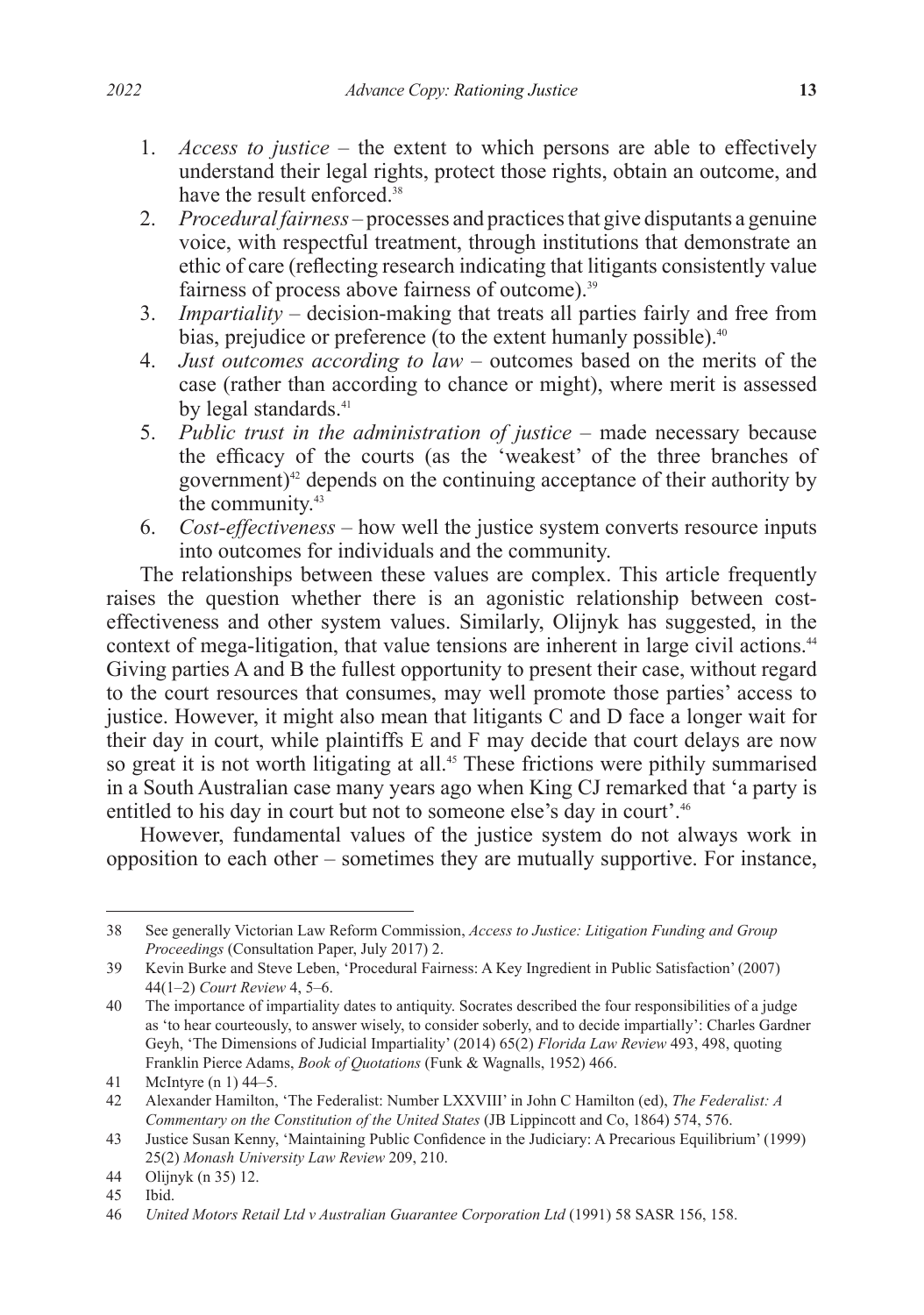procedural fairness and just outcomes according to law both bolster public trust in the administration of justice. Likewise, greater cost-effectiveness, through quicker and cheaper dispute resolution, may promote access to justice, as the Attorney-General argued when justifying the 2021 merger of the Family Court and the Federal Circuit Court.<sup>47</sup> It is not possible to examine every dyadic relationship between values here. Rather, this article seeks to illuminate key tensions, and occasional harmonies, between fundamental values when the state takes action to curb demand for the courts.

## **V CASE STUDIES ON THE ECONOMISING PROCESSES**

This Part explains the state's six economising processes in greater detail and proffers case studies to illustrate their operation in practical contexts. The case studies are taken from different Australian jurisdictions and span both civil and criminal matters.

## **A Extinguishing**

Courts provide an institutional mechanism for resolving disputes *according to law*. It follows that the legal rules assigning liability for conduct ultimately determine the availability of court action. These rules expand and contract with legislative intervention and changing perceptions of the judicial function.<sup>48</sup> Historical examples of *expansion* include the rise of negligence law, civil rights, and the flourishing of judicial review of administrative action. To take a comparative illustration, in the US the unbridled growth of law ('hyperlexis') has been credited as a cause of the 'litigation explosion' that was observed in the 1960s and 1970s.<sup>49</sup>

Conversely, legislation may abrogate legal rights or extinguish obligations, and thus deny the basis on which disputants can seek redress in the courts. The examples of contraction discussed below are the abolition of common law rights to compensation for personal injuries in the civil sphere $50$  and the decriminalisation of certain conduct in the criminal sphere.

<sup>47</sup> See above n 4.

<sup>48</sup> See, eg, Paul Finn, 'Preface' in Paul Finn (ed), *Essays on Torts* (Lawbook, 1989) v.

<sup>49</sup> Marc Galanter, 'Reading the Landscape of Disputes: What We Know and Don't Know (and Think We Know) about Our Allegedly Contentious and Litigious Society' (1983) 31(1) *University of California*, *Los Angeles Law Review* 4. See also Gerhard Casper and Richard A Posner, 'A Study of the Supreme Court's Caseload' (1974) 3(2) *Journal of Legal Studies* 339 <https://doi.org/10.1086/467517>, postulating that new or expanded legal rights have contributed to the growth in caseload of the Supreme Court of the United States.

<sup>50</sup> A further civil example is the government's attempts to abrogate rights of judicial review of migration decisions in its quest to control Australia's borders: Caron Beaton-Wells, 'Judicial Review of Migration Decisions: Life after *S157*' (2005) 33(1) *Federal Law Review* 141 <https://doi.org/10.22145/flr.33.1.5>; Mary Crock, 'Judging Refugees: The Clash of Power and Institutions in the Development of Australian Refugee Law' (2004) 26(1) *Sydney Law Review* 51.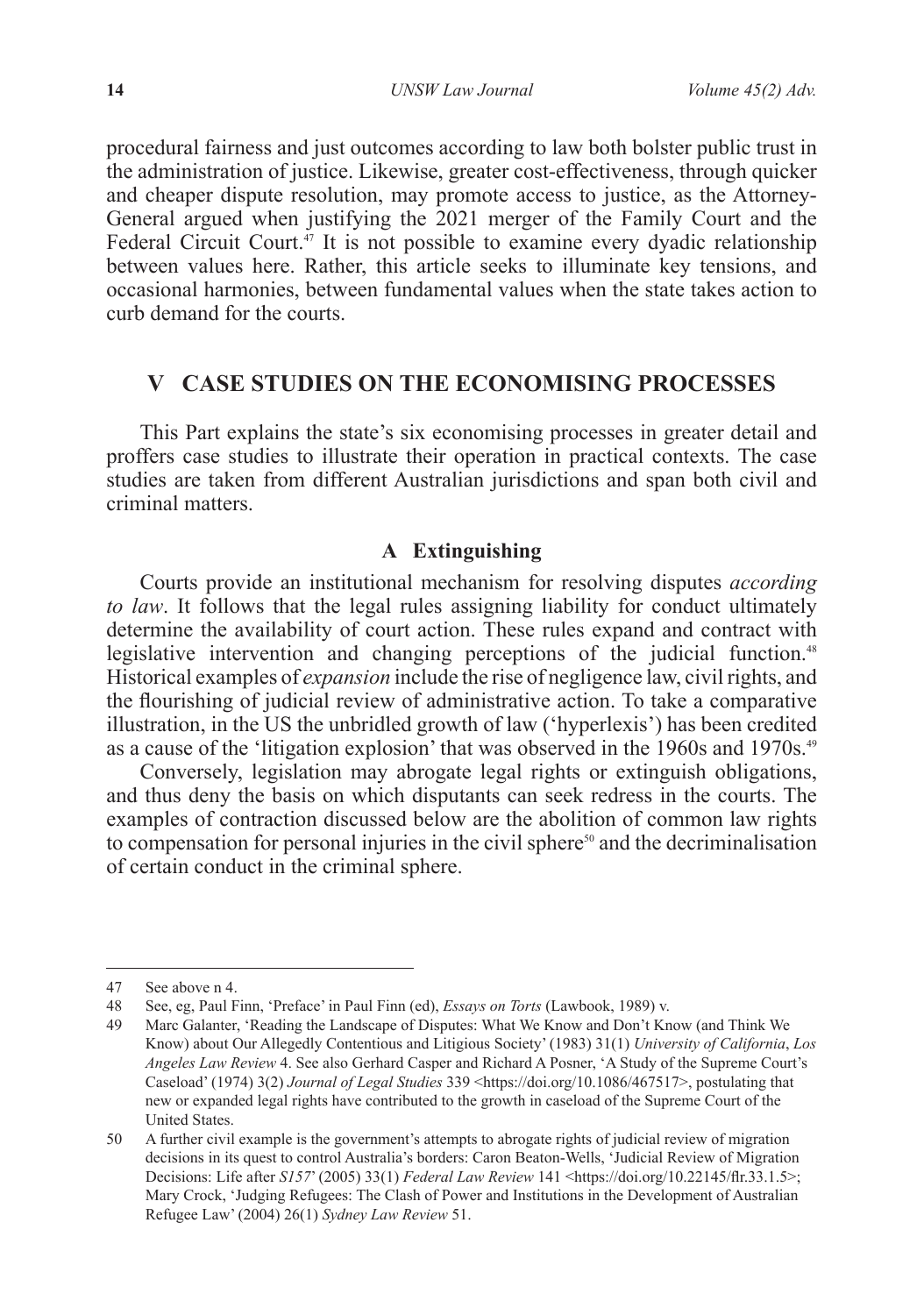#### *1 Abrogating Rights to Compensation for Personal Injuries*

Civil liability offers a prime example of the state's ability to constrain demand for litigation by extinguishing rights. New Zealand demonstrated the high-water mark of this approach in the 1970s when it abolished large swathes of tort law and replaced it with a statutory right to compensation for accidental injuries, regardless of fault.51 Long before, Australia had enacted a modest version of such a scheme for workplace injuries, where there is still a statutory no-fault system of compensation, funded by employers' insurance premiums, in lieu of a common law action for damages.<sup>52</sup>

More recently, beyond the field of workers' compensation, there have been other tort law reforms relevant to the process of extinguishment. In 2002, a national review panel was constituted 'to examine a method for the reform of the common law with the objective of limiting liability and quantum of damages arising from personal injury and death'.53 The review was prompted by a so-called 'insurance crisis' resulting from burgeoning levels of compensation for personal injury.54 The resulting *Review of the Law of Negligence* ('*Ipp Report*') became the impetus for nationwide reforms covering civil liability, quantum of damages and procedure.<sup>55</sup> Although the reforms did not adopt the radical approach of workers' compensation legislation, they had the practical effect of extinguishing previously valid claims at common law. They did so by adjusting the rules of civil liability – tightening the limitation period, reducing the standard of care, narrowing the scope of the duty of care, broadening defences such as assumption of risk and excluding damages in cases below a minimum threshold.

The impact of these changes on demand for courts in civil matters was stark. Wright examined personal injury litigation before and after the *Ipp Report* and found there was a dramatic decline.<sup>56</sup> Leaving aside the spate in filings lodged in anticipation of the restrictions taking effect, the rate of filing declined from an average of 4.5 claims per 10,000 population in 1996–2001 to just 1.7–1.8 claims per 10,000 in 2004 and  $2005 - a 60\%$  decline in claiming rates.<sup>57</sup> Wright concluded that 'large numbers of people who are injured through the fault of others, and would once have had substantial claims, no longer seek compensation'.<sup>58</sup>

The reduction in civil litigation through extinguishment comes, however, at a cost to other fundamental values of the justice system. Specifically, it negatively

<sup>51</sup> Peter H Schuck, 'Tort Reform, Kiwi-Style' (2008) 27(1) *Yale Law and Policy Review* 187.

<sup>52</sup> Kevin Purse, 'The Evolution of Workers' Compensation Policy in Australia' (2005) 14(1) *Health Sociology Review* 8 <https://doi.org/10.5172/hesr.14.1.8>.

<sup>53</sup> David Andrew Ipp et al, *Review of the Law of Negligence* (Final Report, 30 September 2002) ix ('*Ipp Report*').

<sup>54</sup> Peter Cane, 'Reforming Tort Law in Australia: A Personal Perspective' (2003) 27(3) *Melbourne University Law Review* 649.

<sup>55</sup> *Ipp Report* (n 53). See, eg, *Civil Liability Act 2002* (NSW); *Civil Liability Amendment (Personal Responsibility) Act 2002* (NSW).

<sup>56</sup> EW Wright, 'National Trends in Personal Injury Litigation: Before and after "Ipp"' (2006) 14(3) *Torts Law Journal* 233.

<sup>57</sup> Ibid 248.

<sup>58</sup> Ibid 266.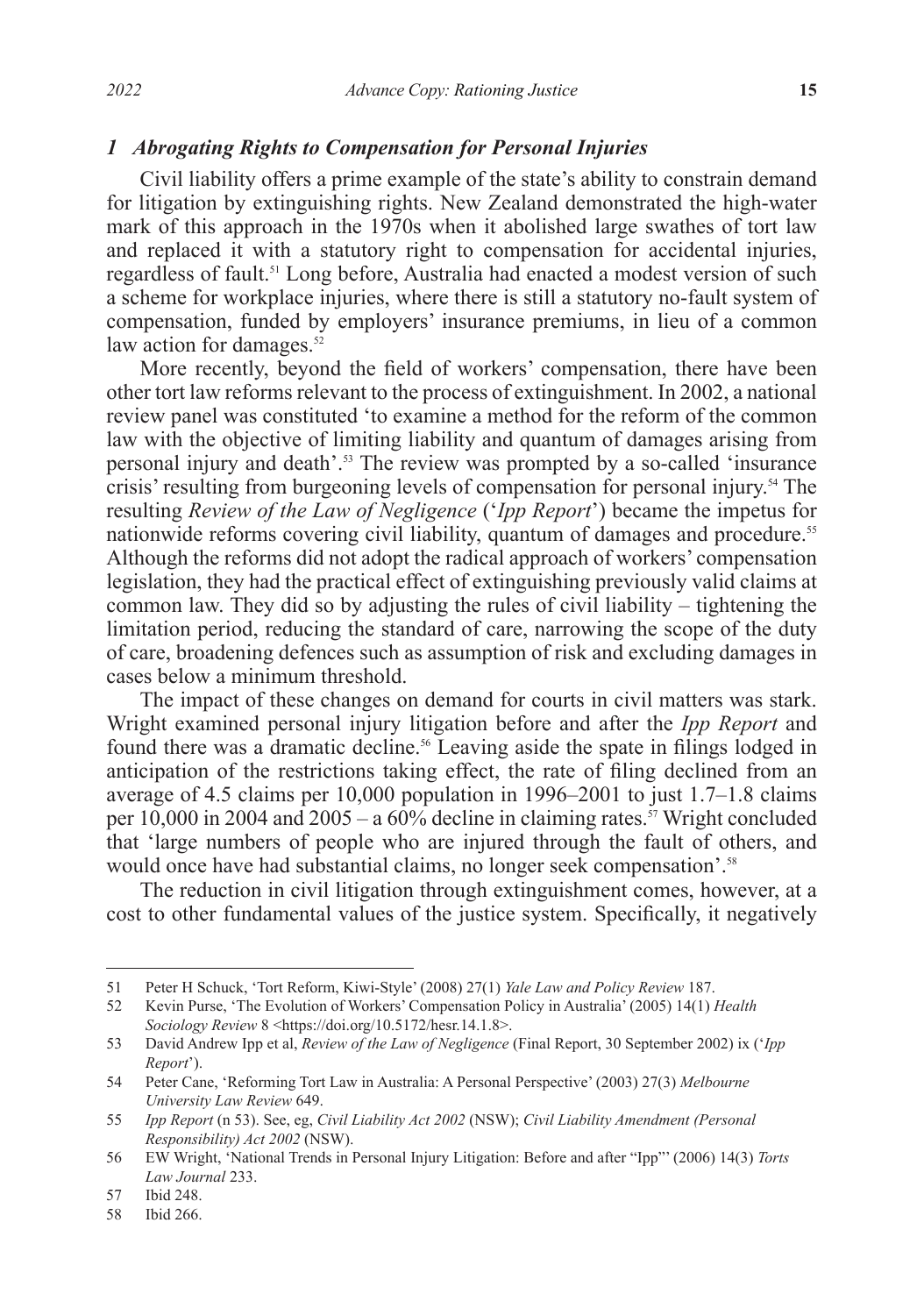affects access to justice because aggrieved persons who suffer injury or loss are no longer able to obtain a remedy at law, and it may deleteriously affect public perceptions of the administration of justice insofar as injured parties are left to bear the burden of loss caused by the fault of others.

## *2 Decriminalising Conduct*

The criminal law prohibits a broad range of conduct of varying seriousness, from murder to flying a kite to the annoyance of others.<sup>59</sup> The types of conduct that attract the opprobrium of criminal sanction have evolved over time because of additions to, and subtractions from, the corpus of criminal law. The question that arises here is the extent to which the subtractions (ie, decriminalisation) have been motivated by the state's desire to dampen demand for the criminal courts. In Australia, steps have been taken over past decades to decriminalise public drunkenness, vagrancy, sex work, abortion, homosexuality and possession of cannabis. In most cases, the motivations for change have been shifting social mores, new approaches to regulating social problems, and expanding conceptions of human rights.

Nonetheless, the economising effects of decriminalisation have not been far from consideration. Reforms to public drunkenness laws in the 1990s, for instance, overtly sought to reduce the number of cases heard by the lower courts and lessen the amount of police time devoted to dealing with persons apprehended for drunkenness.<sup>60</sup> Moreover, the number of pardons recently granted to men for historical convictions for homosexual offences indicates the scale of state resources that have been expended on such matters in the past – in the United Kingdom alone, 50,000–100,000 pardons have been granted since 2017 under the so-called 'Turing's law'.<sup>61</sup>

These instances of decriminalisation have had only a modest impact at a systems level because there have been countervailing forces – the expansion of the regulatory state and the growth of social punitiveness have vastly increased the number and variety of criminal offences regulating human conduct in complex societies.<sup>62</sup> Writing of the US, but in terms relevant to Australia, Husak has noted the expansion of criminalisation in contemporary society through the creation of offences that often lack the moral culpability traditionally associated with notions of crime (kite-flying being a case in point).<sup>63</sup>

<sup>59</sup> Mirko Bagaric, 'The "Civil-isation" of the Criminal Law' (2001) 25(4) *Criminal Law Journal* 184, 184.

<sup>60</sup> Richard Midford, 'Decriminalisation of Public Drunkenness in Western Australia: The Process Explained' (1993) 28(1) *Australian Journal of Social Issues* 62, 70 <https://doi.org/10.1002/j.1839-4655.1993. tb00918.x>.

<sup>61</sup> Allen George, 'Sex Offenders No More: Historical Homosexual Offences Expungement Legislation in Australia' (2019) 44(4) *Alternative Law Journal* 297, 301 <https:doi.org/10.1177/1037969X19856169>.

<sup>62</sup> Hilde Tubex et al, 'Penal Diversity within Australia' (2015) 17(3) *Punishment and Society* 345 <https:// doi.org/10.1177/1462474515590891>.

<sup>63</sup> Douglas Husak, *Overcriminalization: The Limits of the Criminal Law* (Oxford University Press, 2008) <https://doi.org/10.1093/acprof:oso/9780195328714.003.0001>. See also William J Stuntz, *The Collapse of American Criminal Justice* (Belknap Press, 2011) ch 9 <https://doi.org/10.4159/ harvard.9780674062603>.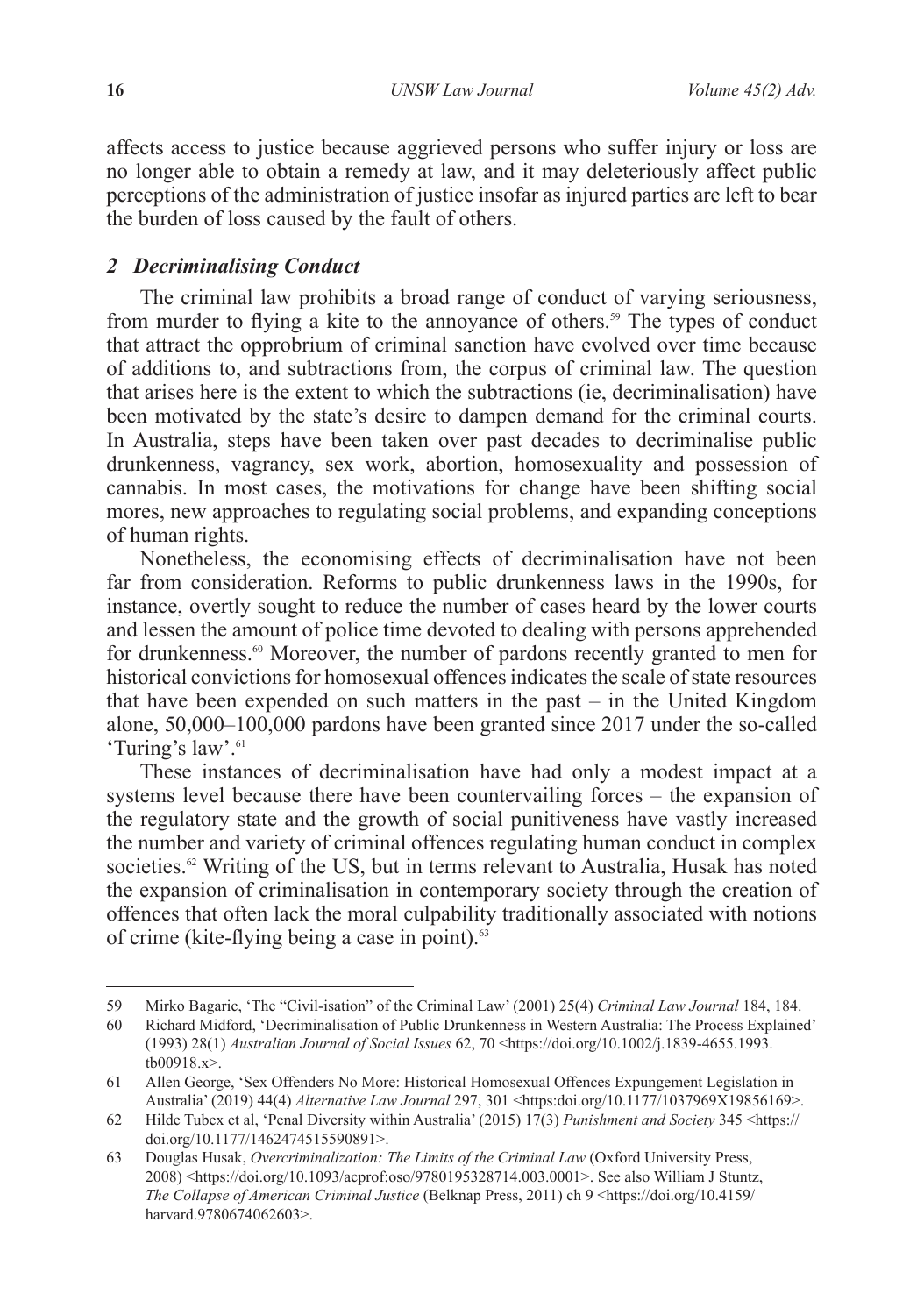This account suggests that decriminalisation can occur in very different contexts. Where it legalises conduct that was once regarded as immoral (drunkenness, sex work, homosexuality, etc), it poses few risks to other values of the justice system because it simply removes individuals from that system. Perhaps the only adverse effect in such cases is on public trust in the administration of justice among people who believe the newly legalised conduct remains immoral.

### **B Expelling**

Besides extinguishing rights and obligations, the state curbs demand for the courts by shunting some legal disputes beyond the state-sponsored justice system, for resolution in the private domain – a process here called *expulsion*. This is a radical option because the state loses control of the process, while still having an interest in the fair resolution of disputes as a means of maintaining social order. Private resolution also runs a risk of lessening fidelity to 'the law' as the merit-base on which disputes are resolved. Genn, for instance, notes that 'official pressure to divert civil disputes to private dispute resolution' in the United Kingdom locates civil justice as a private matter and diminishes its public function in serving the rule of law.64 But this can also be an attraction for the parties because it allows disputants to find a mutually acceptable solution 'in the shadow of the law', freed from the formal constraints of domestic legal doctrine and procedure.<sup>65</sup> It must also be acknowledged that private resolution may represent not only a push outward by the state from the justice system, but a pull inward by private institutions seeking dispute resolution business for commercial gain.

Expulsion is more common in civil than in criminal matters because in civil disputes the interests at stake are usually pecuniary, thus allowing more opportunity for private accommodation. In criminal matters, disputes are between the individual and the state, in which the Crown seeks vindication of a public interest by punishing breaches of social order. It is not easy to do this outside state organs. The examples chosen to illustrate expulsion in these very different contexts are alternative dispute resolution ('ADR') in civil disputes and the disciplining of perpetrators of violence in sport via sporting bodies, in lieu of pursuing them through the criminal courts.

### *1 Alternative Resolution of Civil Disputes*

The ADR movement originated in the US in the 1960s and was transplanted to Australia in the 1970s and 1980s.<sup>66</sup> It has been hailed as an informal, nonadversarial substitute for court proceedings, but in truth ADR is an umbrella term

<sup>64</sup> Hazel Genn, 'What Is Civil Justice For? Reform, ADR, and Access to Justice' (2012) 24(1) *Yale Journal of Law and the Humanities* 397, 397–8. In the United States ('US'), see Judith Resnik, 'Diffusing Disputes: The Public in the Private of Arbitration, the Private in Courts, and the Erasure of Rights' (2015) 124(8) *Yale Law Journal* 2804.

<sup>65</sup> Robert H Mnookin and Lewis Kornhauser, 'Bargaining in the Shadow of the Law: The Case of Divorce' (1979) 88(5) *Yale Law Journal* 950 <https://doi.org/10.2307/795824>.

<sup>66</sup> Michael King et al, *Non-Adversarial Justice* (Federation Press, 2nd ed, 2014) 95.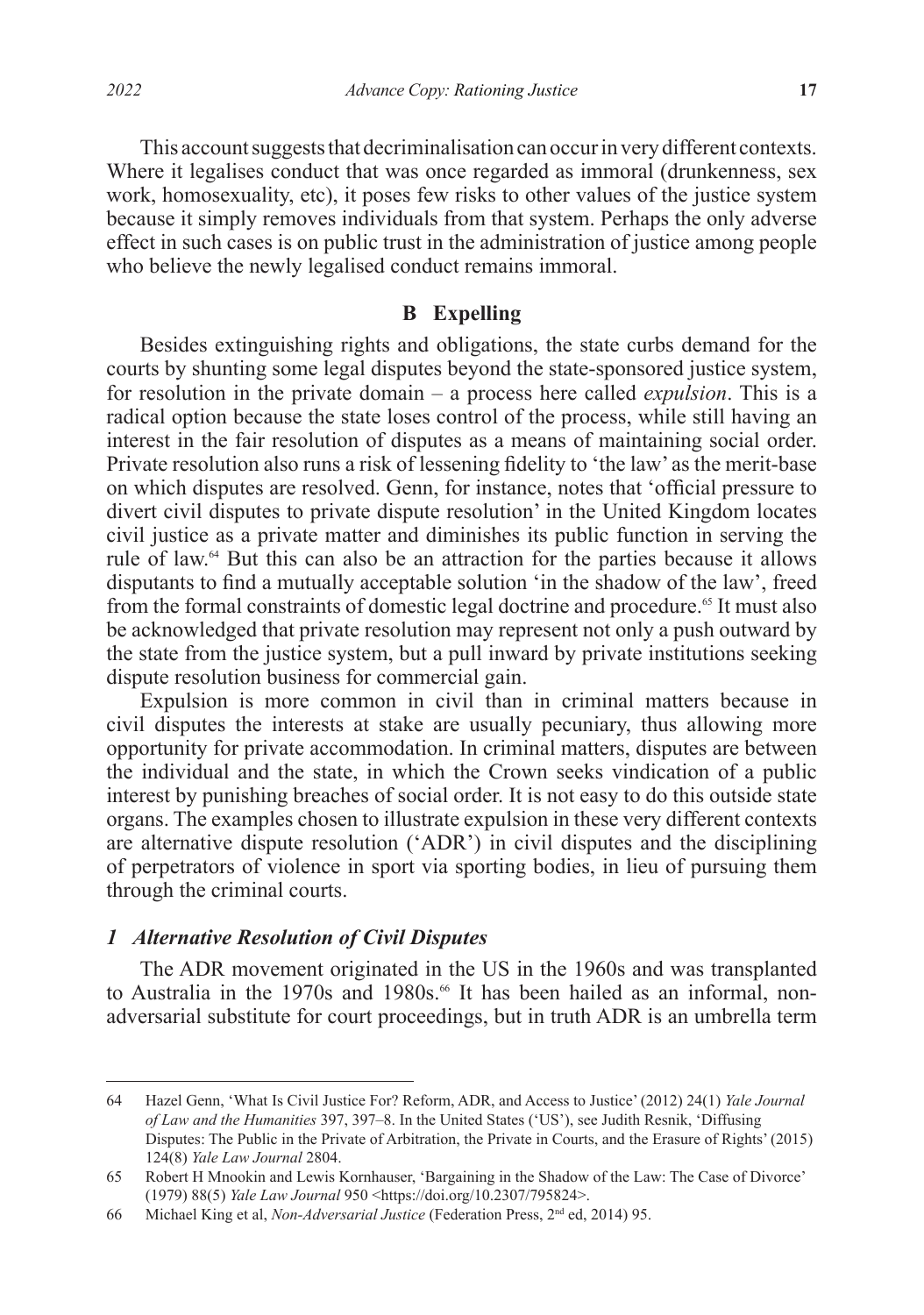that covers a continuum of civil dispute resolution practices.<sup>67</sup> These range from *facilitative* processes (where an ADR practitioner assists the parties to resolve their own dispute – eg, negotiation or mediation), to *advisory* processes (where a practitioner advises the parties on the facts, law and possible outcomes – eg, conciliation), to *determinative* processes (where a practitioner hears evidence and makes a decision on the outcome – eg, arbitration). The last of these bears many of the hallmarks of adjudication in the courts, albeit with a private arbitrator, rather than a judge, as decision-maker.

ADR offers benefits for the judicial system by relieving the courts of some of their civil caseload. It has been said that one of the principal responses of the judiciary to the 'tidal wave' of litigation has been to seize on ADR 'as the veritable *tabula in naufragio*' (plank in the shipwreck).<sup>68</sup> For the parties themselves, there are other motivations for preferring ADR over litigation. These include the potential for lower cost, quicker resolution, confidentiality, creative 'win-win' solutions that could not be sanctioned by the courts, determination of outcomes by consent and preservation of personal or commercial relationships beyond the dispute.<sup>69</sup> Fuelled by these benefits, ADR has seen a robust growth in Australia in the past 30 years.<sup>70</sup> ADR programs can be found in the community sector and in specific industries (telecommunications, financial services, etc) to resolve disputes between consumers and businesses through industry-funded bodies. They can also be found *within* the civil justice system in tribunals and courts, which are mentioned under the rubric of diversion in Part  $V(C)$  below.

Beyond its economising benefits, ADR poses challenges for other fundamental values. The private nature of the dispute resolution means that fair process cannot be assured. Some argue it entrenches existing inequalities of bargaining power between the parties, with consent often being coerced – 'the civil analogue of plea bargaining'.71 Moreover, private resolution obscures the outcome from public scrutiny and may detract from a just outcome according to the legal merits of the case. The law may supply little more than a framework for discussion rather than an objective yardstick for fair determination of the outcome.

#### *2 Punishing Violence in Sport*

Contact sports, and more so combat sports, involve the use of force that would breach the criminal law if undertaken in other circumstances, yet the criminal law of assault is rarely invoked in a sporting context. Punishments for breaching the 'rules of the game' are generally meted out, if at all, through disciplinary action

<sup>67</sup> 'Dispute Resolution Terms: The Use of Terms in (Alternative) Dispute Resolution' (National Alternative Dispute Resolution Advisory Council, September 2003) 4, 6, 7.

<sup>68</sup> Ted Wright, 'Australia: A Need for Clarity' (1999) 20(2) *Justice System Journal* 131, 139 <https://doi.org/ 10.1080/23277556.1999.10871272>.

<sup>69</sup> King et al (n 66) 98–100.

<sup>70</sup> Laurence Boulle and Rachael Field, *Australian Dispute Resolution: Law and Practice* (LexisNexis Butterworths, 2017); David Spencer, Lise Barry and Lola Akin Ojelabi, *Dispute Resolution in Australia: Cases*, *Commentary and Materials* (Lawbook, 4th ed, 2019).

<sup>71</sup> Owen M Fiss, 'Against Settlement' (1984) 93(6) *Yale Law Journal* 1073, 1075 <https://doi. org/10.2307/796205>.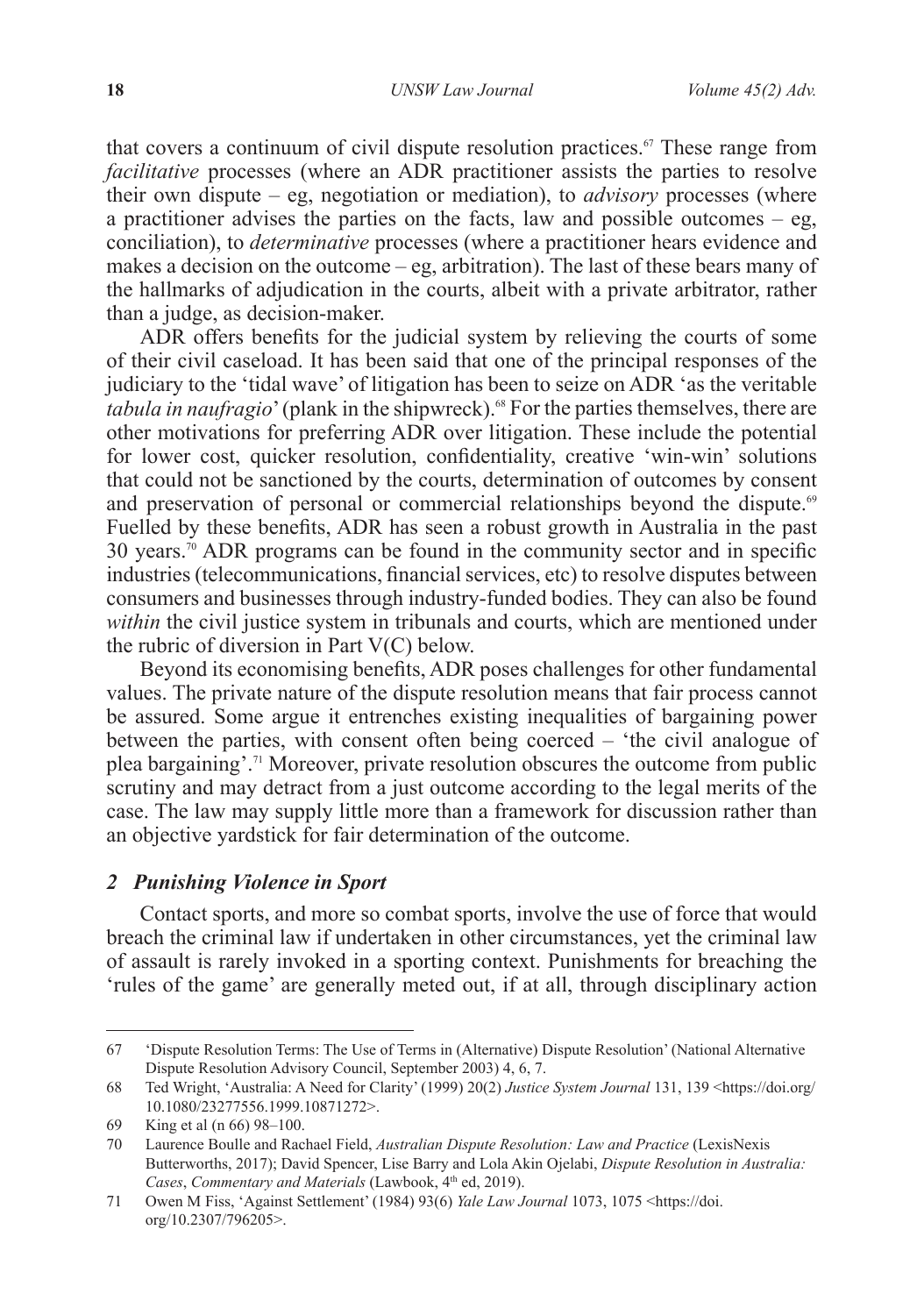taken by the relevant sporting body rather than by the courts.<sup>72</sup> This has led to a perception that 'the sports field is an arena of private conflict, in which the criminal law has no jurisdiction'.<sup>73</sup> Potential breaches of the criminal law are thus expelled from the state-sponsored justice system, to be dealt with elsewhere.

This privatisation of criminal law has been possible because of two kinds of state action. First, police are reluctant to lay charges against sports players because aggression is normalised in Australian sporting culture, and those seeking to enforce the criminal law are seen as unwelcome prowlers.<sup>74</sup> Police regard discipline for violent behaviour in sport as a matter internal to the sporting code and they are unlikely to investigate, at least where private regulation of the sport is robust.<sup>75</sup> The same disinclination likely infects prosecuting authorities.

Second, the courts too have been reluctant to intervene, with several influential decisions of the English courts in the late  $19<sup>th</sup>$  century carving out an ill-defined sports exemption to the criminal law.<sup>76</sup> The judiciary has held that sporting participants are presumed to consent to physical contact that accords with the rules and culture of the game, and even to some foul play.<sup>77</sup> The courts have stepped in only where the violent acts are so egregious that the law does not allow a victim to consent to them, such as where there is an intention to cause serious injury or death.78 For the most part, courts have bowed to the convenience of private regulation, stating that 'in the majority of situations there is not only no need for criminal proceedings, it is undesirable that there should be any criminal proceedings'.79

The bypassing of criminal law in favour of self-regulation has been hotly debated in sport. Much depends on the arrangements put in place for specific sports. Australia has taken self-regulation to a high point in the arrangements adopted by the National Rugby League ('NRL') and some other sporting codes. There, a private domestic tribunal has been established to deliver a highly formalised system of 'sports justice', utilising an NRL 'judiciary' as a simulacrum of the state's judicial system.<sup>80</sup> In that arrangement, there are few conflicts with fundamental values of the justice system because self-regulation has mirrored the values of the state's criminal justice system.<sup>81</sup> The exception is the achievement of just outcomes according to *law*, since sports bodies apply the internal rules of their code, not the criminal law. The robustness of the NRL arrangements supports the attitude of the criminal justice system in allowing the sport to police itself, but it has not saved the

<sup>72</sup> Mark James, 'Consent: Revisiting the Exemption for Contact Sports' in Alan Reed et al (eds), *Consent: Domestic and Comparative Perspectives* (Routledge, 2017) 177, 178.

<sup>73</sup> Sean Conroy, 'Career Criminals: Violence in Professional Sport' in Thomas V Hickie et al (eds), *Essays in Sport and the Law* (Australian Society for Sports History, 2008) 191, 200.

<sup>74</sup> Ibid 199–200.

<sup>75</sup> Deborah Healey, *Sport and the Law* (University of New South Wales Press,  $4^{\text{th}}$  ed, 2009) 197–8.

<sup>76</sup> See *R v Bradshaw* (1878) 14 Cox CC 83; *R v Coney* (1882) 8 QBD 534.

<sup>77</sup> James (n 72) 183–7.

<sup>78</sup> Ibid 184.<br>79 R v Barn

<sup>79</sup> *R v Barnes* [2004] EWCA Crim 3246, [5] (Lord Woolf CJ, Cresswell and Simon JJ).

<sup>80</sup> Ian Dobinson and David Thorpe, 'What's Wrong with the Commissioner? Some Lessons from Downunder' (2009) 19(1) *Seton Hall Journal of Sports and Entertainment Law* 105, 110–11.

<sup>81</sup> 'NRL Judiciary Code of Procedure: Schedule Four to the NRL Rules' (National Rugby League, 5 March 2018) s 2 ('NRL Judiciary Code of Procedure').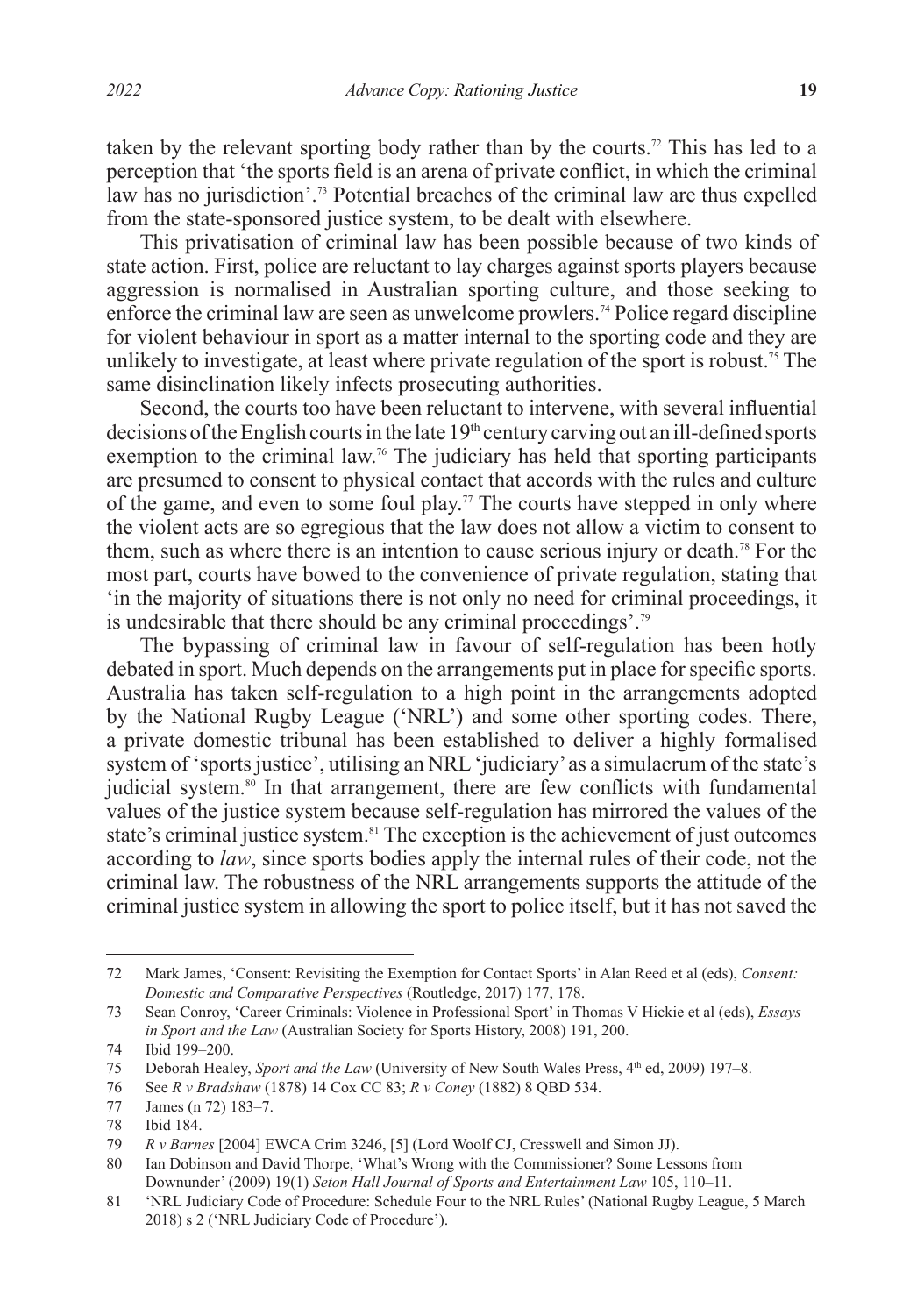state's judiciary much work because few cases of injurious conduct in sport rise to the level of criminality. Other sports, with less formalised systems for punishing violence, may raise greater concerns.

## **C Diverting**

The object of diversion is to keep disputes outside the *judicial* system, while nevertheless retaining them within the state-sponsored *justice* system. This differs from the process of expulsion, where dispute resolution is relegated to the private sphere. In this section, civil diversion is illustrated by the role of state tribunals, with their less-formal procedures overseen by 'members' who perform quasijudicial functions. Criminal diversion is illustrated by the way minor criminality, such as traffic infringement, has been almost entirely removed from the courts and transferred to administrative machinery within the state bureaucracy. Similar phenomena have been observed in other jurisdictions, with Galanter describing the process in the US as one of 'displacement' of adjudicatory functions to the periphery.<sup>82</sup>

The use of diversion to attenuate demand for the courts has proliferated in recent decades. Other instances of civil diversion are the mandatory use of ADR in civil litigation (arising from pre-filing obligations or referral by a judge during proceedings)83 and the expanding scope of independent but state-funded ombudsmen to resolve disputes between individuals and government.<sup>84</sup> Other instances of criminal diversion include: police warnings and cautions before charges are laid; education and treatment programs; restorative justice and therapeutic jurisprudence programs;<sup>85</sup> and systems of military justice and parliamentary discipline. Each mechanism brings its own challenges to the core values of the justice system, as illustrated in the examples below.

## *1 'Tribunalisation'*

Across Australia, there are robust tribunal systems that serve as alternative venues for legal decision making in a wide variety of civil and administrative matters.<sup>86</sup> For over 30 years, there has been a steady haemorrhaging of civil jurisdiction away from the courts towards these bodies, in a process described as

<sup>82</sup> Galanter, 'A World without Trials?' (n 15) 24–7.

<sup>83</sup> See, eg, *Civil Dispute Resolution Act 2011* (Cth); *Federal Court of Australia Act 1976* (Cth) s 53A; *Federal Circuit and Family Court of Australia (Family Law) Rules 2021* (Cth) rr 1.06, 4.05.

<sup>84</sup> Anita Stuhmcke, 'The Evolution of the Classical Ombudsman: A View from the Antipodes' (2012) 2(1) *International Journal of Public Law and Policy* 83 <https://doi.org/10.1504/IJPLAP.2012.045224>.

<sup>85</sup> Arie Freiberg, 'Post-Adversarial and Post-Inquisitorial Justice: Transcending Traditional Penological Paradigms' (2011) 8(1) *European Journal of Criminology* 82 <https://doi. org/10.1177/1477370810385434>.

<sup>86</sup> The legal basis of tribunal determinations arises from their obligation to give the 'correct and preferable decision', having regard to the applicable law: see, eg, *Administrative Decisions Review Act 1997* (NSW) s 63; *Drake v Minister for Immigration and Ethnic Affairs* (1979) 24 ALR 577, 591 (Bowen CJ and Deane J).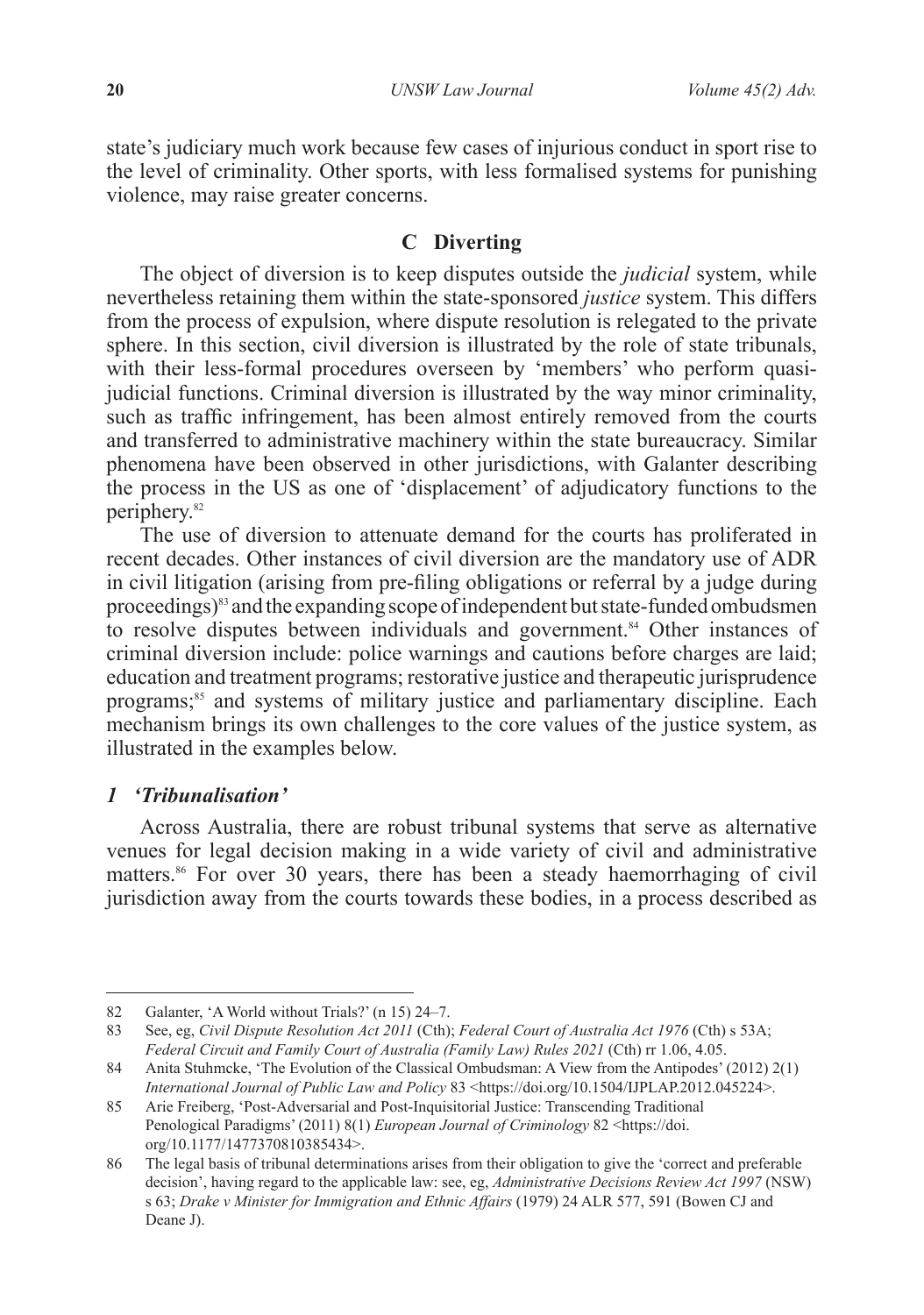'tribunalisation'.87 Historically, there were hundreds of specialised civil tribunals, but today their jurisdiction has been substantially centralised in 'super tribunals', which may be found in every state and territory (bar Tasmania) and at the federal level.88 The number of matters heard in these tribunals is substantial. In 2018–19, some 260,818 matters were lodged in the super tribunals, which is 42% of the 622,849 civil matters lodged in corresponding federal, state and territory courts in the same period.<sup>89</sup>

The importance of tribunals in managing the demand for courts arises from the potential overlap in the jurisdiction of courts and tribunals. There is no strict separation of powers at the state level so that, if the legislature so authorises, a state tribunal may exercise state judicial power that could otherwise have been conferred on a state court.<sup>90</sup> This can be done by conferring concurrent jurisdiction on courts and tribunals, while imposing cost disincentives for proceedings in the courts (see Part V(D)), or more radically by conferring exclusive jurisdiction on the tribunal. This situation has incurred the ire of some judges who see this as creating undesirable competition between courts and tribunals for jurisdiction, power and resources.<sup>91</sup>

At the federal level, by contrast, there is a strict constitutional demarcation between the exercise of judicial and non-judicial power.<sup>92</sup> This has had the effect of halting the proliferation of federal tribunals and encouraging the creation of a lower-tier federal court as an alternative avenue for the resolution of smaller civil disputes (see Part V(F)). Nonetheless, the synergy between federal courts and federal tribunals can be seen in their overlapping membership (many federal judges serve as judicial members of the tribunals) and in the operational support given by the Federal Court to tribunals in the fields of competition law, copyright, defence force discipline and native title.<sup>93</sup>

The advantages of proceeding in a tribunal rather than a court include cost, speed, specialisation and informality, but in an institutional setting that respects

<sup>87</sup> Justice Bernard Teague, 'Tribunals and the Judicial Arm of Government' in Robin Creyke (ed), *Administrative Tribunals: Taking Stock* (Centre for International and Public Law, 1992) 21, 24.

<sup>88</sup> Rebecca Ananian-Welsh, 'Cats, Courts and the Constitution: The Place of Super-Tribunals in the National Judicial System' (2020) 43(3) *Melbourne University Law Review* 852.

<sup>89</sup> Tribunal data have been aggregated from the following annual reports: Administrative Appeals Tribunal, *Annual Report 2018–19* (Report, 25 September 2019); Australian Capital Territory Civil and Administrative Tribunal, *2018–19 Annual Review* (Report, 2019); New South Wales Civil and Administrative Tribunal, *NCAT Annual Report 2018–19* (Report, 2019); Northern Territory Civil and Administrative Tribunal, *NTCAT Annual Report 2018–19* (Report, 27 September 2019); Queensland Civil and Administrative Tribunal, *QCAT Annual Report 2018–19* (Report, 27 September 2019); Victorian Civil and Administrative Tribunal, *VCAT Annual Report 2018*–*19* (Report, 2019). For court lodgements, see Productivity Commission, *Report on Government Services 2020* (Report, 4 February 2020) pt C s 7 table 7A.2. South Australia and Tasmania have been excluded due to lack of data.

<sup>90</sup> State tribunals cannot exercise federal judicial power: *Burns v Corbett* (2018) 265 CLR 304.

<sup>91</sup> Chief Justice Marilyn Warren, 'The Growth in Tribunal Power' (Speech, Council of Administrative Tribunals, 7 June 2004) 5.

<sup>92</sup> *R v Kirby; Ex parte Boilermakers*' *Society of Australia* (1956) 94 CLR 254.

<sup>93</sup> 'Courts & Tribunals Administered by the Federal Court', *Federal Court of Australia* (Web Page) <https:// www.fedcourt.gov.au/about/courts-and-tribunals>.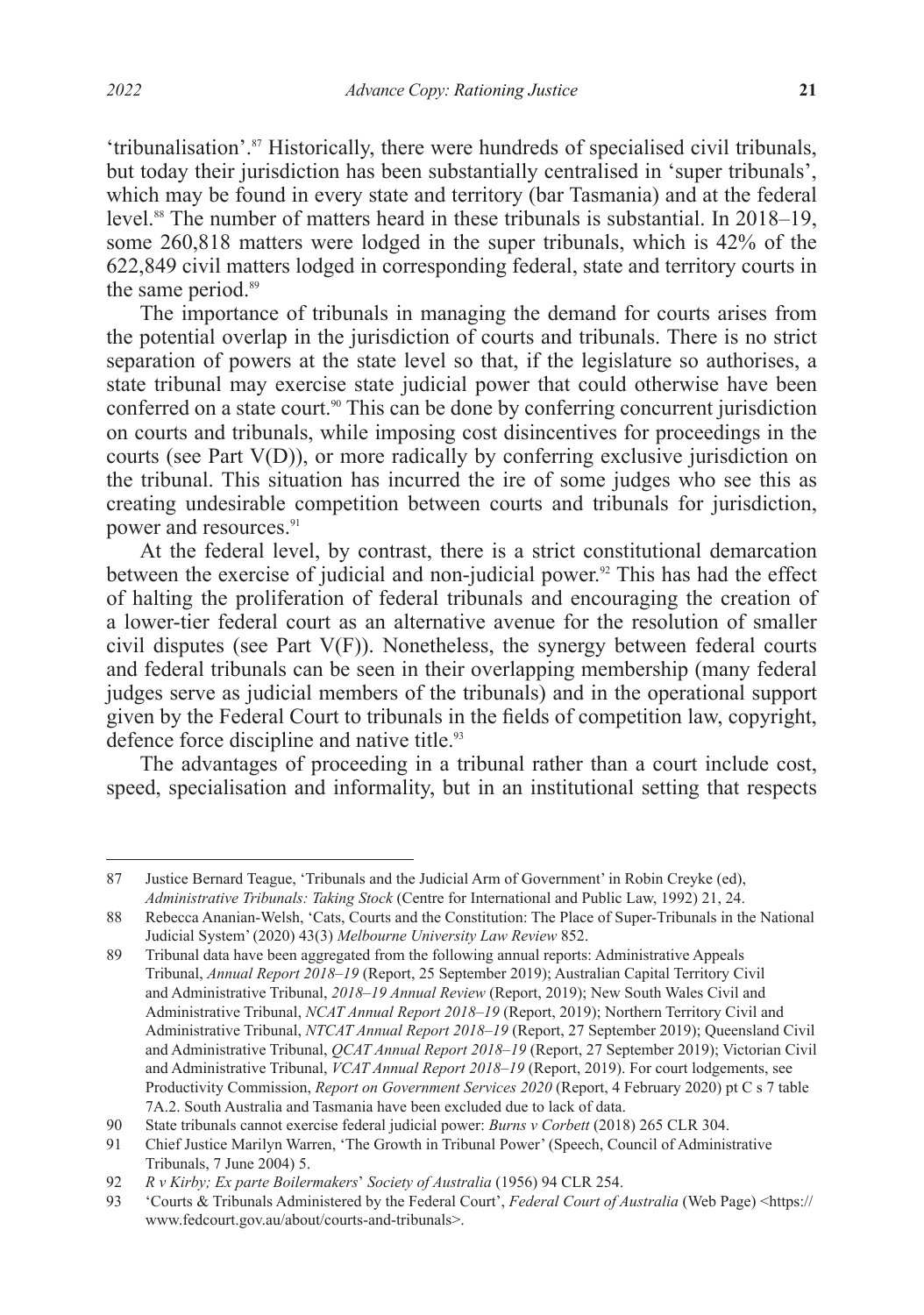many fair process values developed in the courts.<sup>94</sup> Yet these benefits do not make 'tribunalisation' an unequivocal blessing. Tribunal members typically lack the protection of full judicial independence, making them more politically vulnerable than judicial officers. This danger was demonstrated in 2018 when the Australian Government broke with the settled practice of apolitical merits-based appointments by selecting a suite of conservatively aligned individuals (including former parliamentarians) to sit as members of the Administrative Appeals Tribunal.<sup>95</sup> The tendency to deprive courts of jurisdiction in favour of bodies that lack judicial independence thus weakens the rule of law and may compromise the values of impartiality of decision-making and public trust in the administration of justice.<sup>96</sup>

## *2 Criminal Infringement Notice ('CIN') Systems*

Many minor infractions of the criminal law are no longer dealt with in the courts but through the wheels of state bureaucracy – leading to 'technocratic justice' that has been said to 'denude the criminal law of its moral content'.<sup>97</sup> The foundations were laid in the 1950s when fines were introduced for breaches of road traffic legislation. Over time, CIN systems have expanded widely to 'address the effect of minor law breaking with minimum recourse to the machinery of the formal justice system'.<sup>98</sup>

The essence of a CIN system is that an alleged offender is invited to expiate their liability for an offence by payment of a penalty. The penalty is imposed by an administrative (often automated) process and is fixed in advance by the legislature without regard to the individual circumstances of the offence or the offender. The punishment is typically a monetary penalty, but it may be supplemented by other sanctions such as driver's licence demerit points or licence suspension.<sup>99</sup> Their expediency benefits the state, as much as the citizen, because the state 'gains a stream of low-cost penal revenue without overwhelming its courts with routine cases'.<sup>100</sup>

The use of CIN systems has grown exponentially due to the increasing number of agencies authorised to issue infringement notices, the increasing number of offences for which they may be issued, and technological innovations (eg, traffic cameras) that allow more offences to be detected. In just one state, Victoria, as many as 120 agencies (in government, local council, education, health and industry) are authorised to issue infringement notices with respect to 3,261 offences under 50

<sup>94</sup> JRS Forbes, *Justice in Tribunals* (Federation Press, 5<sup>th</sup> ed, 2019).

<sup>95</sup> Mike Seccombe, 'Political Stacking Leaves Appeals Tribunal in Chaos', *The Saturday Paper* (online, 24–30 November 2018) <https://www.thesaturdaypaper.com.au/news/politics/2018/11/24/politicalstacking-leaves-appeals-tribunal-chaos/15429780007187#hrd>.

<sup>96</sup> Enid Campbell and HP Lee, *The Australian Judiciary* (Cambridge University Press, 2001) 60.

<sup>97</sup> Pat O'Malley, 'Technocratic Justice in Australia' [1984] 2 *Law in Context* 31, 45.

<sup>98</sup> Gaye Lansdell et al, 'Infringement Systems in Australia: A Precarious Blurring of Civil and Criminal Sanctions?' (2012) 37(1) *Alternative Law Journal* 41, 41 <https://doi.org/10.1177/103796 9X1203700110>.

<sup>99</sup> Ibid.

<sup>100</sup> Richard G Fox, *Criminal Justice on the Spot: Infringement Penalties in Victoria* (Australian Institute of Criminology, 1995) 2 [1.1.3].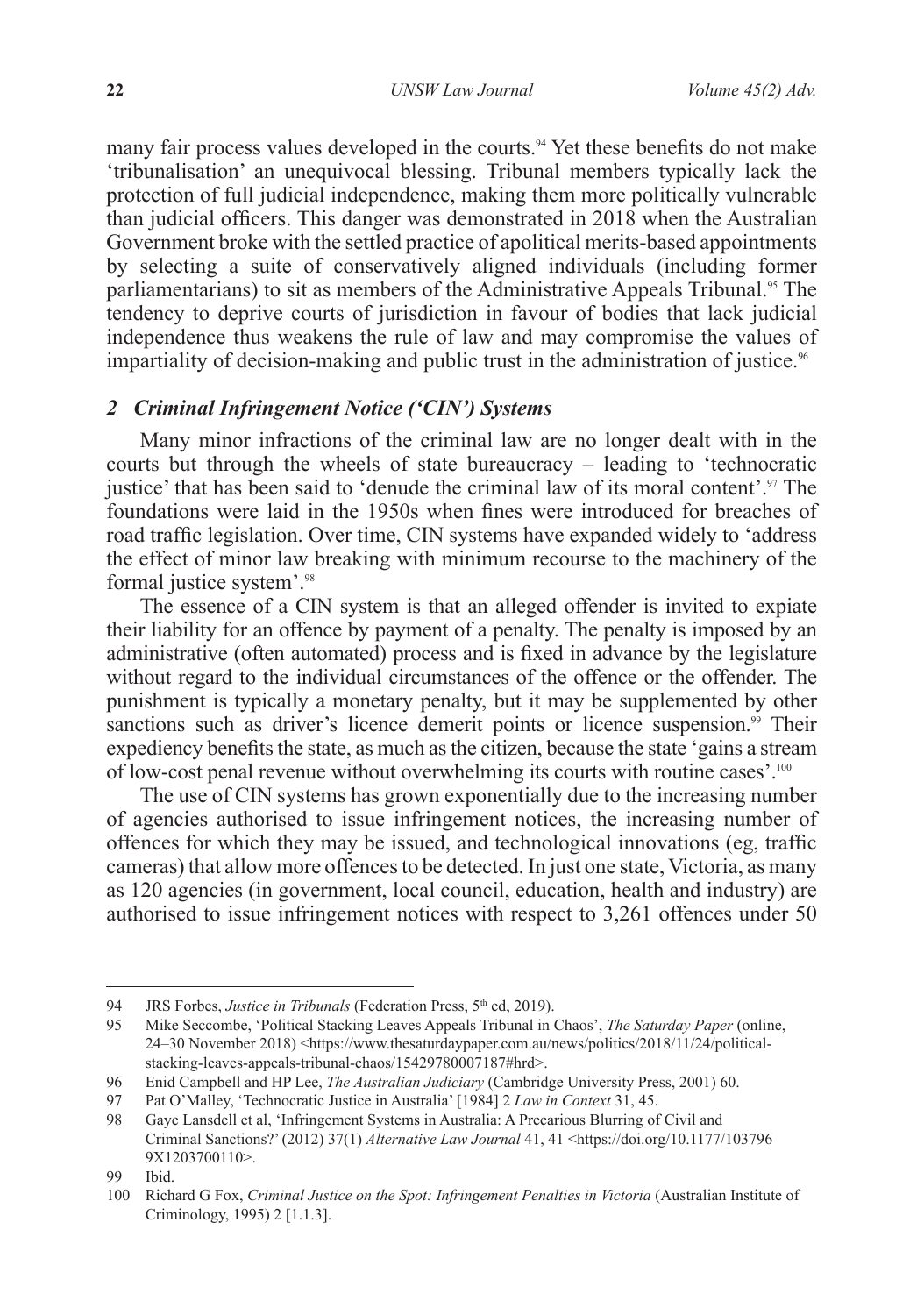statutes.<sup>101</sup> In 2016–17, those agencies issued 5.4 million infringement notices (to a population of 6.3 million residents). Only 1.4% of notices were contested by the recipient in the courts.102

These statistics suggest that CIN systems have alleviated the lowest criminal courts of much drudgery. Yet the economising benefits come at a cost to fundamental system values and question the quality of justice dispensed in the name of the state. In theory, access to justice is preserved because an alleged offender can elect to challenge an infringement notice in court. But there is substantial evidence that CIN systems operate harshly in relation to the least advantaged people in society, challenging the notion that access to justice is safeguarded.<sup>103</sup> Systems of technocratic justice also test the value of just outcomes according to legal merits because of the twin risks that innocent people will settle claims by paying a modest penalty as a matter of convenience and that penalties will be imposed without due regard to factual circumstances. If a CIN system is seen to be driven by fiscal rather than correctional objectives, it can also threaten public trust in the administration of justice.

### **D Incentivising**

The process of diversion considered above covers a range of circumstances in which the state mandates that disputes are to be resolved beyond the courts. There are other situations in which the state gives disputants the freedom to choose the courts but seeks to influence that choice through a suite of incentives and disincentives. The examples used to illustrate this are, in civil cases, the rules regulating the allocation of legal costs in litigation and, in criminal cases, the role of plea bargaining. The former imposes financial disincentives on a party who pursues an unmeritorious civil claim or defence, the latter imposes carceral disincentives on an accused who declines to plead guilty and who therefore puts the state to the expense of a trial.

## *1 Allocating Litigation Costs in Civil Cases*

Civil litigation imposes substantial private costs on disputants; costs comprised overwhelmingly of the bills payable to each party's legal advisers.104 The expectation of high legal costs is a major impediment to initiating litigation, especially where the costs are disproportionate to the value at stake. In long-running cases, legal costs can subsume the entire value of what is in dispute, as memorialised in the fictitious case of *Jarndyce v Jarndyce* in Charles Dickens' *Bleak House*. 105

<sup>101</sup> Sentencing Advisory Council, *The Imposition and Enforcement of Court Fines and Infringement Penalties in Victoria* (Report, May 2014) 52 [3.2.3], 63 [3.6.4].

<sup>102</sup> Department of Justice and Regulation (Vic), *Annual Report on the Infringements System 2016–17* (Report, 21 March 2018) 3, 9.

<sup>103</sup> Elyse Methven, 'Cheap and Efficient Justice? Neoliberal Discourse and Criminal Infringement Notices' (2019) 45(2) *University of Western Australia Law Review* 65, 78–80.

<sup>104</sup> Civil action taken by government regulators also generates legal costs, but some of those costs may be borne by the state as regulator rather than by private persons.

<sup>105</sup> Charles Dickens, *Bleak House* (Bradbury and Evans, 1853).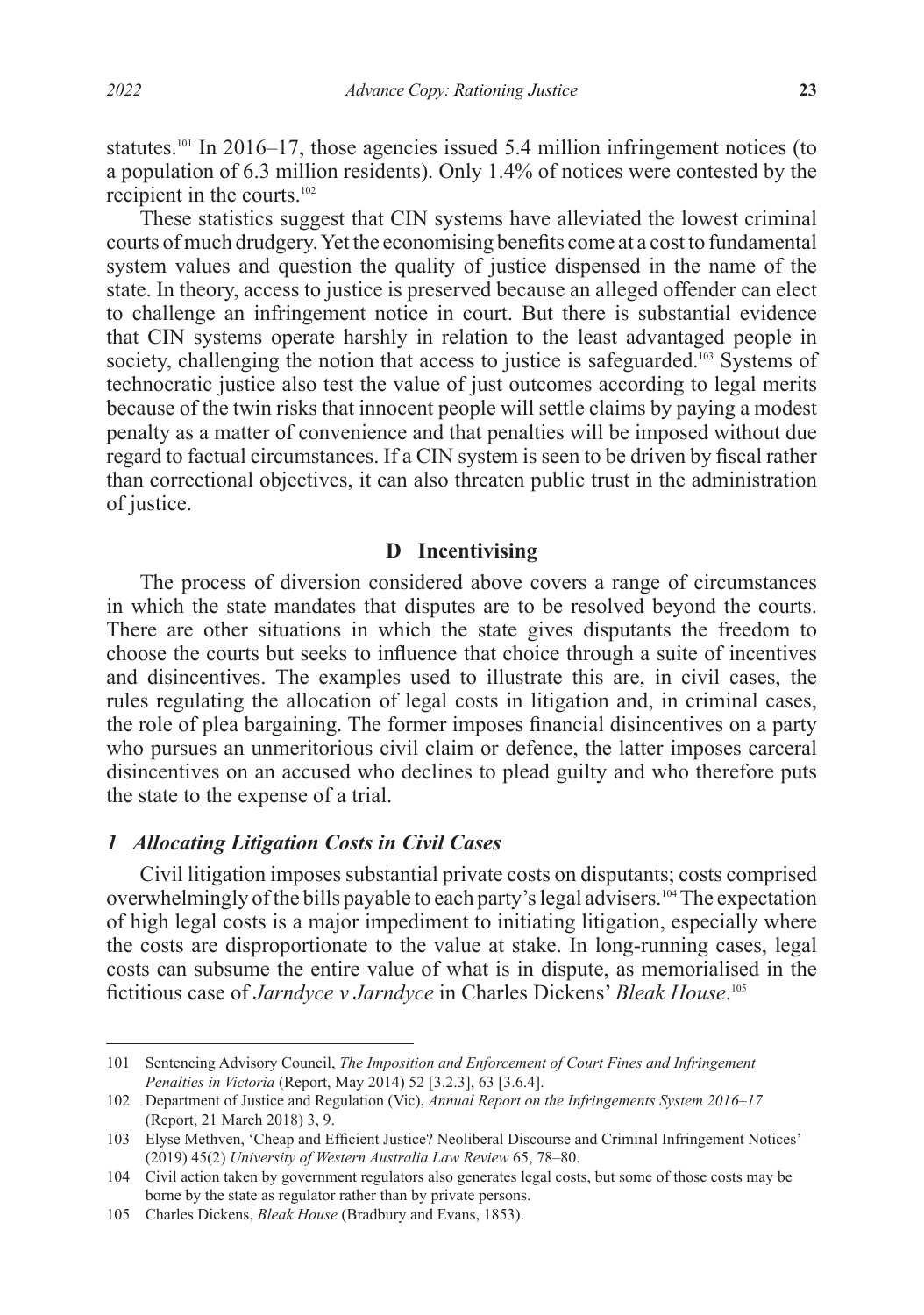The parties' expectations of costs are interwoven with the rules governing the allocation of private litigation costs upon winning or losing the case. These rules need to strike a balance between competing objectives – on the one hand, the costeffectiveness of deterring worthless litigation, and on the other, the promotion of access to justice to redress legitimate grievances. The balance is achieved through rules for determining *who* pays and *how much* they pay,106 but it is a dynamic environment that has seen many changes in recent years.<sup>107</sup>

As to who pays, Australian law generally follows the English rule of 'loser pays', although there are discrete areas (eg, family law) where the 'American rule' prevails and each party bears their own costs.108 As to how much they pay, there are several variations – costs may be recovered from the losing party on a full indemnity basis, on a taxed basis (limited to prescribed fee schedules), or on a fixed cost basis set by the court in advance.<sup>109</sup>

Many of the costs rules purposefully disincentivise litigant behaviour that is inimical to the effective operation of the judicial system. First, the loser pays rule instils in the parties the 'sober realisation of the potential financial expense involved'.<sup>110</sup> The rule creates a financial deterrent to commencing unmeritorious litigation because it increases the expected cost of losing (the loser gets no damages and pays two sets of legal fees) and thus acts to protect the scarce resources of the publicly funded court system.111 Second, the courts have guarded the judicial system from abuse of process by using their inherent powers to award costs against parties who waste the courts' time, although the success of their efforts has been questioned.112 Third, Australia has so far rejected damages-based billing, whereby a lawyer receives an agreed percentage of the damages awarded to a successful client.<sup> $113$ </sup> This kind of contingency fee is considered too encouraging of entrepreneurial litigation, although 'no win no fee' funding arrangements are permitted.114

The balancing point between cost-effectiveness and access to justice is not easy to calibrate. In a thoughtful report, the Australian Law Reform Commission many years ago emphasised the role of costs orders in enforcing the courts' control of

<sup>106</sup> Productivity Commission, *Access to Justice Arrangements* (Inquiry Report No 72, 5 September 2014) ch 13 ('*Access to Justice Report*').

<sup>107</sup> For example, third-party litigation funding in class actions has now been accepted by the courts: *Campbells Cash and Carry Pty Ltd v Fostif Pty Ltd* (2006) 229 CLR 386. However, it has also been remarked that, although third-party funding allows class members to vindicate their claims, it is really a 'joint commercial enterprise aimed at making money' for the funder: *Smith v Commonwealth [No 2]* [2020] FCA 837, [81] (Lee J). For a review, see Australian Law Reform Commission, *Integrity*, *Fairness and Efficiency: An Inquiry into Class Action Proceedings and Third-Party Litigation Funders* (Final Report No 134, December 2018).

<sup>108</sup> BC Cairns, *Australian Civil Procedure* (Lawbook, 12<sup>th</sup> ed, 2019).

<sup>109</sup> *Access to Justice Report* (n 106) 453–85.

<sup>110</sup> *Oshlack v Richmond River Council* (1998) 193 CLR 72, 97 [68] (McHugh J).

<sup>111</sup> Michael Legg et al, 'The Rise and Regulation of Litigation Funding in Australia' (2011) 38(4) *Northern Kentucky Law Review* 625, 630.

<sup>112</sup> *Access to Justice Report* (n 106) ch 13.

<sup>113</sup> Ibid 453–85.

<sup>114</sup> Tom Bathurst and Sarah Schwartz, 'Costs in Representative Proceedings, Costs Budgeting and Fixed Costs Schemes' (2017) 13(2) *Judicial Review* 203.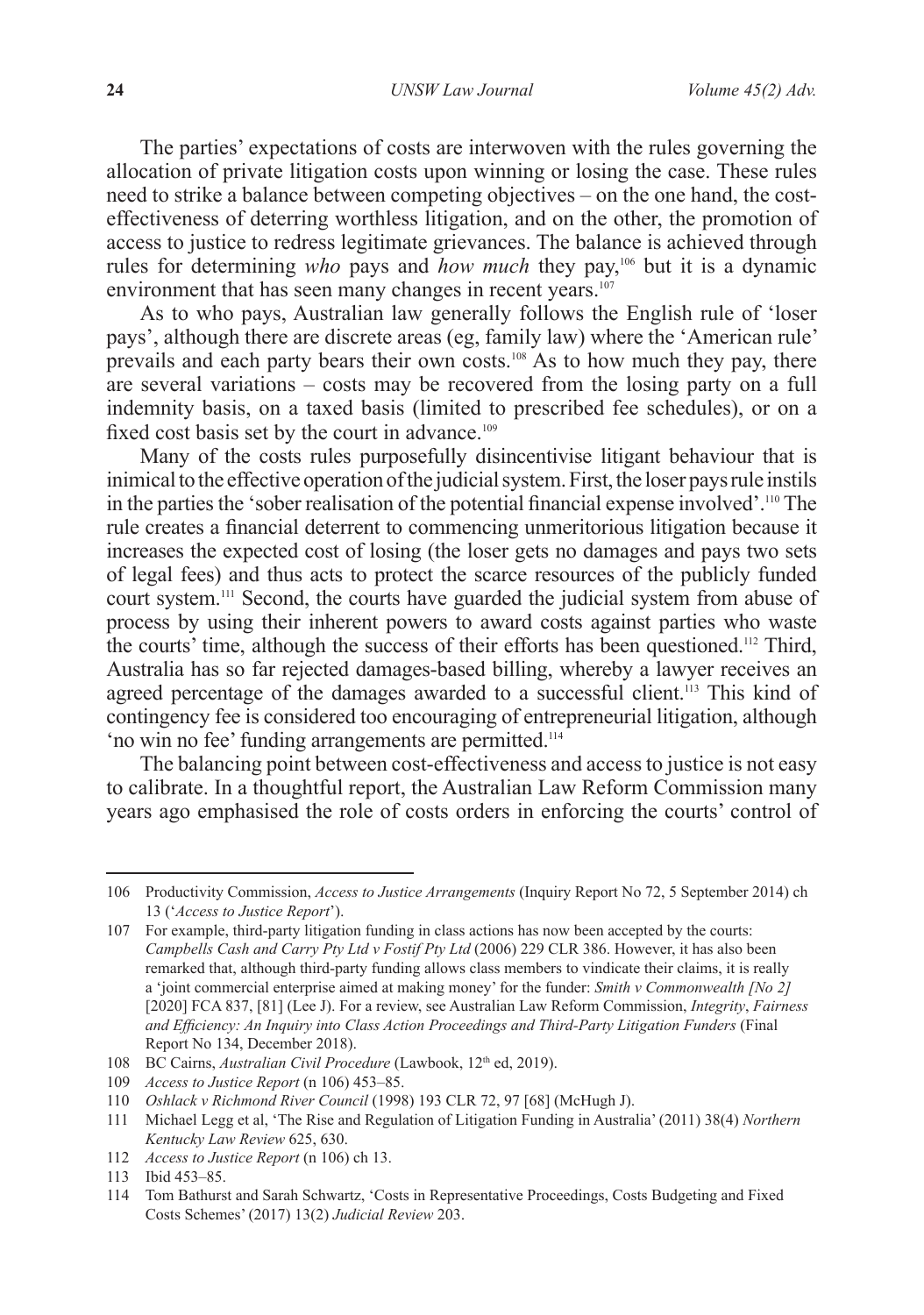the litigation process and encouraging early settlement.<sup>115</sup> It recommended reforms to allow courts to award costs against parties who cause unnecessary delays or unreasonably pursue issues on which they fail, or who bring proceedings vexatiously. However, the report gained little traction and most of its recommendations remain unimplemented. Even if primacy were given to the cost-effectiveness values of the judicial system, comfort may be taken from the fact that costs allocation rules rarely generate conflict with fundamental values of the judicial system (other than access to justice discussed above). This is because the power to award costs must be exercised judicially, with all that this entails in terms of fair process, impartiality and just outcomes according to law.

#### *2 Plea Bargaining in Criminal Cases*

In criminal matters, litigation cost rules are an inadequate means of tempering demand for the courts because cost-shifting is highly restricted. Nevertheless, economy is achieved through the incentivising practice of plea bargaining, which has long been prevalent in the US and has gradually diffused globally.<sup>116</sup> A plea bargain is an agreement between a criminal defendant and a prosecutor whereby the defendant pleads guilty to a specific charge in exchange for some prosecutorial concession. The concession might be a less serious charge (charge bargaining), fewer counts of the same charge (count bargaining), a lesser sentence (sentence bargaining) or agreement as to facts that may be relevant to sentencing (fact bargaining).<sup>117</sup>

In whichever guise, plea bargaining is a 'response to capacity overload in the criminal justice system<sup>7</sup>,<sup>118</sup> yet its merits are hotly contested. Its adherents note the avoidance of lengthy criminal trials, with the consequent preservation of judicial resources and the prospect of a more favourable outcome for the accused. Its detractors point to the perversion of justice that can arise from the incentive structure, including encouraging innocent persons to plead guilty and subjecting persons to a known but discounted sanction where there is insufficient evidence to secure a conviction at trial.<sup>119</sup> In an analysis by a legal historian, Langbein analogised plea bargaining to medieval torture in Europe, both of which use coercion to obtain confessions of guilt and achieve 'condemnation without adjudication'.120 Yet the rhetorical force of the analogy overlooks the fact that plea bargaining may give rise

<sup>115</sup> Australian Law Reform Commission, *Costs Shifting: Who Pays for Litigation* (Report No 75, 1995).

<sup>116</sup> Máximo Langer, 'Plea Bargaining, Conviction without Trial, and the Global Administratization of Criminal Convictions' (2021) 4 *Annual Review of Criminology* 377.

<sup>117</sup> Simon N Verdun-Jones and Adamira A Tijerino, 'Four Models of Victim Involvement during Plea Negotiation: Bridging the Gap between Legal Reforms and Current Legal Practice' (2004) 46(4) *Canadian Journal of Criminology and Criminal Justice* 471, 473 <https://doi.org/10.3138/ cjccj.46.4.471>.

<sup>118</sup> Sarah Armstrong, 'Capacity as Philosophy: A Review of Richard Lippke's, *The Ethics of Plea Bargaining*' (2014) 8(1) *Criminal Law and Philosophy* 265, 265 <https://doi.org/10.1007/s11572-013- 9272-3>.

<sup>119</sup> Jacqueline E Ross, 'The Entrenched Position of Plea Bargaining in United States Legal Practice' (2006) 54 (Fall) *American Journal of Comparative Law* 717 <https://doi.org/10.1093/ajcl/54.suppl1.717>.

<sup>120</sup> John H Langbein, 'Torture and Plea Bargaining' (1978) 46(1) *University of Chicago Law Review* 3, 14 <https://doi.org/10.2307/1599287>.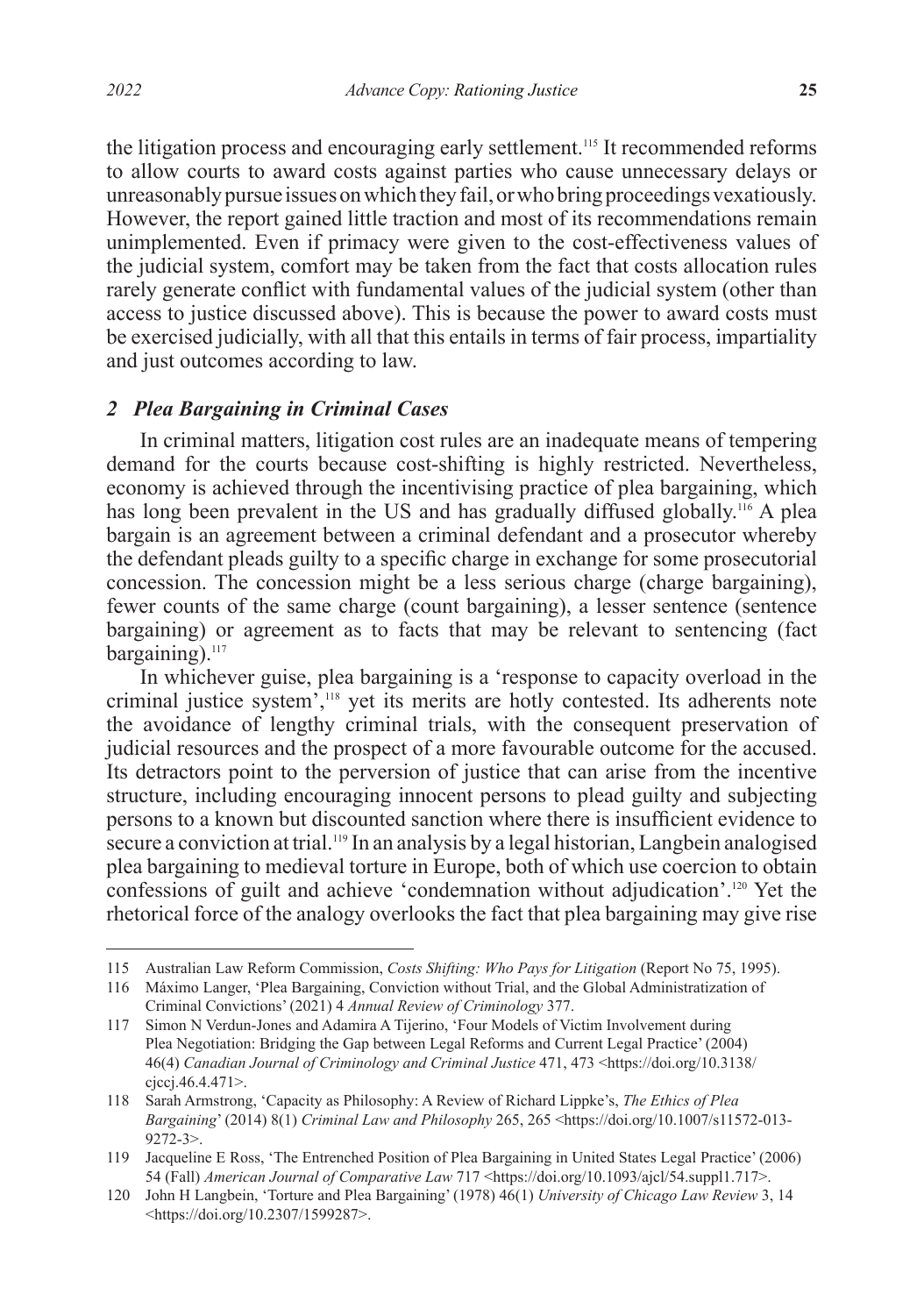to injustices on both sides of the ledger – when a penal outcome is bargained for, the accused may be subject to more, *or less*, punishment than is their just desert according to law.121

In Australia, the importance of guilty pleas to the criminal justice system cannot be gainsaid. What is less transparent is the role of plea bargaining in underpinning the high proportion of findings of 'guilt' in dispositions in criminal cases. Addressing that research gap, Flynn and Freiberg found that at least 87% of guilty pleas entered at all levels of Victorian courts were the result of a negotiated agreement between the prosecutor and the defence.122 This does not reach the dizzying heights claimed of the US,<sup>123</sup> but nonetheless the criminal justice system would be unworkable if it routinely required trial in even a modest portion of that 87%.

An important contrast between the incentivisation that occurs in civil cases via litigation cost rules and in criminal cases via plea bargaining is their degree of formality. In civil cases, statutes give judges a formal role in managing civil litigation through tailored costs orders.<sup>124</sup> In criminal cases, plea bargaining occurs between defence and prosecution away from public oversight and without statutory or judicial regulation of the process.<sup>125</sup> This 'behind closed doors' approach has been facilitated by the High Court of Australia, which has assiduously kept the judiciary at arm's length from the prosecutor's decision as to what charges to lay and from the defendant's decision as to how to plead.126 In doing so, the costeffective practice of plea bargaining runs headlong into other fundamental values of the justice system, including access to justice (especially for the least advantaged), fairness of process, impartiality of decision making, just outcomes according to merits and public confidence in the administration of justice.

### **E Filtering**

The fifth process by which the state curbs demand for the courts is by filtering matters that are within the purview of the judicial system, with the objective of ensuring some matters do not proceed to determination or do not proceed further than is necessary. Filtration can be undertaken by different actors. In the first example considered below, *lawyers* are used to screen out civil cases that lack 'reasonable prospects of success', thereby leaving disputants without legal representation in less meritorious cases. This has an analogue in criminal cases, although only on the side of the Crown, where prosecutors must be satisfied there

<sup>121</sup> See Richard L Lippke, *The Ethics of Plea Bargaining* (Oxford University Press, 2011) <https://doi. org/10.1093/acprof:oso/9780199641468.001.0001>.

<sup>122</sup> Asher Flynn and Arie Freiberg, 'Plea Negotiations: An Empirical Analysis' (Research Paper No 544, Australian Institute of Criminology, April 2018) 1, 4 <https://doi.org/10.1007/978-3-319-92630-8\_1>.

<sup>123</sup> Langer (n 93) asserts that 98% of criminal convictions in the US are 'administratized': at 1.21.

<sup>124</sup> Cairns (n 108) 701.

<sup>125</sup> Carol A Brook et al, 'A Comparative Look at Plea Bargaining in Australia, Canada, England, New Zealand, and the United States' (2016) 57(4) *William and Mary Law Review* 1147. However, legislation often authorises a judge to give a discount when sentencing a defendant who makes an early guilty plea.

<sup>126</sup> *Maxwell v The Queen* (1996) 184 CLR 501; *GAS v The Queen* (2004) 217 CLR 198; *Barbaro v The Queen* (2014) 253 CLR 58.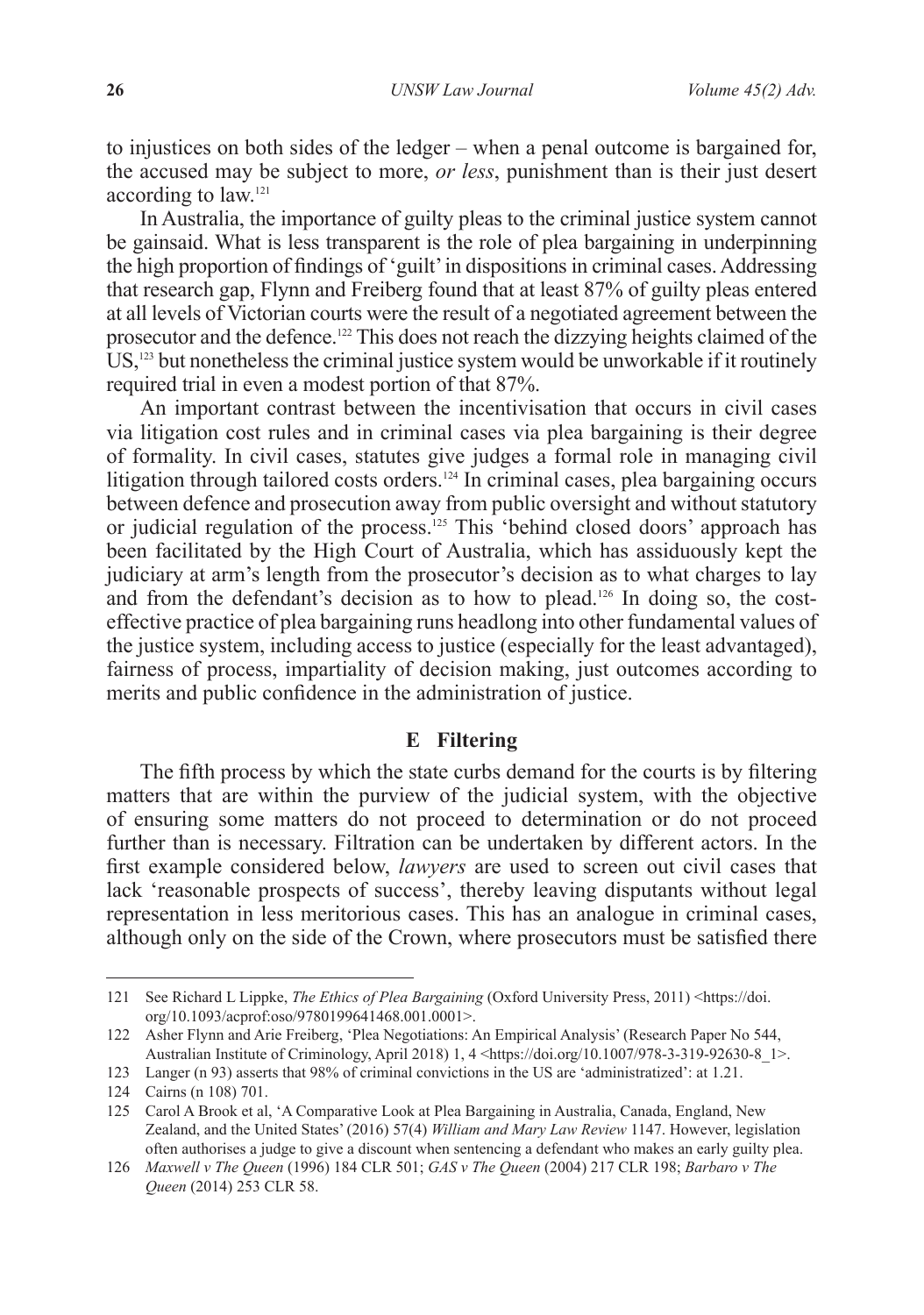is sufficient evidence to prosecute a case and a 'reasonable prospect' of obtaining a conviction.127 In the second example discussed below, *judges* are used to curtail appeals in civil and criminal matters by exercising their discretion to grant or refuse leave to appeal. There are other filters on the appellate process too, including the substantive rules that authorise appeals and the legal standard applied on review,<sup>128</sup> but these will not be canvassed here.

The gatekeeping functions discussed below are two illustrations of filtering, but there are other related instances. An important one is the use of case management in civil litigation. Traditionally, the adversarial system left the pace of litigation largely in the hands of the parties and their lawyers, with the judge assuming the reactive role of umpire.<sup>129</sup> Since the 1990s, however, 'Australian courts have become more active in monitoring and managing the conduct and progress of cases before them, from the time a matter is lodged to finalisation'.130 Effective case management requires coordinated effort from a variety of court personnel, but judges play a pivotal role in supervising proceedings to avoid 'undue delay or unnecessary prolongation of trials'.<sup>131</sup> The High Court has endorsed this managerial role, strengthening the discretion of a trial judge to take into account 'concerns of case management' when making orders regarding the conduct of litigation.<sup>132</sup>

While case management does not necessarily reduce the number of civil matters lodged in the courts, it does aim to promote their timely resolution. It is therefore part of the state's armoury of demand management tools, filtering cases out of the judicial system as efficiently as possible. Whether case management has delivered on that promise is a matter requiring empirical evaluation. Reporting in 2000, the Australian Law Reform Commission noted that the effectiveness of case management systems was largely untested in the federal judicial system regarding case duration, case outcomes, and costs.133 More recently, in proposing a conceptual framework for measuring timeliness in civil justice, Economides, Haug and McIntyre suggested that case management is only one factor amongst many that affect the duration of legal proceedings.134 They claimed that such institutional

<sup>127</sup> 'Prosecution Policy of the Commonwealth: Guidelines for the Making of Decisions in the Prosecution Process' (Commonwealth Director of Public Prosecutions, 19 July 2021) 4 [2.5].

<sup>128</sup> Graeme Blank and Hugh Selby, 'What Is an Appeal?' in Graeme Blank and Hugh Selby (eds), *Appellate Practice* (Federation Press, 2008) 4; Peter D Marshall, 'A Comparative Analysis of the Right to Appeal' (2011) 22(1) *Duke Journal of Comparative and International Law* 1; Brian Opeskin, *Appellate Courts and the Management of Appeals in Australia* (Australian Institute of Judicial Administration, 2001); Kristina Stern and Georgina Westgarth, 'Standards of Appellate Review in Public Law Australia' (2019) 26(1) *Australian Journal of Administrative Law* 9.

<sup>129</sup> Australian Law Reform Commission, *Managing Justice: A Review of the Federal Civil Justice System*  (Report No 89, 17 February 2000) 390 ('*Managing Justice*').

<sup>130</sup> Ibid.

<sup>131</sup> *Galea v Galea* (1990) 19 NSWLR 263, 281–2 (Kirby ACJ).

<sup>132</sup> *Aon Risk Services Australia Ltd v Australian National University* (n 11) 46 [111] (Gummow, Hayne, Crennan, Kiefel and Bell JJ).

<sup>133</sup> *Managing Justice* (n 129) 397, 409.

<sup>134</sup> Kim Economides, Alfred A Haug and Joe McIntyre, 'Toward Timeliness in Civil Justice' (2015) 41(2) *Monash University Law Review* 414, 425–6. See also Tania Sourdin, *The Timeliness Project* (Background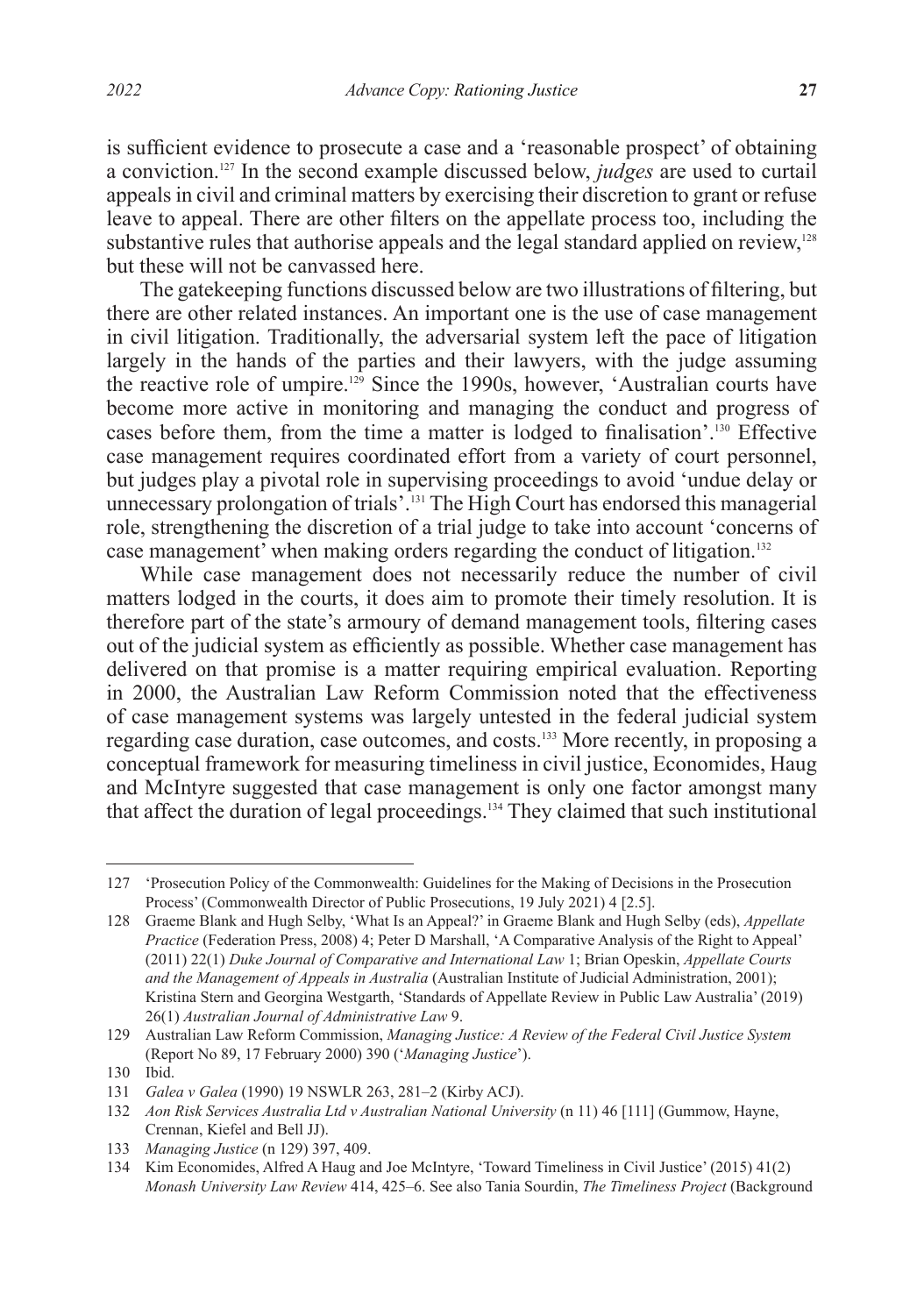practices were commonly the focus of reform initiatives despite the absence of empirical support for their adoption or subsequent evaluation of their impact.<sup>135</sup> These issues do not need to be resolved here, but they demonstrate that judges can be participants in demand management in ways that reach beyond the two illustrations that follow.

### *1 Lawyers as Civil Gatekeepers*

Despite the rise of self-represented litigants, many people who use the judicial system engage legal representatives to guide them because professional knowledge and experience enhance the prospect of a good outcome. By restricting access to legal representation, the state has been able to choke off some demand for the courts, albeit with adverse consequences for access to justice. These restrictions come in many forms, including the decline in public funding for litigation through legal aid<sup>136</sup> and restraints on lawyers' advertising.<sup>137</sup> The focus here is on reforms requiring lawyers to assess the merits of civil cases before acting for clients, which co-opts lawyers as gatekeepers to the civil courts.

The context of these developments was the 'civil liability crisis' discussed in Part V(A). There was concern among parliamentarians that courts were being clogged by damages claims that were speculative in nature or based on hopeless contentions of law, and that cases were being prolonged by defences devoid of factual or legal merit.138 Lawyers were seen to be part of the problem. Although lawyers have a paramount ethical duty to the court, which prevails over duties to clients,139 the paramount duty was thought inadequate to the task of curbing civil litigation.

In 2002, the New South Wales Parliament enacted legislation to expand significantly the duties of lawyers in damages cases, in terms that have now been modelled in other jurisdictions and litigation contexts.140 The crux of the change is that lawyers must not provide legal services on a claim for damages, or a defence to such a claim, unless they 'reasonably believe … on the basis of provable facts and a reasonably arguable view of the law that the claim or the defence … has reasonable prospects of success'.141 The sanctions for breaching the prohibition

Report, October 2013) <https://doi.org/10.2139/ssrn.2713502>; *Access to Justice Report* (n 106) 386–94. 135 Economides, Haug and McIntyre (n 134) 425.

<sup>136</sup> Law Council of Australia, *Erosion of Legal Representation in the Australian Justice System* (Research Report, February 2004).

<sup>137</sup> See *APLA Ltd v Legal Services Commissioner (NSW)* (2005) 224 CLR 322. Many earlier prohibitions on advertising have now been relaxed.

<sup>138</sup> Bret Walker, 'New Part II Division 5C of the *Legal Profession Act 1987*: Expanded Duties of Barristers in Damages Cases' [2002] (Summer) *Bar News* 31, 31.

<sup>139</sup> See, eg, *Legal Profession Uniform Conduct (Barristers) Rules 2015* (NSW) r 4; *Legal Profession Uniform Law Australian Solicitors*' *Conduct Rules 2015* (NSW) r 3.1.

<sup>140</sup> See, eg, *Legal Profession Uniform Law Application Act 2014* (NSW) s 62, sch 2; *Migration Act 1958* (Cth) s 486E; *Fair Work Act 2009* (Cth) s 780; *Legal Services Directions 2017* (Cth) app B cl 2, made under the *Judiciary Act 1903* (Cth) s 55ZF (regulating the provision of legal services on behalf of the Australian Government); *Civil Law (Wrongs) Act 2002* (ACT) s 188.

<sup>141</sup> *Legal Profession Uniform Law Application Act 2014* (NSW) sch 2 cl 2.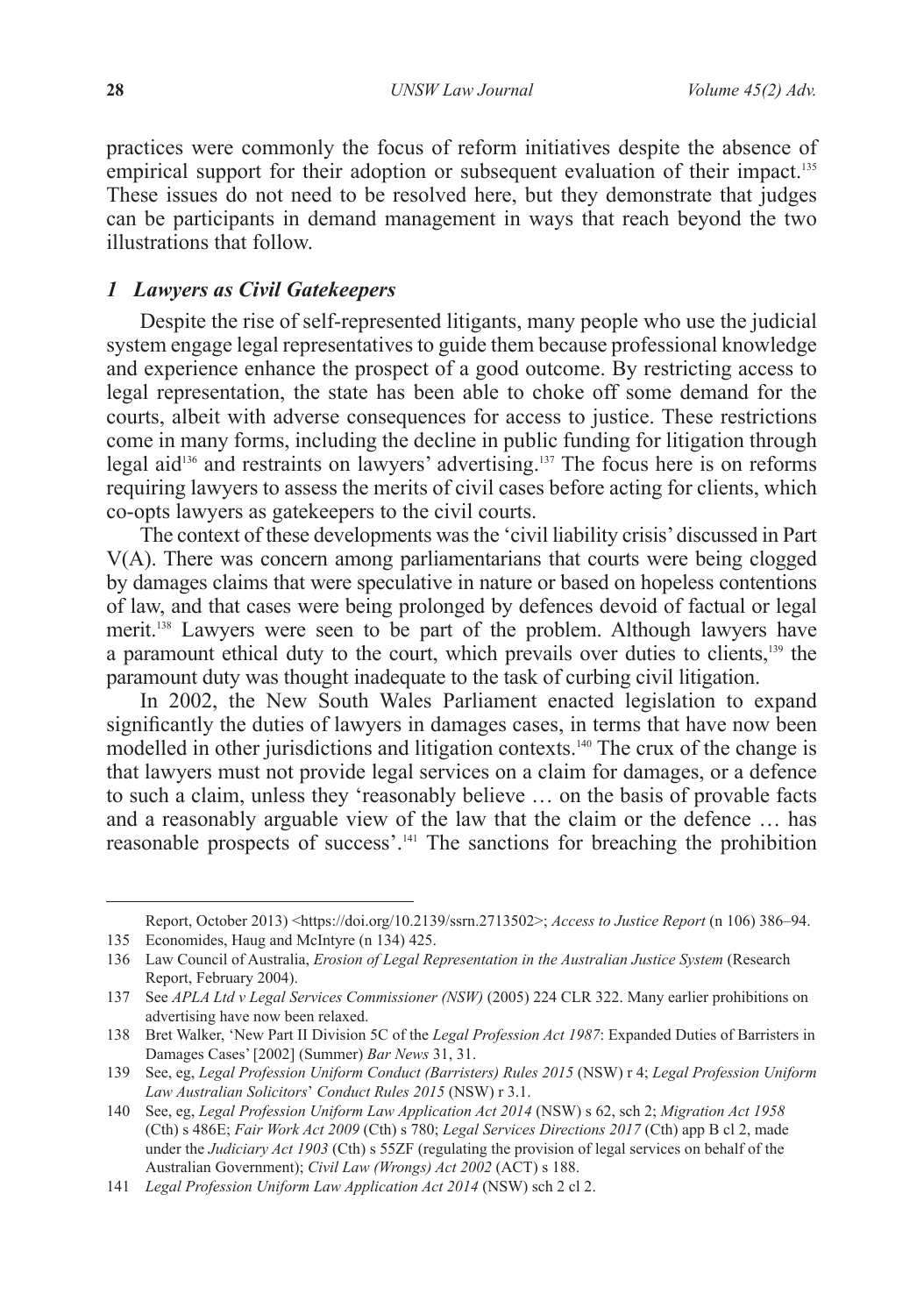include disciplinary action for professional misconduct or a personal costs order against the lawyer.<sup>142</sup>

These provisions require lawyers to assess the merits of a case at the outset – before pleadings, argument or hearing – and to decline to act if the case fails to meet the requisite standard. In such a case, the disputant must decide whether to pursue the claim or defence without the benefit of legal services.<sup>143</sup> The chilling effect on litigation is the raison d'être of the provision, and experience in the US with a cognate provision in the *Federal Rules of Civil Procedure* suggests that it has that effect.<sup>144</sup> However, benefits to the administration of justice come at the cost of access to justice. There are many landmark cases that had 'risky origins', and there is a real danger that the provisions will reduce 'the readiness of lawyers to assist with novel or difficult cases'.<sup>145</sup> Moreover, the decision to act for a client is made in private by a person who is subject to penalty if overzealous in taking on marginal cases. Those circumstances test the fairness and impartiality of the decision-making process and may weaken public trust in the justice system. If lawyers are to be co-opted as gatekeepers, there is an argument for an exception for public interest litigation, allowing a court to order continuation of a claim without a lawyer's certification.

#### *2 Judges as Appellate Gatekeepers*

In 2019–20, Australian courts finalised 1.23 million matters, but only a tiny number  $(14,311, \text{ or } 1.2\%)$  were appeals.<sup>146</sup> What accounts for the small proportion of cases that percolate upward through the court hierarchy? Clearly, no judicial system could function effectively if every primary decision that a party wished to challenge was in fact reviewed by a higher court. The practical necessity for winnowing appeals is achieved in part through the discretion vested in judges to select the cases that may be taken on appeal.

Whenever statute authorises a court to grant leave to appeal, it gives the court a discretionary power to filter. The power is sometimes reposed in the court that made the original ruling, but more commonly, it is given to the court that will hear the full appeal if leave is granted. The discretion might be unstructured in its terms, and hence guided by common law principles that have evolved to control its exercise, or it may be structured by statutory criteria to which the court must or may have regard. The criteria for filtering cases are closely related to the

<sup>142</sup> Ibid sch 2 cls 4(1), 5(1).

<sup>143</sup> Phillipa Alexander, 'Reasonable Prospects of Success and Costs Orders against Solicitors' [2006] 75 *Precedent* 44, 45, quoting *Lemoto v Able Technical Pty Ltd* (2005) 63 NSWLR 300, 333 [142] (McColl JA).

<sup>144</sup> Danielle Kie Hart, 'Still Chilling after All These Years: Rule 11 of the *Federal Rules of Civil Procedure* and Its Impact on Federal Civil Rights Plaintiffs after the 1993 Amendments' (2002) 37(1) *Valparaiso University Law Review* 1.

<sup>145</sup> Pam Stewart and Maxine Evers, 'The Requirement that Lawyers Certify Reasonable Prospects of Success: Must 21st Century Lawyers Boldly Go Where No Lawyer Has Gone Before?' (2010) 13(1) *Legal Ethics* 1, 3, 6 <https://doi.org/10.5235/146072810791655251>.

<sup>146</sup> *Report on Government Services 2021* (n 8) pt C s 7 tables 7A.5, 7A.6.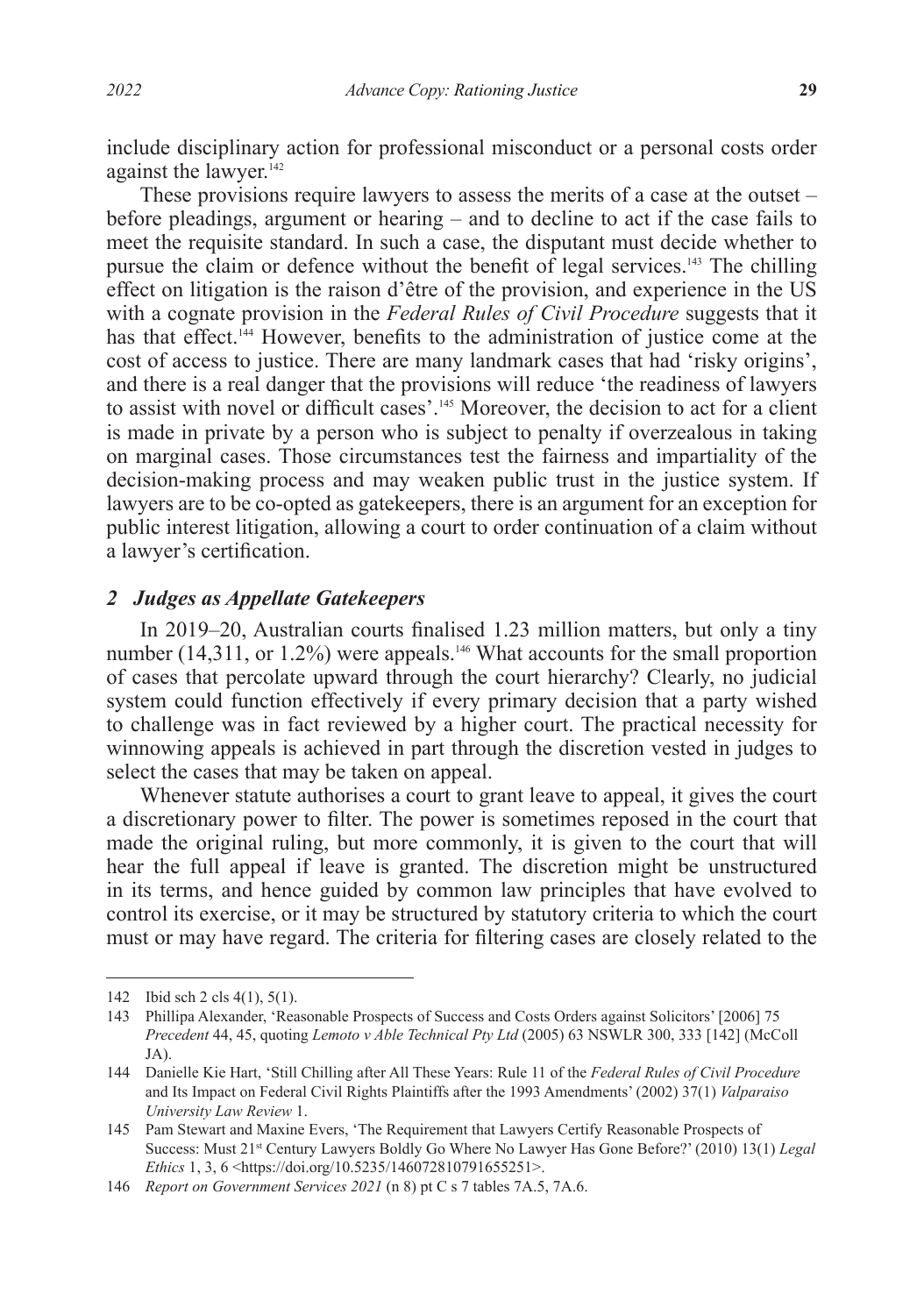justifications underlying the appellate process itself. Appeals serve two main goals  $-$  to supervise the exercise of judicial power by lower courts though the correction of errors and to develop the corpus of law through judicial exposition.147 The error correction function predominates in intermediate courts of appeal, while the legal development function predominates in final courts of appeal, and this is reflected in the criteria for granting leave.<sup>148</sup>

This filtering can be seen in the High Court of Australia, which sits at the apex of the judicial hierarchy. With very few exceptions, appeals cannot be brought to the High Court without a grant of 'special leave'. In determining an application for special leave, the Court is required to consider whether the case involves a question of law of public importance or on which lower courts have differences of opinion, or alternatively, that the interests of justice require the Court's consideration of the matter 'either generally or in the particular case'.149 The last two words highlight the 'tension between the Court's law-making and adjudicative function'.150 High Court justices have openly acknowledged that the provision was adopted to 'winnow out those cases which are unworthy of its attention', thus allowing better use of the Court's resources.151 The data bear this out. Figure 6 shows the number of special leave applications granted (solid line) relative to the number of applications filed (dashed line) over a 24-year period, yielding an average conversion rate of  $12\%$ <sup>152</sup> The area between the two lines represents the extent of judicial winnowing.

It is evident that a court of seven justices can render only a finite number of reasoned decisions each year, and therefore any excess must be cast off. This impacts adversely on access to justice, but the way this is done gives minimal offence to other values of the justice system. There is a fair process involving oral or written submissions, impartial adjudication by appellate judges, just outcomes in the exercise of a structured statutory discretion and a high degree of public confidence in the process. This is to be expected because the power to filter is a power that must be exercised judicially.

<sup>147</sup> Steven Shavell, 'The Appeals Process as a Means of Error Correction' (1995) 24(2) *Journal of Legal Studies* 379 <https://doi.org/10.1086/467963>.

<sup>148</sup> Justice J Allsop, 'Appellate Judgments: The Need for Clarity' (2010) 9(4) *Judicial Review* 403; Keith Mason, 'The Distinctiveness and Independence of Intermediate Courts of Appeal' (2012) 86(5) *Australian Law Journal* 308.

<sup>149</sup> *Judiciary Act 1903* (Cth) s 35A.

<sup>150</sup> Sir Anthony Mason, 'The Regulation of Appeals to the High Court of Australia: The Jurisdiction to Grant Special Leave to Appeal' (1996) 15(1) *University of Tasmania Law Review* 1, 4.

<sup>151</sup> Ibid 6; Sir Anthony Mason, 'The High Court as Gatekeeper' (2000) 24(3) *Melbourne University Law Review* 784, 786.

<sup>152</sup> See below n 153 for data sources. This is not identical to the 'success rate', which uses 'cases determined' rather than 'cases filed' as the denominator. The two rates will diverge if applications are discontinued or abandoned after filing.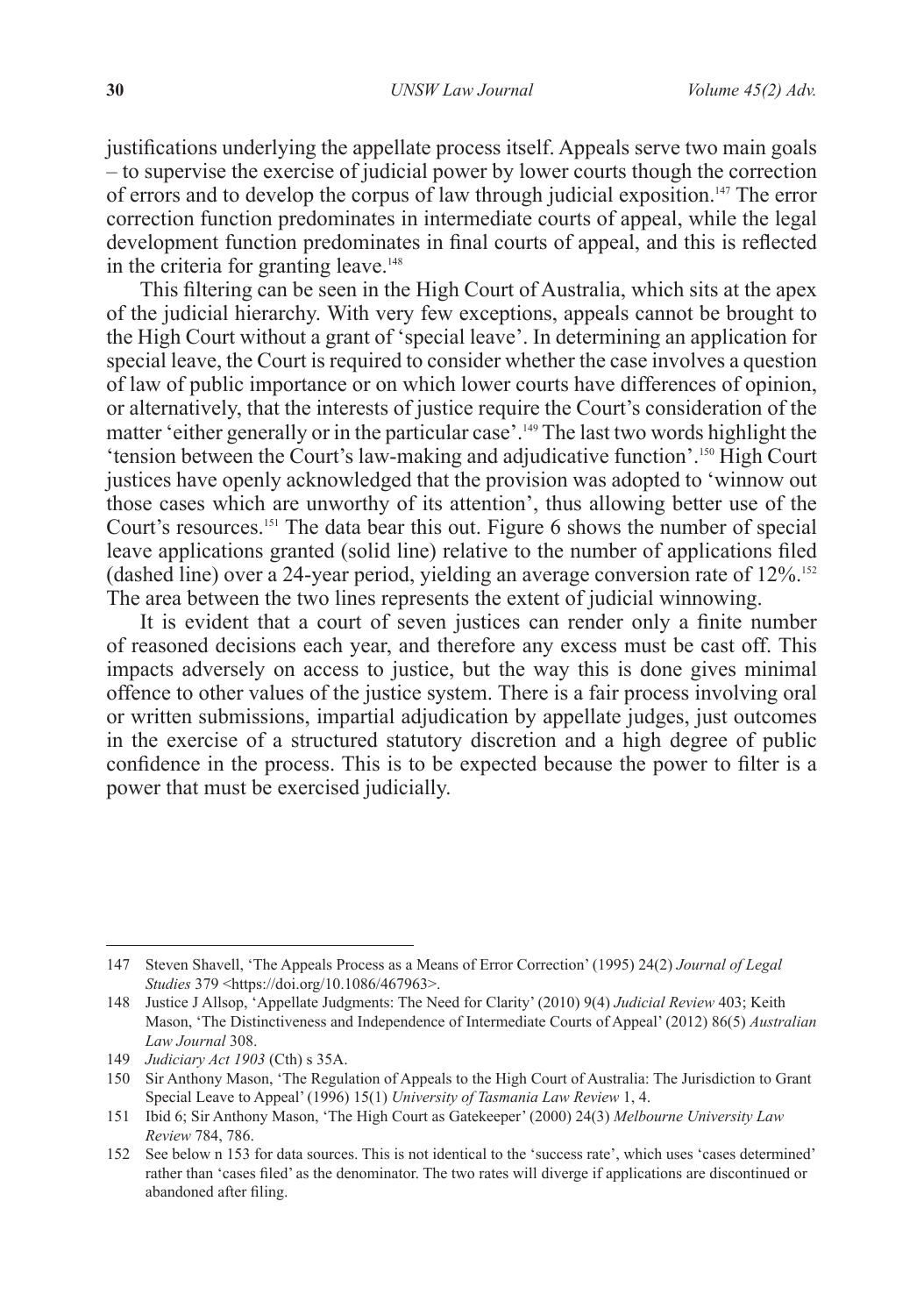

Figure 6: High Court of Australia, special leave to appeal, 1996–97 to 2019–20153

# **F Demoting**

The final process by which the state manages demand for the courts is by 'pushing down' matters within the court hierarchy so they can be disposed of more cheaply and efficiently in lower courts; a process that is here called *demotion*. Reallocating cases between court levels does not reduce the total demand for adjudication, but it allows demand for the most expensive parts of the system to be better regulated. Pushing down occurs in civil and criminal matters, but this section illustrates the phenomenon in two civil contexts. The first is the adjudication of family law disputes, where the solution has been a *structural* expansion by creating a new lower court; the second is the increase in the monetary limits of lower courts, where the solution has been one of *jurisdictional* expansion. The latter mechanism also has a counterpart in the criminal context where there has been a tendency to give magistrates' courts jurisdiction to determine an ever-greater range of summary offences, as well as indictable offences triable summarily, when previously a defendant had to be tried on indictment in the higher district or supreme court.<sup>154</sup>

<sup>153</sup> This figure is derived from Brian Opeskin and Gabrielle Appleby, 'Responsible Jurimetrics: A Reply to Silbert's Critique of the Victorian Court of Appeal' (2020) 94(12) *Australian Law Journal* 923, 929, and is reproduced with the permission of Thomson Reuters (Professional) Australia Ltd, <legal.thomsonreuters. com.au>. Data are sourced from High Court of Australia, *Annual Report 2019–20* (Report, 30 October 2020) and cognate years.

<sup>154</sup> John Willis, 'The Magistracy: The Undervalued Work-Horse of the Court System' (2000) 18(1) *Law in Context* 129.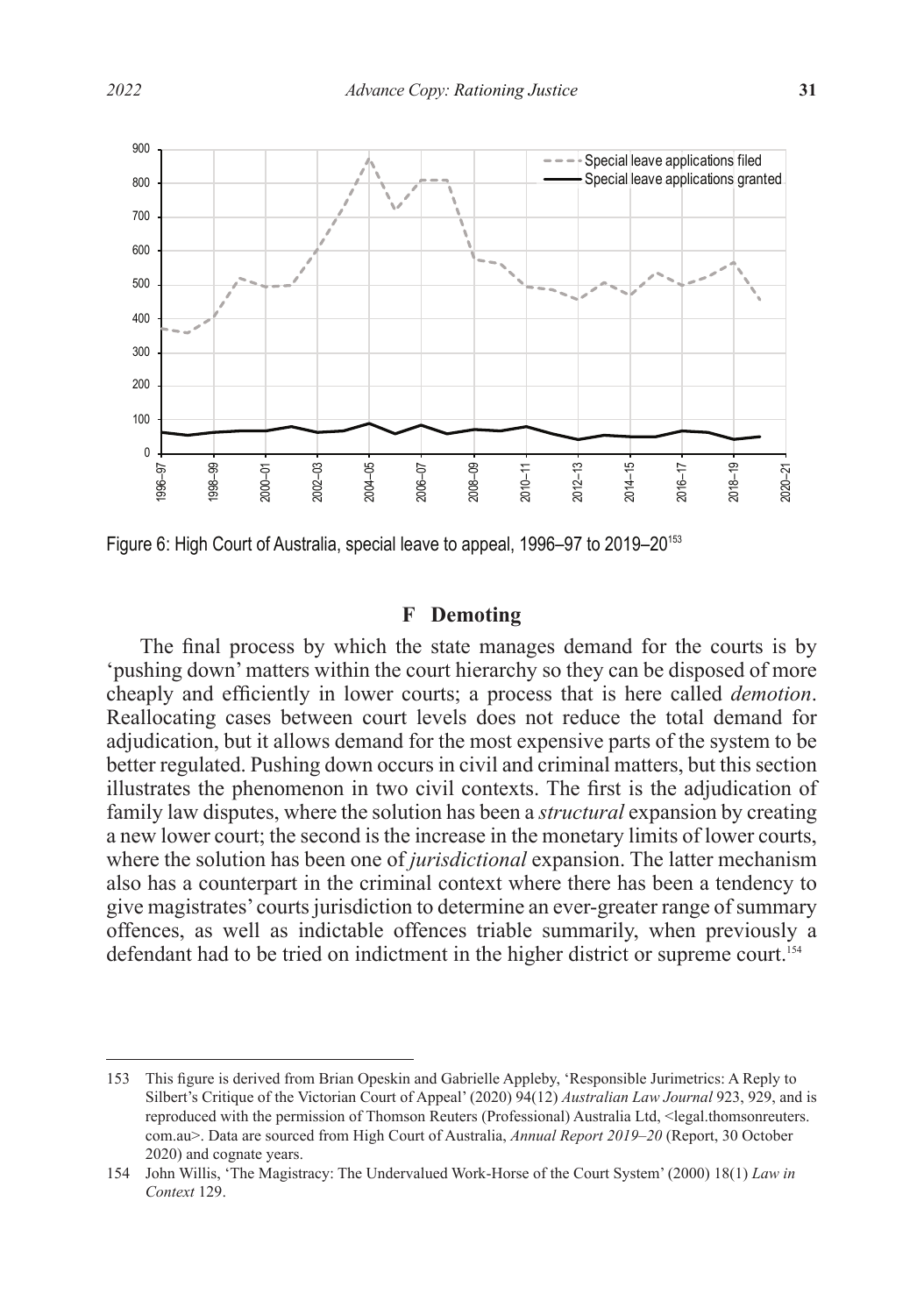#### *1 Creating New Lower Courts*

Jurisdiction in family law matters has undergone major restructuring over the past 50 years. Prior to 1975, family disputes were adjudicated in state courts, but in that year the Australian Parliament took over the field of family law in the exercise of its federal legislative powers. It created the Family Court of Australia as a specialist federal court with nationwide reach – except for Western Australia, where a state family court was established to administer the federal laws.<sup>155</sup> By 1999–2000, after 25 years of operation, the Family Court had a substantial caseload, with over 123,000 annual lodgements and hefty backlogs. However, from that year its caseload plummeted and it now attracts only one-sixth of the annual lodgements it received at its peak (Figure 7).



Figure 7: Family law lodgements, 1994–95 to 2019–20156

This precipitous decline is explained by the fact that in 1999 Parliament created another federal court – the Federal Circuit Court – to provide cheaper, simpler and faster methods of dealing with less complex civil matters.157 The Circuit Court was intended to ease the workload of the Family Court and change the legal culture towards greater informality of proceedings.<sup>158</sup> To facilitate an appropriate allocation of cases between them, the Family Court and the Circuit Court were given power to transfer matters to each other on their own initiative and without notice to the parties. In relation to downward transfers, the Family Court was authorised to

<sup>155</sup> *Family Law Act 1975* (Cth); *Family Court Act 1975* (WA), as enacted.

<sup>156</sup> Data obtained from *Report on Government Services 2021* (n 8) pt C s 7 table 7A.2 and cognate years.

<sup>157</sup> Daryl Williams, 'Federal Magistrates Service' (2000) 11(1) *Public Law Review* 3. The new court was originally called the Federal Magistrates Court.

<sup>158</sup> Commonwealth, *Parliamentary Debates*, House of Representatives, 19 October 1999, 11853–5 (Tony Lawler).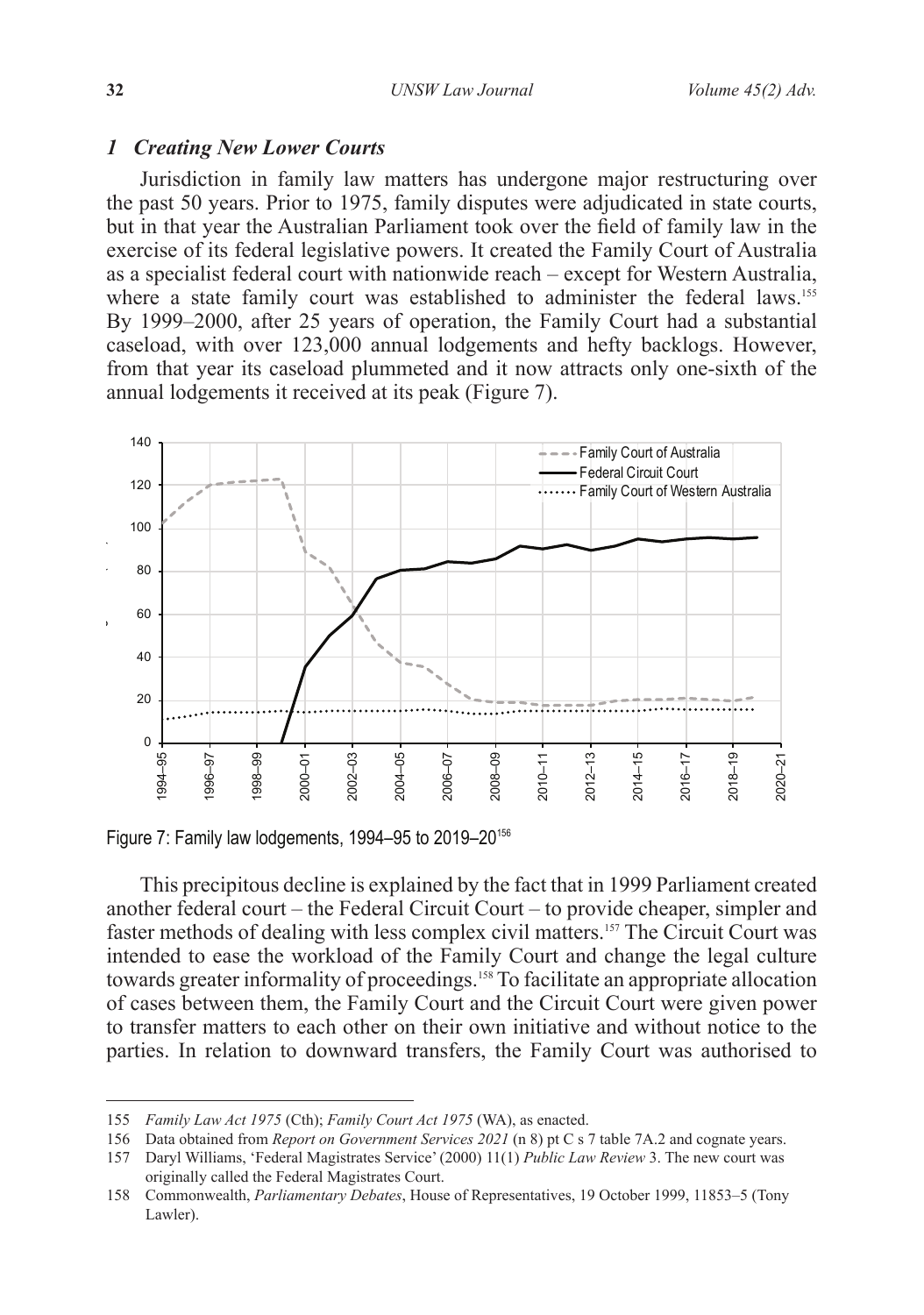consider, inter alia, whether: the case could be dealt with faster, at less cost, and with more convenience if transferred to the Circuit Court; the financial value of the claim; and the complexity of the facts or legal issues involved.159 The effect of the reform is evident in Figure 7. There was a rapid increase in lodgements in the Circuit Court in its first few years, which has now tapered off.160 By 2008–09, the two courts appeared to have reached a stable equilibrium in which the structural changes introduced a decade before had eased the workload of the higher court.

However, as noted in Part I above, the Australian Government's appetite for structural reform in family law disputes has not abated, and in 2021 the two courts were merged into a new entity called the Federal Circuit and Family Court of Australia.161 As with earlier reforms, the changes have been justified by the government's (disputed) claim that it would allow family law disputes to be 'dealt with quickly, efficiently, cheaply and as safely as possible'.162 It is telling that a significant fillip for the proposal was a commissioned report produced by an international accounting firm, whose assessment criteria included the cost of implementing the reforms, the ongoing operating cost of supporting the reforms and the potential efficiency gains for the courts.<sup>163</sup> In other words, a major focus was on the public fiscal benefits of structural change.

## *2 Expanding Jurisdictional Limits of Lower Courts*

Demotion also occurs when legislation alters the relative jurisdictional limits of existing courts. In Australia, nearly all lower and intermediate courts have monetary limits on their civil jurisdiction. Over time, these limits have been raised in real terms, with the effect of extending the jurisdiction of the lowest tier relative to the intermediate tier and of the intermediate tier relative to the upper tier. This allows more civil matters to be commenced lower in the hierarchy, and plaintiffs are incentivised to do so by rules relating to court fees and legal costs.164

This can be illustrated using the Local Court of New South Wales, which is the lowest tier in that State's judicial hierarchy. In 1970, its monetary limit on civil claims was \$500, which is equivalent to \$5,897 in '2020 dollars'.165 However, the Local Court's monetary limit today is  $$100,000 - 200$  times the nominal value and 17 times the real value in 1970.<sup>166</sup> This has greatly expanded the range of civil matters falling within the Local Court's jurisdiction.

<sup>159</sup> *Family Law Act 1975* (Cth) s 33B; *Federal Circuit Court of Australia Act 1999* (Cth) s 39; *Family Law Rules 2004* (Cth) r 11.18.

<sup>160</sup> Not all the Circuit Court lodgements shown in Figure 7 are family law matters – about 10% relate to other federal civil claims – but these are not disaggregated in the Productivity Commission's data.

<sup>161</sup> *Federal Circuit and Family Court of Australia Act 2021* (Cth).

<sup>162</sup> Commonwealth, *Parliamentary Debates*, House of Representatives, 5 December 2019, 7054 (Christian Porter, Attorney General).

<sup>163</sup> PricewaterhouseCoopers, *Review of Efficiency of the Operation of the Federal Courts* (Final Report, April 2018) 7.

<sup>164</sup> James Crawford and Brian Opeskin, *Australian Courts of Law* (Oxford University Press, 4<sup>th</sup> ed, 2004).

<sup>165</sup> *Courts of Petty Sessions (Civil Claims) Act 1970* (NSW) s 12, as enacted.

<sup>166</sup> *Local Court Act 2007* (NSW) ss 9, 29. The limit has been kept to \$60,000 for personal injury claims.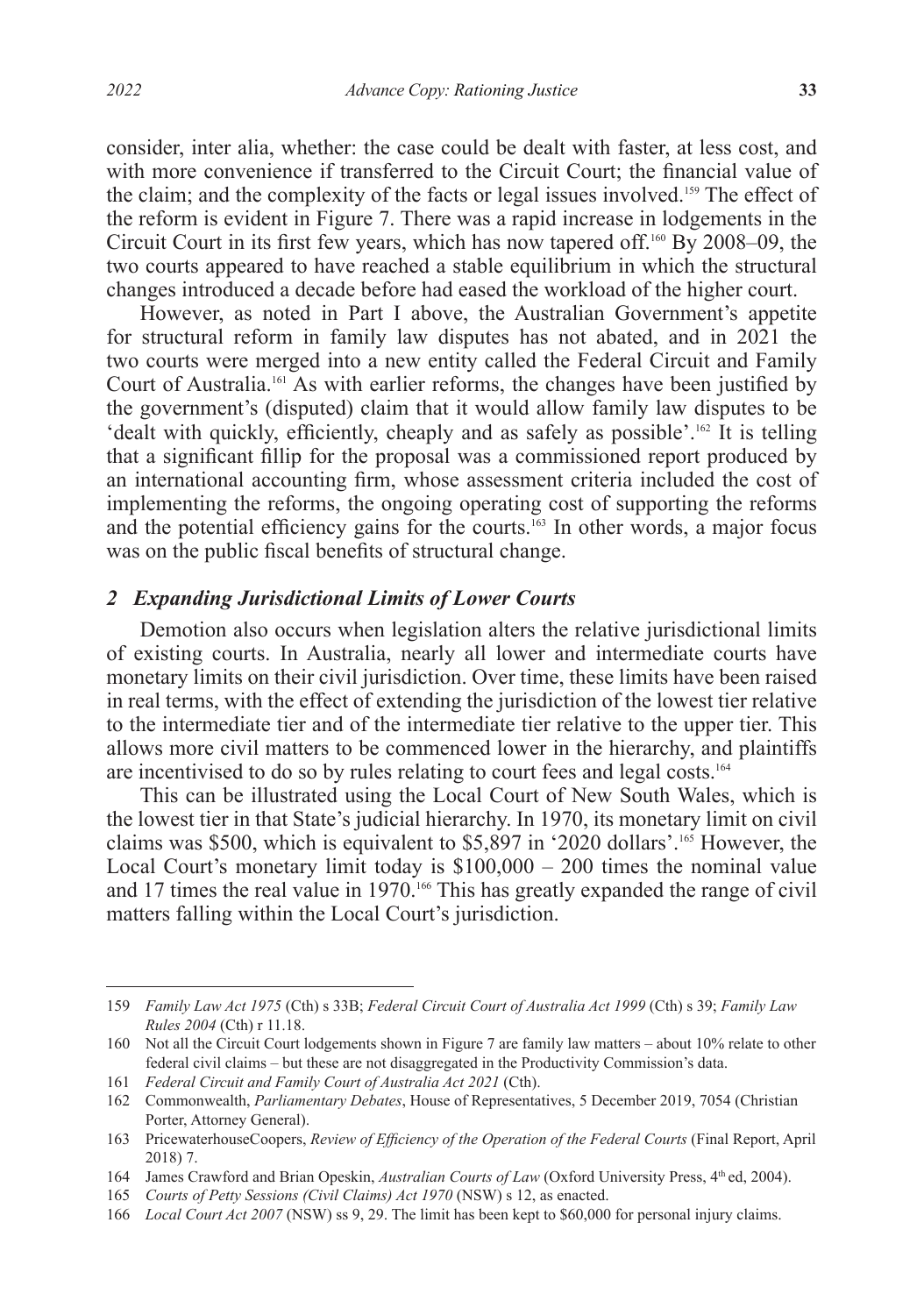The accretion of jurisdiction is shown in Figure 8. The nominal monetary limit is represented by the stepped line, which has increased on seven occasions since 1970 (solid line). Each nominal increase draws more jurisdiction to the Local Court, but the real benefit of the expansion is eroded by rising prices until the next nominal increase (dashed line). Despite this, there has been a marked increase in the Court's *real* jurisdiction since 1970, represented by the area that lies between the dashed line and the dotted line (the latter being the real value in 2020 dollars of the 1970 limit of \$500).



Figure 8: Monetary limits of the Local Court of New South Wales, 1970–2020<sup>167</sup>

Legislatures have been candid in explaining the purpose of these periodic recalibrations. The Attorney-General justified one such change by the need for the State's Supreme Court to be occupied solely with work of a complexity that comports with its status. He also emphasised that expanding the jurisdiction of the lowest court enhanced access to justice because it is cheaper and quicker for litigants to have their matters settled in that forum than higher up.<sup>168</sup> What is equally

<sup>167</sup> Data obtained from: Australian Bureau of Statistics, *Consumer Price Index, Australia, Dec 2021* (Catalogue No 6401.0, 25 January 2022); *Courts of Petty Sessions (Civil Claims) Act 1970* (NSW) s 12 (\$500); *Courts of Petty Sessions (Civil Claims) Amendment Act 1975* (NSW) sch 1 item 8 (\$2,000); *Courts of Petty Sessions (Civil Claims) Amendment Act 1980* (NSW) sch 2 item 1 (\$3,000); *Courts of Petty Sessions (Civil Claims) Amendment Act 1982* (NSW) sch 1 (\$5,000); *Local Courts (Civil Claims) Amendment Act 1987* (NSW) sch 1 item 2(a) (\$10,000); *Courts Legislation (Civil Procedure) Amendment Act 1991* (NSW) sch 3 (\$40,000); *Courts Legislation Amendment Act 2003* (NSW) sch 6 item 1 (\$60,000); *Courts and Crimes Legislation Further Amendment Act 2010* (NSW) sch 15 item 2 (\$100,000).

<sup>168</sup> New South Wales, *Parliamentary Debates*, Legislative Assembly, 14 March 1991, 1019–26 (John Dowd, Attorney-General).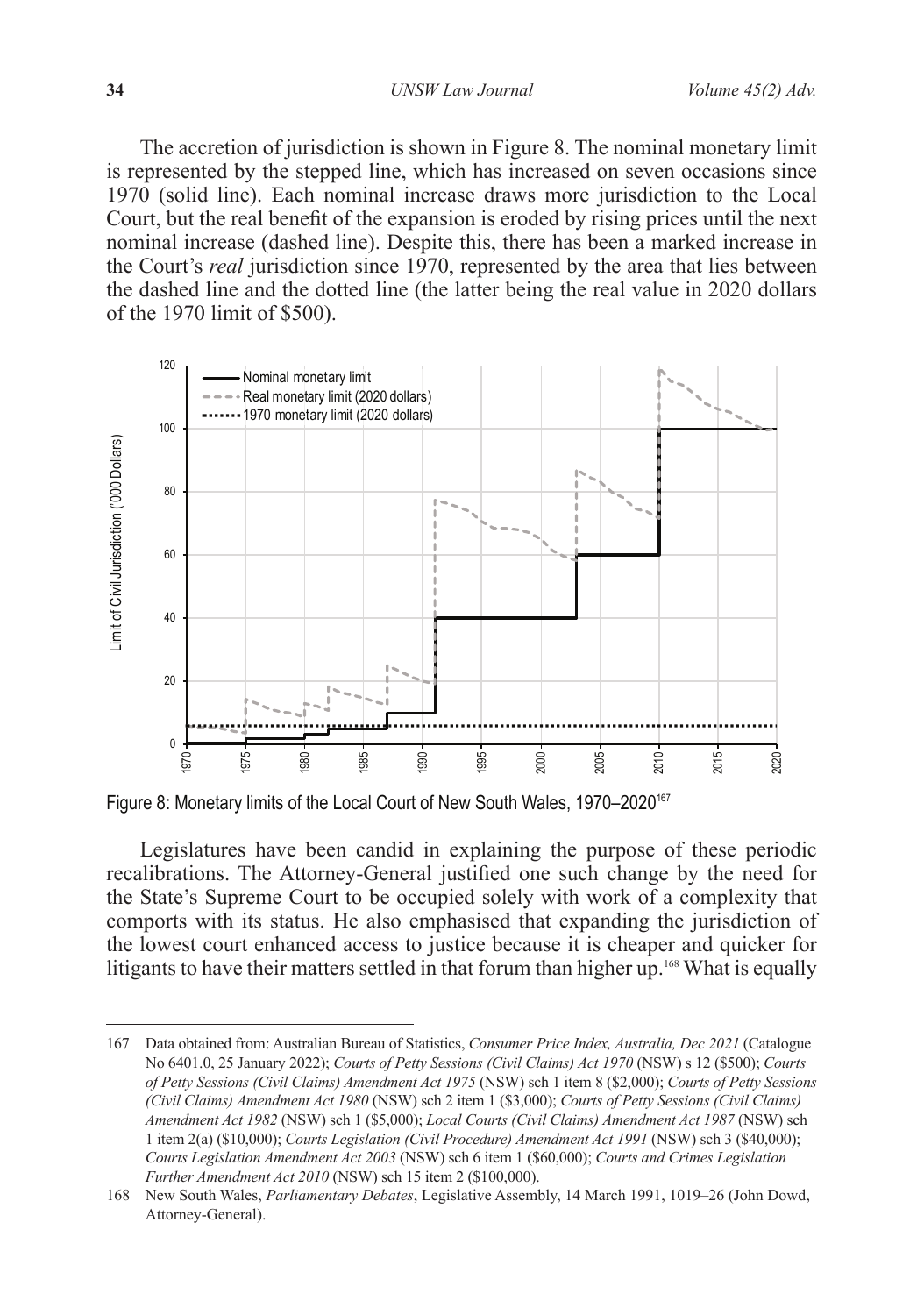evident is that pushing matters down the court hierarchy is also cost-effective for governments that fund the courts.

Reviewing both the structural and jurisdictional mechanisms described above, it is apparent that pushing civil cases down the court hierarchy can make adjudication more cost-effective for the state and can promote access to justice for the disputants. Generally, it will do so without triggering undue concern about competing fundamental values because dispute resolution in lower courts must still be undertaken judicially. Taken to its limit, demotion might suggest that *all* cases should be determined in the lowest tier, but there is a point at which just outcomes may be jeopardised. Judicial officers at different levels of the hierarchy have different skills and experience; they also have different resources at hand with which to hear and determine cases before them. A rational system of justice must find a balance point that accommodates the complexity of matters and the capacities of adjudicators so that greater cost-effectiveness is not achieved at the expense of fair process or just outcomes. For the most part, however, that is an unlikely concern.

# **VI CONCLUSION**

The preceding discussion has significance for fundamental questions about the justice system – what role do courts play in resolving justiciable disputes, how has that role changed over time and how might it change in the future? An important conceptual contribution to the debate has been the 'social development model' of litigation.169 Building on the work of French sociologist Émile Durkheim and American legal historian James Hurst,<sup>170</sup> this model sees legal institutions as responding to evolutionary changes in society, as it pursues a gradual but inexorable path of modernisation. In that process, the increasing volume and density of populations leads to greater opportunities for conflict as traditional social norms erode, which in turn requires an increasing role for legal institutions and is reflected in growing court caseloads.

Although there was a worrying 'litigation explosion' at one period in history, $171$ Durkheim's anticipated effects of modernisation in escalating court caseloads have not been manifested in recent times. As noted in Part II, Canada, the United Kingdom and the US have all faced a marked contemporary decline in court filings, at least in civil matters. This theoretically unexpected turn from the courts is also borne out by Australia's experience. Examining 26 years of the Productivity Commission's financial data, we saw that real expenditure on the courts has declined

<sup>169</sup> Stephen Daniels, 'Ladders and Bushes: The Problem of Caseloads and Studying Court Activities over Time' (1984) 9(4) *American Bar Foundation Research Journal* 751, 752–3 <https://doi. org/10.1111/j.1747-4469.1984.tb01059.x>.

<sup>170</sup> Émile Durkheim, *The Division of Labor in Society*, tr George Simpson (Free Press, 1964); James Willard Hurst, *The Growth of American Law: The Law Makers* (Little, Brown and Company, 1950).

<sup>171</sup> With respect to the US, see Marc Galanter, 'The Day after the Litigation Explosion' (1986) 46(3) *Maryland Law Review* 3.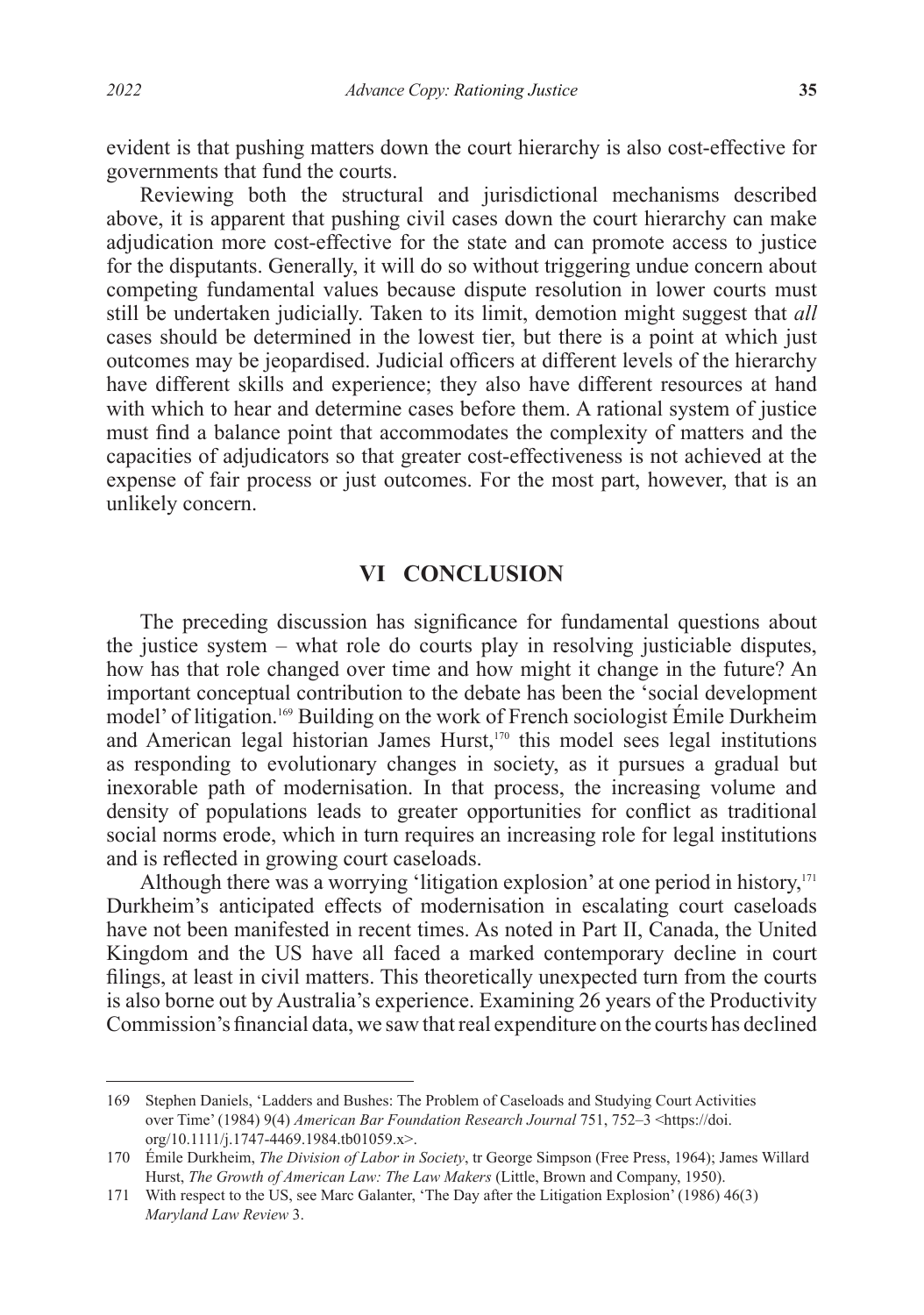significantly relative to all other areas of government expenditure. Examining 21 years of Productivity Commission court lodgement data, we saw there has been a precipitous decline in civil matters commenced in Australian courts, both in absolute terms and per capita, while in criminal matters demand has been steady in absolute terms but has still declined significantly per capita.

The apparent contradiction between theory and praxis is largely explained by recognising that recourse to the law and recourse to the courts are not synonymous. In a now famous longitudinal study that interrogated Durkheim's thesis in Spain, Toharia found a dramatic increase in legal activity (using notarised documents as an indicator) at the same time as stagnation in litigation rates.172 A community's need to resolve legal disputes does not have to be met solely by resort to the courts – some of those needs may go unmet and some may be resolved by other means. While there are very few studies of the legal needs of the Australian population,<sup>173</sup> the findings of Genn's empirical research in the United Kingdom, *Paths to Justice: What People Do and Think about Going to Law*, is apposite: 'When faced with a justiciable event most people simply want to solve the problem or obtain compensation for harm and loss.' She concluded that 'members of the public want routes that are quick, cheap, and relatively stress-free' because 'people want to get on with their lives as quickly as possible'.174

Where does this leave Australian courts? This article does not provide evidence of a decline in the aggregate *legal needs* of Australians, which would be a highly implausible (albeit empirically untested) outcome given the continued growth in population and real economic activity (by 43% and 110%, respectively) over the past 25 years.175 However, it does suggest a declining role for the courts in meeting those legal needs. If courts may still be described as the 'central suppliers of justice',176 the accuracy of the description is shakier than it was a generation ago because of unparalleled change to the arrangements by which justiciable disputes are resolved.

This article has argued that one of the key drivers of that transformation has been the pressure towards greater cost-effectiveness in the delivery of justice. This gained a foothold in Australia in the 1990s, with new sensibilities about public sector management, and it has continued without surcease. Those changes have not been an accident of history but part of a deliberate endeavour to confine *judicial* resolution of disputes to a minimal core. Although a variety of actors are now involved in giving effect to a transformed system (private lawyers, prosecutors,

<sup>172</sup> José Juan Toharia, 'Economic Development and Litigation: The Case of Spain' in Lawrence M Friedman and Manfred Rehbinder (eds), *Zur Soziologie des Gerichtsverfahrens (Sociology of the Judicial Process)* (Westdeutscher Verlag, 1976) 39 <https://doi.org/10.1007/978-3-322-96982-8 4>. See also Joel B Grossman and Austin Sarat, 'Litigation in the Federal Courts: A Comparative Perspective' (1975) 9(2) *Law and Society Review* 321 <https://doi.org/10.2307/3052980>.

<sup>173</sup> For a review, see Sage-Jacobson (n 9) 58–64.

<sup>174</sup> Hazel Genn, *Paths to Justice: What People Do and Think about Going to Law* (Hart, 1999) 254.

<sup>175</sup> Australian Bureau of Statistics, *Australian Historical Population Statistics, 2019* (Catalogue No 3105.0.65.001, 18 April 2019); Australian Bureau of Statistics, *Australian National Accounts: National Income, Expenditure and Product, Dec 2021* (Catalogue No 5206.0, 2 March 2022).

<sup>176</sup> Sage-Jacobson (n 9) 53.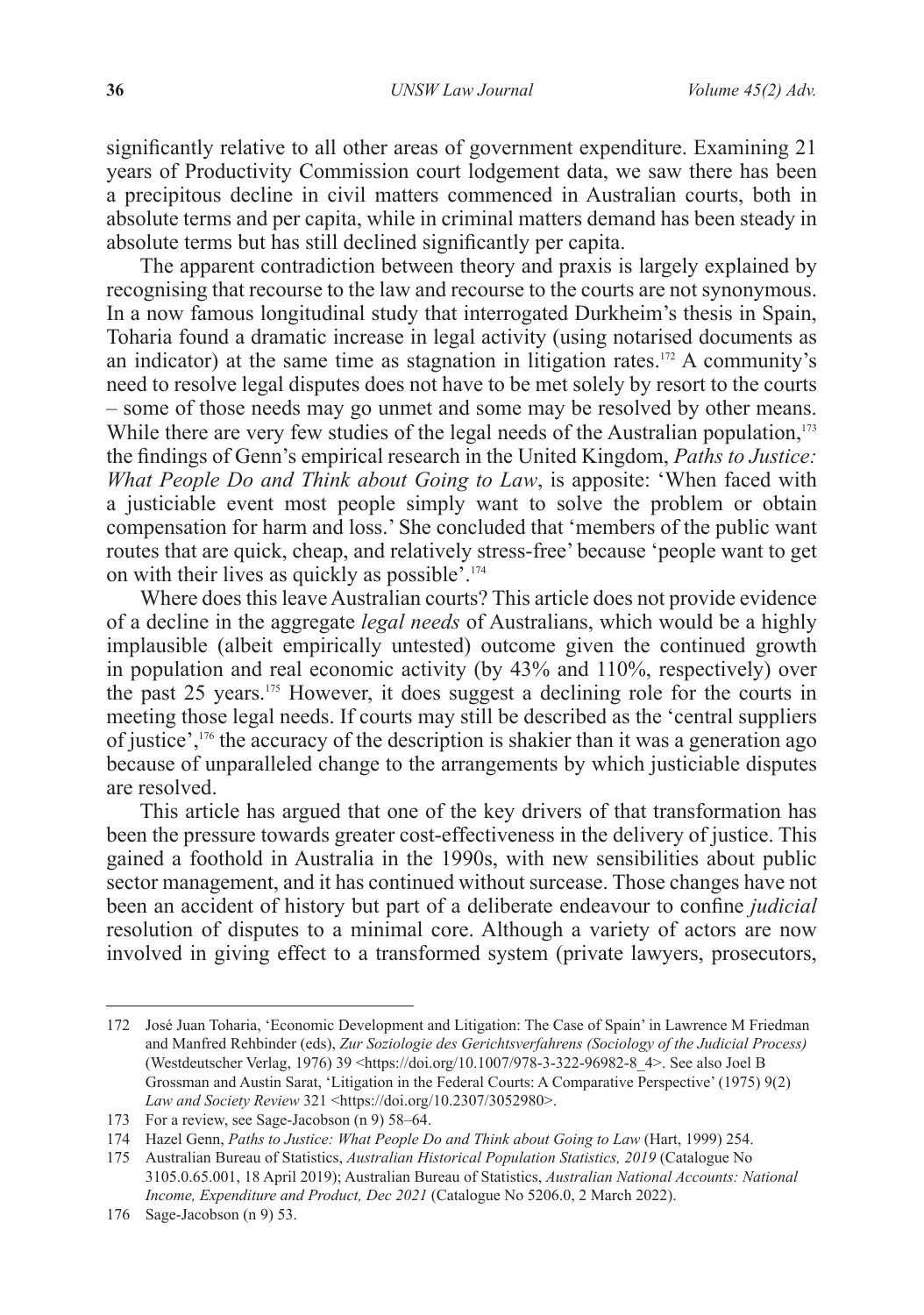judges, public servants, etc), most of the fundamental changes have been policy initiatives of the executive, buttressed by legislative fiat. This can be seen in the statutory provisions underpinning abolition of rights to compensation, courtmandated ADR, expanded tribunal jurisdiction, CIN systems, certification of a case's 'reasonable prospects of success', filtering of appeals, creation of new lower courts and expanded jurisdiction of lower courts. In each case, Hansard is replete with justifications based on the cost advantages (to users of the justice system and to the state) of the proposed reforms.

Attention to cost-effectiveness in the justice system is not to be denigrated. Speed and efficiency are vital qualities of a system of justice, encapsulated in the aphorism that justice delayed is justice denied. For utilitarians, cost-effectiveness has moral weight because public funds saved in one sector can be put to account in improving human welfare in others.<sup>177</sup> Governments therefore have had to think innovatively about their role in supporting the just resolution of social conflict. A common thread in that consideration is that courts are often said to be too slow and too expensive in achieving adjudicated outcomes, and this has built pressure to curb demand for their services.

Yet greater cost-effectiveness may come at a price to other system values, such as access to justice, fair process, impartial decision making, just outcomes, and public trust. Using the Australian justice system as its context, this article analysed the processes by which the state tempers demand for justice in the courts and illustrated them by reference to case studies in civil and criminal matters. It also identified other system values that may be adversely affected by these demand tempering processes, as summarised in Figure 9.

As Figure 9 makes clear, reforms intended to make the justice sector more cost-effective can create new stresses at other points in the system. These stresses arise in four ways. They may arise because a legal need is no longer being met at all, or because it is being met privately outside the justice system, or because it is being met within the justice system but outside the judicial system, or because it is being met at a different point within the judicial system (such as in a lower court).

As noted in Part IV, the fundamental values of the justice system do not always stand in opposition – they sometimes support each other. However, where a proposed reform advances one value (cost-effectiveness) at the expense of others, the challenge is to find acceptable trade-offs between them. That evaluation is necessarily contestable because there are legitimate differences of opinion about what values underpin the justice system, how changes in those values should be measured and how the measured changes should be aggregated for the purpose of arriving at rational decisions.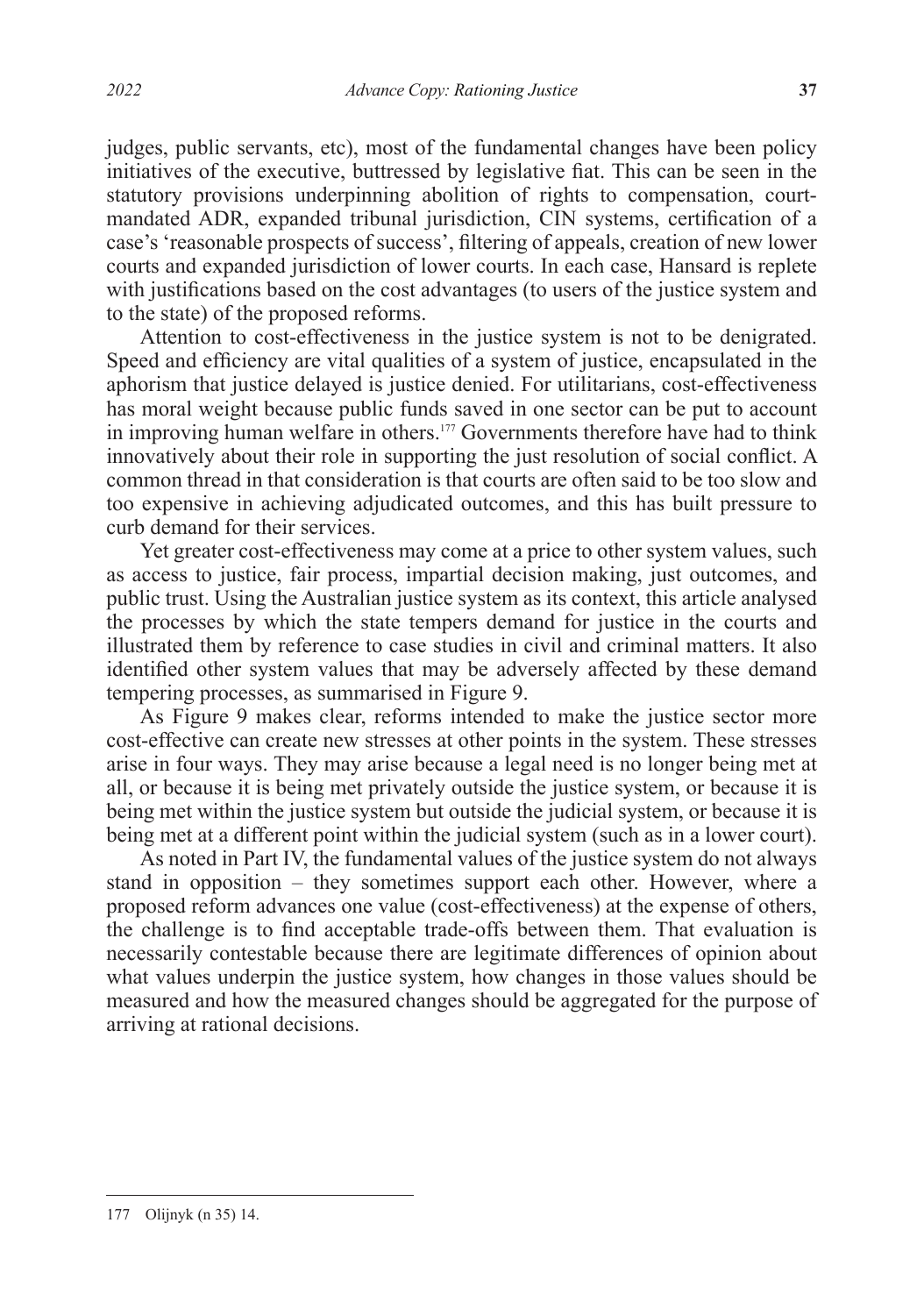|                         |                                        | <b>CONFLICTING SYSTEM VALUES</b> |                        |                                       |                                                      |                                                 |
|-------------------------|----------------------------------------|----------------------------------|------------------------|---------------------------------------|------------------------------------------------------|-------------------------------------------------|
| Process                 | Case Study                             | Access to Justice                | Fairness of<br>Process | Impartiality<br>of Decision<br>Making | Just Outcomes<br>According to<br><b>Legal Merits</b> | Public Trust in<br>Administration of<br>Justice |
| <b>CIVIL MATTERS</b>    |                                        |                                  |                        |                                       |                                                      |                                                 |
| A. Extinguishing        | Compensation for personal injuries     | X                                |                        |                                       |                                                      | X                                               |
| B. Expelling            | Alternative dispute resolution         |                                  | X                      |                                       | X                                                    |                                                 |
| C. Diverting            | Tribunalisation                        |                                  |                        | X                                     |                                                      | X                                               |
| D. Incentivising        | Allocating litigation costs            | X                                |                        |                                       |                                                      |                                                 |
| E. Filtering            | Lawyers as civil gatekeepers           | X                                | X                      | X                                     |                                                      | X                                               |
| F. Demoting             | Creating new lower courts              |                                  |                        |                                       |                                                      |                                                 |
|                         | Expanding jurisdiction of lower courts |                                  |                        |                                       |                                                      |                                                 |
| <b>CRIMINAL MATTERS</b> |                                        |                                  |                        |                                       |                                                      |                                                 |
| A. Extinguishing        | Decriminalising conduct                |                                  |                        |                                       |                                                      | X                                               |
| B. Expelling            | Violence in sport (e.g. NRL)           |                                  |                        |                                       | X                                                    |                                                 |
| C. Diverting            | Criminal infringement notice systems   | X                                |                        |                                       | X                                                    | X                                               |
| D. Incentivising        | Plea bargaining                        | X                                | X                      | X                                     | X                                                    | X                                               |
| E. Filtering            | Judges as appellate gatekeepers        | X                                |                        |                                       |                                                      |                                                 |
| F. Demoting             | <b>NA</b>                              |                                  |                        |                                       |                                                      |                                                 |

Figure 9: Demand tempering processes and fundamental values of the justice system<sup>178</sup>

In making an evaluation, it is important to recognise that social needs for dispute resolution are diverse – covering intimate family relations, small consumer transactions, large commercial matters and personal liberty, to name a few. A *plurality* of dispute resolution mechanisms is necessary and desirable to meet these diverse needs. Moreover, one should approach alternative mechanisms from a perspective of *neutrality*, rejecting a priori assumptions about what has conventionally been thought 'best' and instead focusing on the values that different mechanisms enhance or diminish. On this view, dispute resolution in the private sector is not presumptively less desirable than that offered by the courts, so long as essential values are preserved.

Figure 9 also reveals that some of the managerialist reforms of the past decades have had minimal adverse impact on other values of the justice system, and these are generally situations where the reformed mode of dispute resolution closely emulates the one it replaced. The clearest example is the expanded role of lower courts (either through creation of new courts or expansion of their jurisdiction) because other system values are preserved when magistrates presiding over lower courts exercise their powers judicially. The same is true when judges filter access to appellate courts. It is also the case with the tribunal system, but to a lesser degree, where cases must be decided according to law, using fair processes that derive from the 'gold standard' applied in the courts.

What is perhaps surprising is that similar conclusions can *sometimes* be drawn about dispute resolution in the private sphere, such as commercial arbitration (where the arbitrator is often a retired judge or eminent legal counsel) or sporting bodies that

<sup>178</sup> Author's representation.